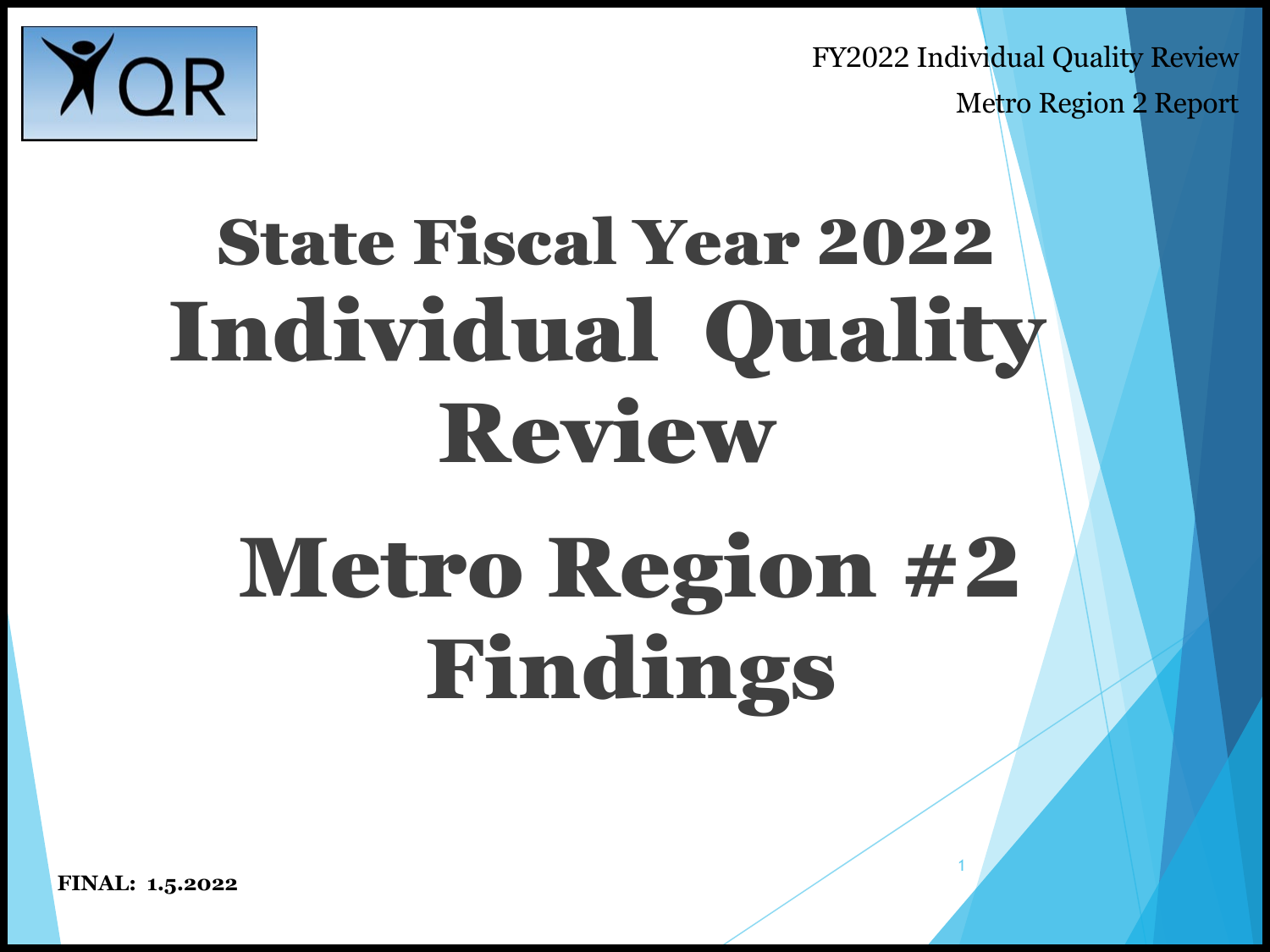

FY2022 Individual Quality Review Metro Region 2 Report

**Class Members: 133 (Metro region at the time the sample was selected)**

#### **FY22 Metro 2 Sample: 9 (6.8%)**

**[one class member was re-scheduled for the Metro 3 round]**

**6** Case Management Agencies in the Sample

| <b>Agency</b>       | $#$ in sample  |
|---------------------|----------------|
| <b>A New Vision</b> |                |
| A Step Above        | 1              |
| <b>NMQCM</b>        | $\overline{2}$ |
| Cariño              |                |
| Peak                | 1              |
| Unidas              | 3              |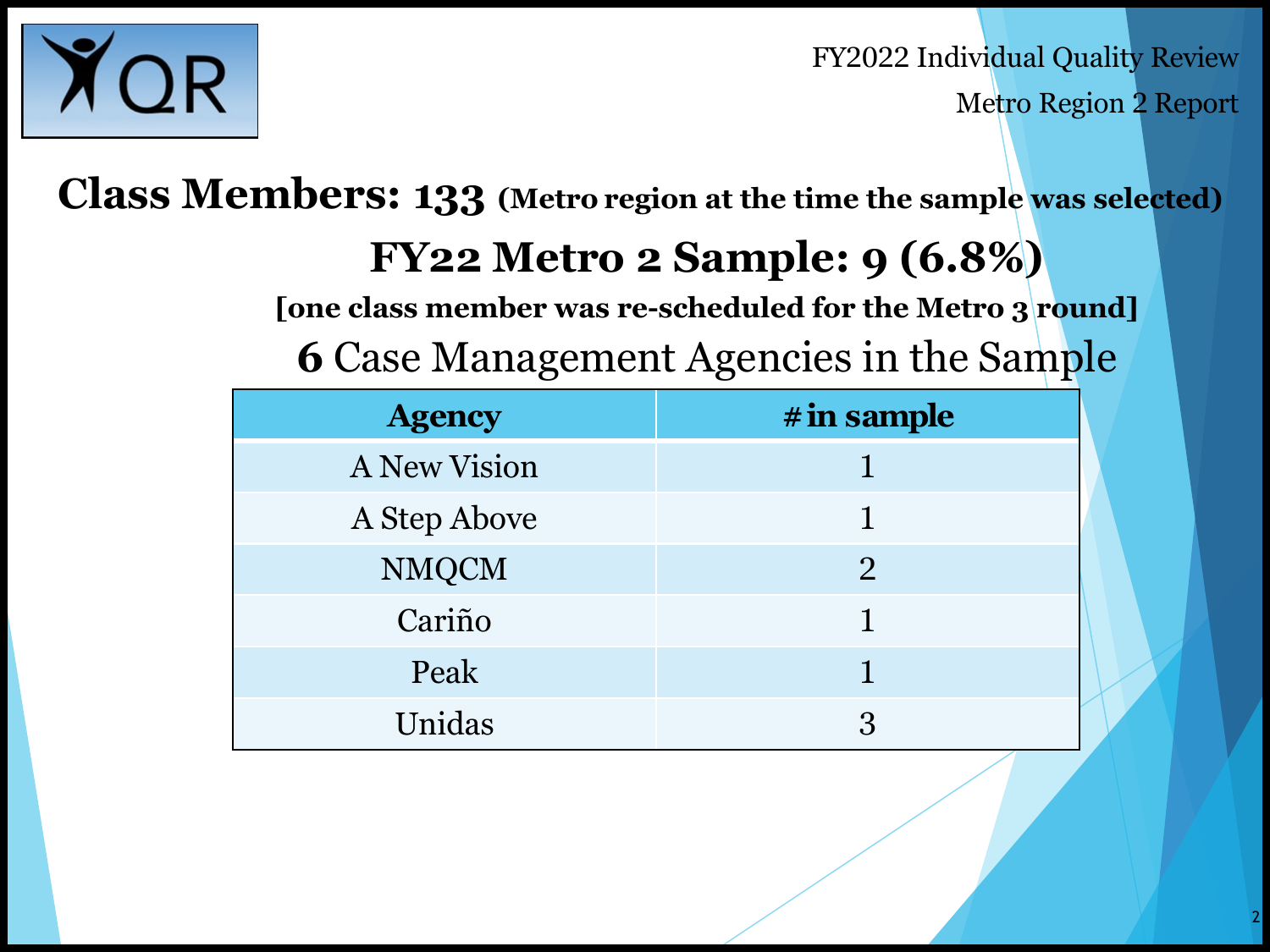

Metro Region 2 Report

#### **11 Community Inclusion (CI) and Residential Providers in the sample:**

| <b>Provider:</b>           | CI#            | <b>RES#:</b>       |
|----------------------------|----------------|--------------------|
| Adelante                   |                |                    |
| <b>Active Solutions</b>    | 1              | $\Omega$           |
| <b>Advocacy Partners</b>   | 1              | $\bm{\mathrm{()}}$ |
| Alegria                    | $\Omega$       | 1                  |
| <b>At Home Advocacy</b>    | $\Omega$       |                    |
| <b>Bright Horizons</b>     | $\Omega$       |                    |
| <b>CFC</b>                 | 1              | $\left( \right)$   |
| <b>Expressions of Life</b> | $\Omega$       | 1                  |
| <b>LLCP</b>                | $\overline{2}$ | $\overline{2}$     |
| Solana Care                |                | $\mathbf{1}$       |
| The New Beginnings         | $\bigcap$      |                    |
| <b>None</b>                | $\overline{2}$ |                    |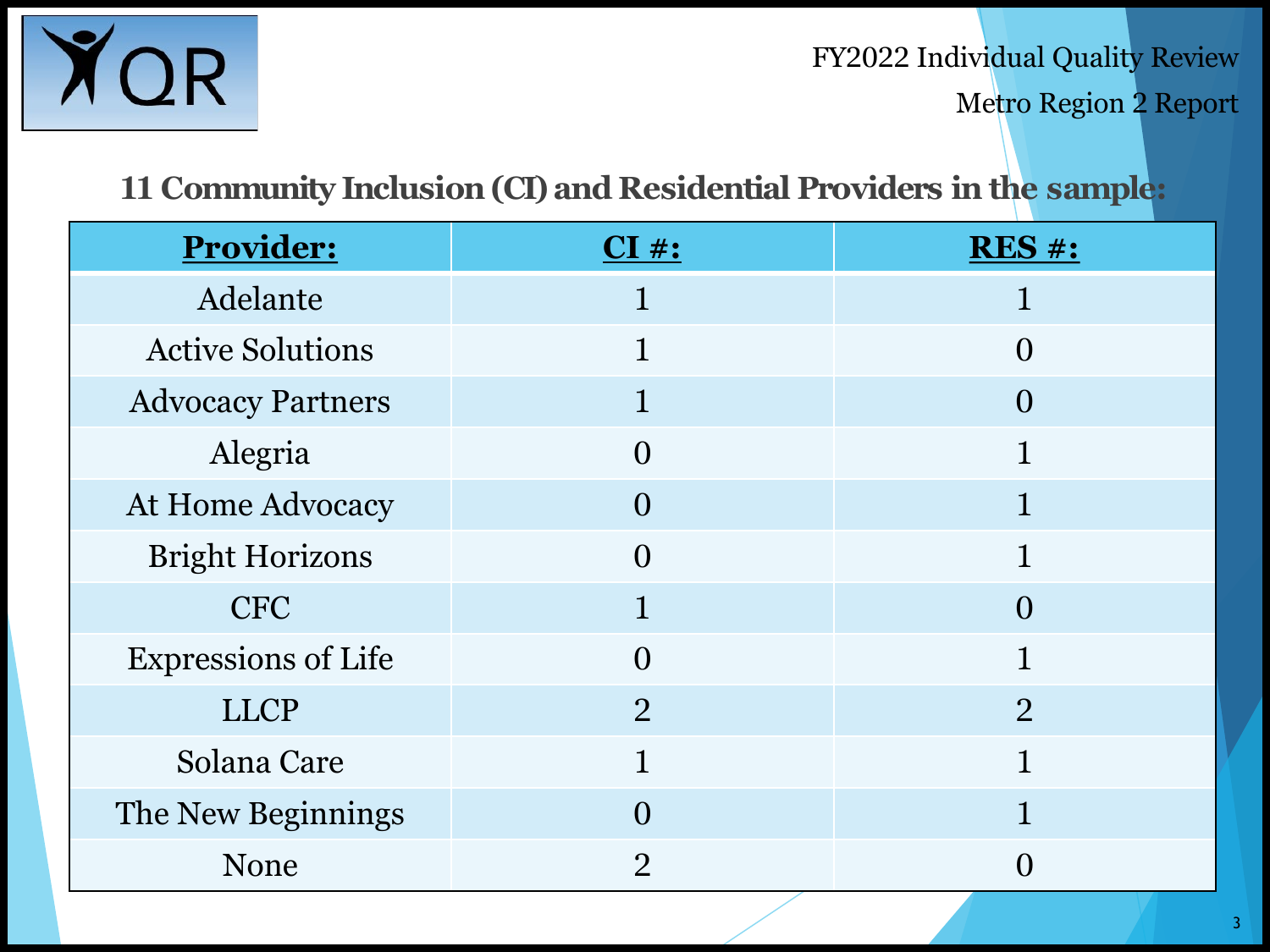

Metro Region 2 Report

### **Class Members with Immediate or Special Needs**

#### **Individuals Needing Immediate Attention: 2 (22% of sample)**

*Individuals for whom urgent health, safety, environmentand/or abuse/neglect/exploitation issues were identified which the team is not successfully and actively in the process of addressing in a timelyfashion*

#### **Individuals Needing Special Attention: 5 (56% of sample)**

*Individuals for whom issues have been identified that, if not effectively addressed, are likely to become an urgent health and safety concern*

*In 2020 (FY2021) the Metro sample had 11 Immediate Attention (28.6%) and 18 Special Attention (51.4%) (35 people in the sample) In 2019 the Metro sample had 22 Immediate Attention (46%) and 23 Special Attention (48%) (48 people in the sample) In 2018 the Metro sample had 17 Immediate Attention (35%) and 20 Special Attention (35%). (47 people in the sample) In 2017 the Metro sample had 9 Immediate Attention (35%) and 9 Special Attention (35%). (26 people in the sample) In 2016 the Metro sample had 2 Immediate Attention (4%) and 9 Special Attention (18%). (49 people in the sample) In 2015 there were 10 Immediate Attention (20%); 16 Special Attention (32%) and 2 IRs filed (4%). (50 people in the sample) In 2014 there were 5 Immediate Attention (11%), 6 Special Attention (13%) and 1 IR filed (2%). (47 people in the sample) In 2013 there were 3 Immediate Attention (6%) and 12 Special Attention (26%). (47 people in the sample) In 2011 there were 6 Immediate Attention (12%) and 9 Special Attention (18%). (50 people in the sample) In 2010 there were 7 Immediate Attention (14%) and 10 Special Attention (20%). (49 people in the sample) In 2009 there were 7 Immediate Attention (15%) and 13 Special Attention (28%). (47 people in the sample) In 2008 there were 5 Immediate Attention (11%) and 10 Special Attention (21%). (47 people in the sample) In 2007 there were 2 Immediate Attention (4%) and 5 Special Attention (10%). (49 people in the sample) In 2006 there were 0 Immediate Attention and 8 Special Attention (16%). (49 people in the sample) In 2005 there were 3 Immediate Attention (7%) and 7 Special Attention (16%). (43 people in the sample)*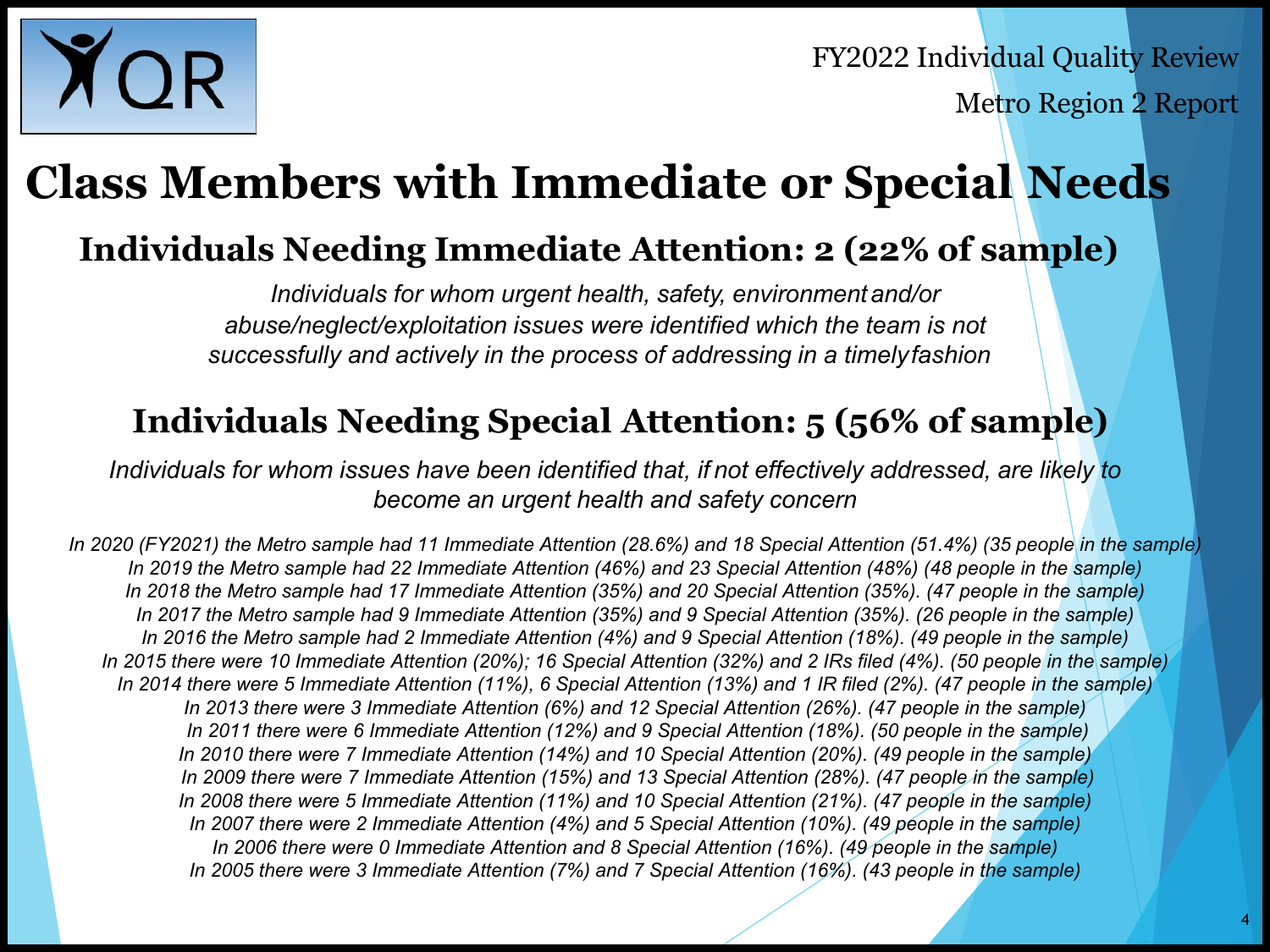

Metro Region 2 Report

## **Findings by Area**

| <b>CASE MANAGEMENT</b>                                                                                                                                                                               |                                                                   |                                                                 |                                                      |                                                                     |                                                   |                                                         |  |
|------------------------------------------------------------------------------------------------------------------------------------------------------------------------------------------------------|-------------------------------------------------------------------|-----------------------------------------------------------------|------------------------------------------------------|---------------------------------------------------------------------|---------------------------------------------------|---------------------------------------------------------|--|
| Question                                                                                                                                                                                             | 2017<br>(sample=26)                                               | 2018<br>(sample=47)                                             | 2019<br>(sample=48)                                  | 2020<br>(sample=33 DDW)                                             | 2021<br>(sample=10)                               | 2022<br>$(Sample = 9)$                                  |  |
| 24. Does the case manager "know"<br>the person? CPRQ26; '17IQR#8c,<br>'18IQR24                                                                                                                       | 69% Yes (18)<br>15% Many (4)<br>15% Need Impv                     | 85% Yes (40)<br>11% Many (5)<br>4% Needs Impv (2)               | 85% Yes (41)<br>15% Many (7)                         | 78.8% Yes (26)<br>21.2% Many (7)                                    | 90% Yes (9)<br>10% Many (1)                       | 88.9% Yes (8)<br>11.1% Many (1)                         |  |
| 25. Does the case manager<br>understandhis/her role/job?<br>CPRQ27 '17IQR#16, '18IQR25                                                                                                               | 4% Yes (1)<br>58% Many (15)<br>38% Need Impv<br>(10)              | 26% Yes (12)<br>49% Many (23)<br>26% Needs Impv (12)            | 29% Yes (14)<br>54% Many (26)<br>17% Needs Impv (8)  | 9.1% Yes (3)<br>72.7% Many (24)<br>18.2% Needs Impv (6)             | 20% Yes (2)<br>60% Many (6)<br>20% Needs Impv (2) | 0% Yes<br>77.8% Many (7)<br>22.2% Needs Impv (2)        |  |
| 26. Is the case manager available to<br>the person? CPRQ29; '17IQR#16a,<br>'18IQR27                                                                                                                  | 81% Yes (21)<br>12% Many (3)<br>8% Need Impv (2)                  | 66% Yes (31)<br>32% Many (15)<br>2% Needs Impv (1)              | 90% Yes (43)<br>10% Many (5)                         | 78.8% Yes (26)<br>21.2% Many (7)                                    | 70% Yes (7)<br>30% Many (3)                       | 77.8% Yes (7)<br>22.2% Many (2)                         |  |
| 27. Was the case manager able to<br>describe the person's health related<br>needs? CPRQ30, , '18IQR28                                                                                                |                                                                   | 66% Yes (31)<br>23% Many (11)<br>11% Needs Impv (5)             | 54% Yes (26)<br>35% Many (17)<br>10% Needs Impv (5)  | 33.3% Yes (11)<br>60.6% Many (20)<br>6.1% Needs Impv (2)            | $40\%$ Yes (4)<br>60% Many (6)                    | 66.7% Yes (6)<br>33.3% Many (3)                         |  |
| 28. Does the case manager have an<br>appropriate expectation of growth for<br>this person? CPRQ31, '18IQR29                                                                                          |                                                                   | 70% Yes (33)<br>26% Many (12)<br>2% Needs Impv (1)<br>2% No (1) | 83% Yes (40)<br>17% Many (8)                         | 81.8% Yes (27)<br>9.1% Many (3)<br>6.1% Needs Impv (2)<br>3% No (1) | 90% Yes (9)<br>10% Many (1)                       | 88.9% Yes (8)<br>11.1% Many (1)                         |  |
| 29. Does the case management record<br>contain documentation that the case<br>manager is monitoring and tracking the<br>delivery of services as outlined in the ISP?<br>CPRQ32; '17IQR#16b, '18IQR30 | 8% Yes (2)<br>35% Many (9)<br>46% Need Impv<br>(12)<br>12% No (3) | 11% Yes (5)<br>49% Many (23)<br>40% Needs Impv (19)             | 21% Yes (10)<br>54% Many (26)<br>25% Needs Impv (12) | 9.1% Yes (3)<br>72.7% Many (24)<br>18.2% Needs Impv (6)             | 20% Yes (2)<br>60% Many (6)<br>20% Needs Impv (2) | 22.2% Yes (2)<br>55.6% Many (5)<br>22.2% Needs Impv (2) |  |
| 30. Does the case manager provide case<br>management services at the level needed<br>by this person? CPRQ33; '17IQR#16c,<br>'18IQR31                                                                 | 38% Yes (10)<br>31% Many (8)<br>31% Need Impv<br>(8)              | 19% Yes (9)<br>51% Many (24)<br>30% Needs Impv (14)             | 29% Yes (14)<br>56% Many (27)<br>15% Needs Impv (7)  | 6.1% Yes (2)<br>75.8% Many (25)<br>18.1% Needs Impv (6)             | 10% Yes (1)<br>70% Many (7)<br>20% Needs Impv (2) | 11.1% Yes (1)<br>66.7% Many (6)<br>22.2% Needs Impv (2) |  |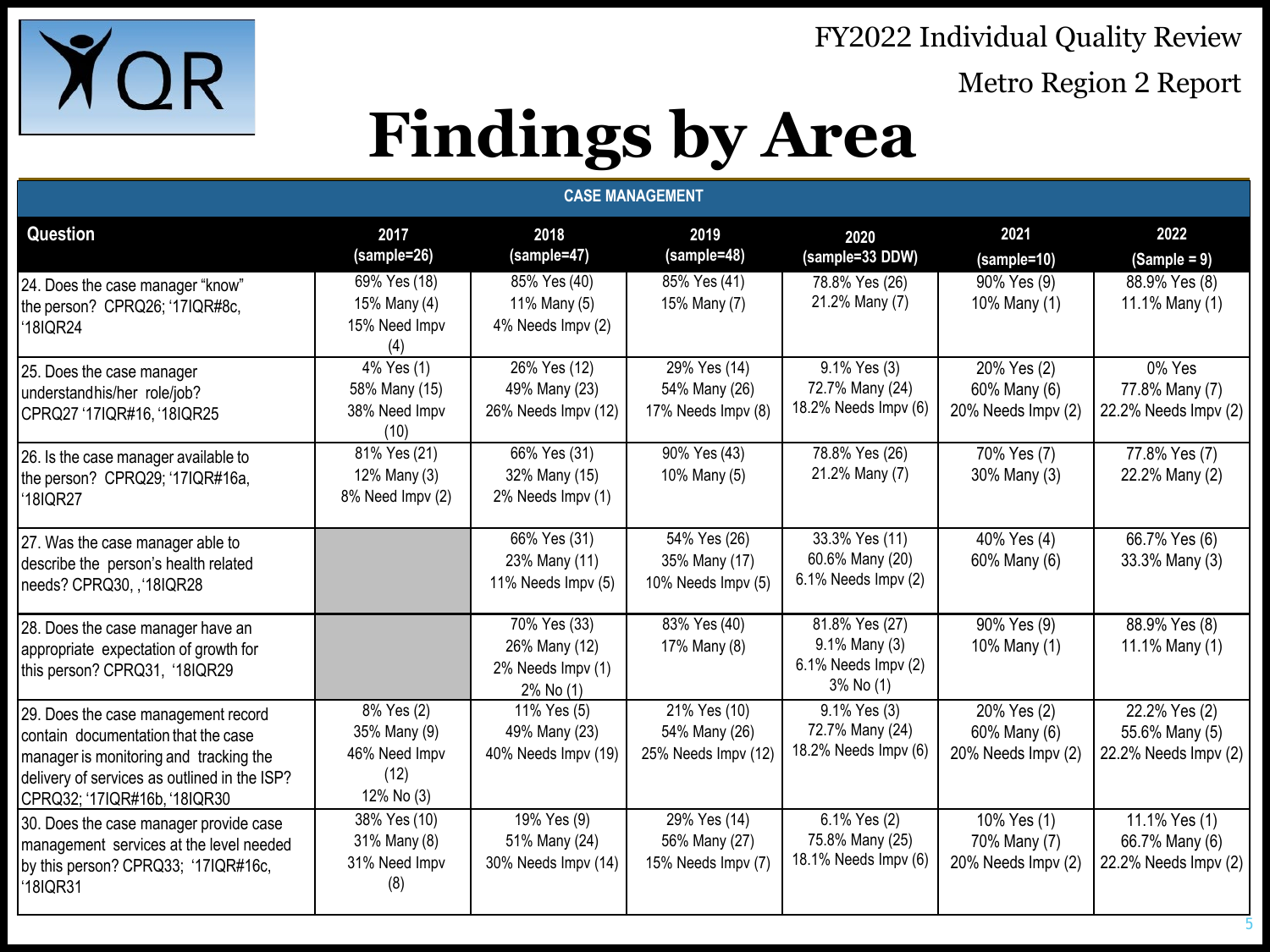

|                                                                                                                                                                                  |                                                             | <b>EMPLOYMENT AND DAY</b>                                      |                                                                                   |                                                                                           |                                                                    |                                                                   |
|----------------------------------------------------------------------------------------------------------------------------------------------------------------------------------|-------------------------------------------------------------|----------------------------------------------------------------|-----------------------------------------------------------------------------------|-------------------------------------------------------------------------------------------|--------------------------------------------------------------------|-------------------------------------------------------------------|
| Question                                                                                                                                                                         | 2017<br>(sample=26)                                         | 2018<br>(sample=47)                                            | 2019<br>(sample=48)                                                               | 2020<br>(sample=33 DDW)                                                                   | 2021<br>(sample=10)                                                | 2022<br>$(Sample = 9)$                                            |
| 31. Does the direct services staff<br>"know" the person? CPRQ35;<br>'17IQR#8a, '18IQR33                                                                                          | 79% Yes (19)<br>13% Many (3)<br>8% Need Impv (2)<br>(2 N/A) | 96% Yes (43)<br>2% Many (1)<br>2% Needs Impv (1)               | 89% Yes (42)<br>9% Many (4)<br>2 Needs Impv (1)<br>(1 not scored)                 | 87.1% Yes (27)<br>12.9% Many (4)<br>(2 N/A)                                               | 87.5% Yes (7)<br>12.5% Many (1)<br>$(2$ CND)                       | 66.7% Yes (4)<br>33.3% Many (2)<br>(3 NA)                         |
| 32. Does the direct service staff have input<br>into the person's ISP? CPRQ36, '18IQR34                                                                                          |                                                             | 76% Yes (34)<br>13% Many (6)<br>9% Needs Impv (4)<br>2% No (1) | 60% Yes (28)<br>34% Many (16)<br>2% Needs Impv (1)<br>4% No (2)<br>(1 not scored) | 83.9% Yes (26)<br>12.9% Many (4)<br>3.2% Needs Impv (1)<br>(2 N/A)                        | 87.5% Yes (7)<br>12.5% Many (1)<br>$(2$ CND)                       | 66.6% Yes (4)<br>16.7% Needs Impv (1)<br>16.7% No (1)<br>(3 NA)   |
| 33. Did the direct service staff receive<br>training on implementing this person's<br>ISP? CPRQ37, '18IQR35                                                                      |                                                             | 78% Yes (35)<br>20% Many (9)<br>2% Needs Imp (1)               | 62% Yes (29)<br>32% Many (15)<br>6% Needs Impv (3)<br>(1 not scored)              | $28.1\%$ Yes (9)<br>59.4% Many (19)<br>9.4% Needs Impv (3)<br>$3.1\%$ No $(1)$<br>(1 N/A) | 62.5% Yes (5)<br>25% Many (2)<br>12.5% Needs Impv (1)<br>$(2$ CND) | 50% Yes (3)<br>50% Many (3)<br>(3 NA)                             |
| 34. Was the direct service staff able to<br>describe this person's health-related needs?<br>CPRQ38, '18IQR36                                                                     |                                                             | 58% Yes (26)<br>22% Many (10)<br>20% Needs Impv (9)            | 53% Yes (25)<br>28% Many (13)<br>19% Needs Impv (9)<br>(1 not scored)             | 15.6% Yes (5)<br>75% Many (24)<br>9.4% Needs Impv (3)<br>(1 N/A)                          | 12.5% Yes (1)<br>62.5% Many (5)<br>25% Needs Impv (2)<br>$(2$ CND) | 16.7% Yes (1)<br>83.3% Many (5)<br>(3 NA)                         |
| 35. Was the direct service staff able to describe<br>his/her responsibilities in providing daily<br>care/supports to the person? CPRQ39,<br>18IQR37                              |                                                             | 67% Yes (30)<br>29% Many (13)<br>4% Needs Impv (2)             | 66% Yes (31)<br>30% Many (14)<br>4% Needs Impv (2)<br>(1 not scored)              | 28.2% Yes (9)<br>65.6% Many (21)<br>3.1% Needs Impv (1)<br>3.1% No (1)<br>(1 N/A)         | 50% Yes (4)<br>50% Many (4)<br>$(2$ CND)                           | 0% Yes<br>100% Many (6)<br>(3 NA)                                 |
| 35a. Was the direct service staff able to provide<br>specific information regarding the person's<br>daily activities? CPRQ39a, '18IQR37a                                         |                                                             | 93% Yes (42)<br>4% Many (2)<br>2% No (1)                       | 91% Yes (43)<br>6% Many (3)<br>2% Needs Impv (1)<br>(1 not scored)                | 83.9% Yes (26)<br>16.1% Many (5)<br>(2 N/A)                                               | 75% Yes (6)<br>25% Many (2)<br>$(2$ CND)                           | 50% Yes (3)<br>50% Many (3)<br>(3 NA)                             |
| 135b. Can the direct service staff describe<br>his/her responsibilities in implementing this<br>person's ISP, including outcomes, action<br>plans, and WDSIs? CPRQ39b, '18IQR37b |                                                             | 69% Yes (31)<br>20% Many (9)<br>11% Needs Impv (5)             | 68% Yes (32)<br>26% Many (12)<br>6% Needs Impv (3)<br>(1 not scored)              | 38.7% Yes (12)<br>54.8% Many (17)<br>6.5% Needs Impv (2)<br>(2 N/A)                       | 62.5% Yes (5)<br>25% Many (2)<br>12.5% Needs Impv (1)<br>$(2$ CND) | 16.7% Yes (1)<br>66.6% Many (4)<br>16.7% Needs Impv (1)<br>(3 NA) |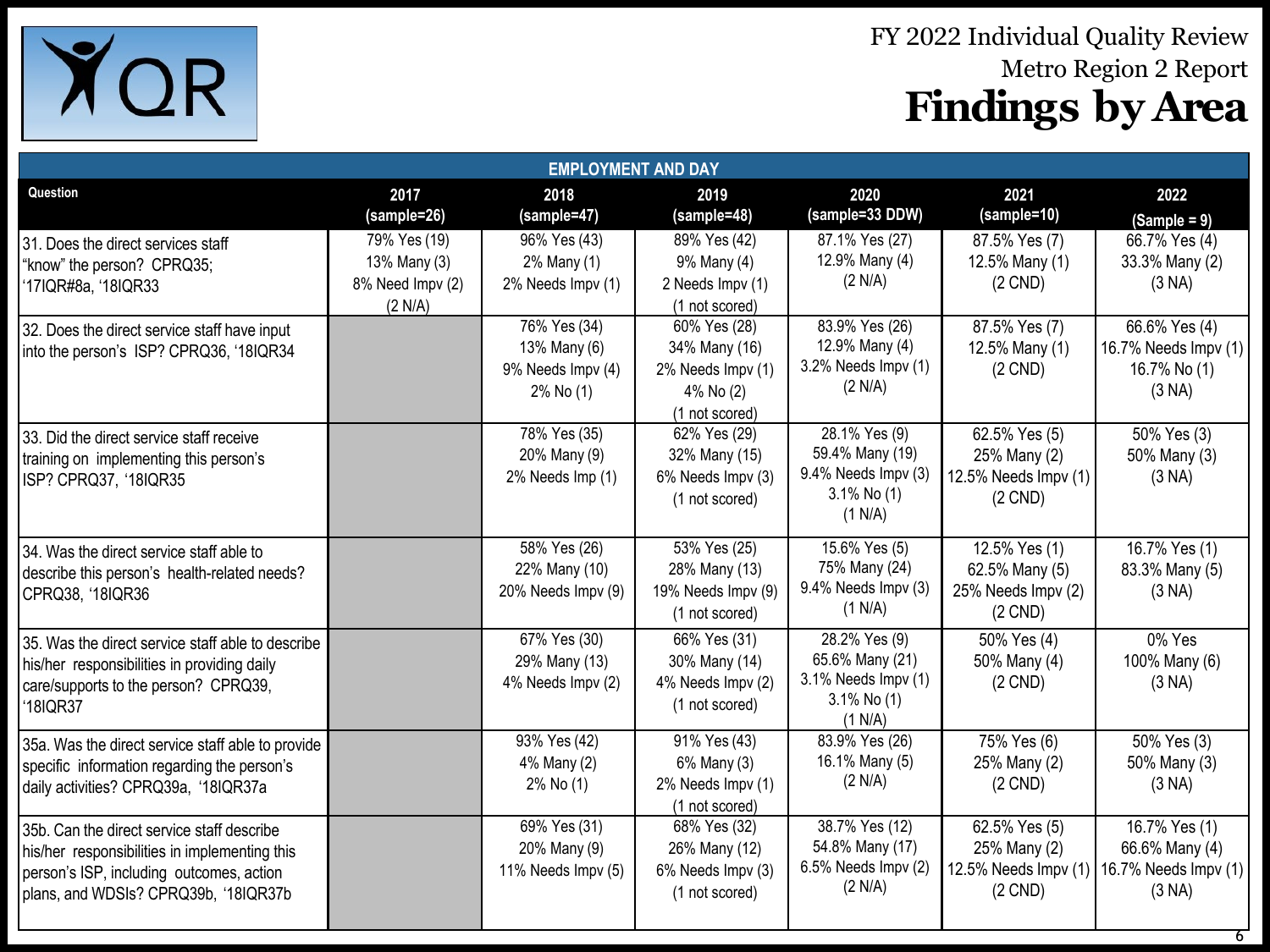

| <b>EMPLOYMENT AND DAY (continued)</b>                                                                                                                           |                     |                                                                |                                                                                       |                                                                     |                                                                  |                                           |  |  |
|-----------------------------------------------------------------------------------------------------------------------------------------------------------------|---------------------|----------------------------------------------------------------|---------------------------------------------------------------------------------------|---------------------------------------------------------------------|------------------------------------------------------------------|-------------------------------------------|--|--|
| Question                                                                                                                                                        | 2017<br>(sample=26) | 2018<br>(sample=47)                                            | 2019<br>(sample=48)                                                                   | 2020<br>(sample=33 DDW)                                             | 2021<br>(sample=10)                                              | 2022<br>$(Sample = 9)$                    |  |  |
| 36. Did the direct service staff have training on the<br>provider's complaint process and how to report<br>abuse, neglect and exploitation? CPRQ41,<br>'18IQR39 |                     | 82% Yes (37)<br>18% Many (8)                                   | 96% Yes (45)<br>2% Many (1)<br>2% No (1)<br>(1 not scored)                            | 100% Yes (31)<br>(2 N/A)                                            | 75% Yes (6)<br>12.5% Needs Impv (1)<br>12.5% No (1)<br>$(2$ CND) | 83.3% Yes (5)<br>16.7% No (1)<br>(3 NA)   |  |  |
| 37. Does the direct service staff have an<br>appropriate expectation of growth for this<br>person? CPRQ42, '18IQR40                                             |                     | 71% Yes (32)<br>20% Many (9)<br>7% Needs Impv (3)<br>2% No (1) | 70% Yes (33)<br>17% Many (8)<br>6% Needs Impv (3)<br>$6\%$ No $(3)$<br>(1 not scored) | 93.6% Yes (29)<br>$3.2\%$ Many $(1)$<br>$3.2\%$ No $(1)$<br>(2 N/A) | 87.5% Yes (7)<br>12.5% Many (1)<br>$(2$ CND)                     | 66.7% Yes (4)<br>33.3% Many (2)<br>(3 NA) |  |  |
| 38. Does the person's day/work environment<br>generally clean, free of safety hazards and<br>conducive to the work/activity intended? CPRQ43,<br>'18IQR41       |                     | 93% Yes (42)<br>7% Many (3)                                    | 82% Yes (32)<br>8% Many (3)<br>10% Needs Impv (4)<br>(8 CND, 1 not<br>scored)         | 100% Yes (6)<br>$(27$ CND)                                          | $(10$ CND)                                                       | 100% Yes (1)<br>(3 NA)<br>$(5$ CND)       |  |  |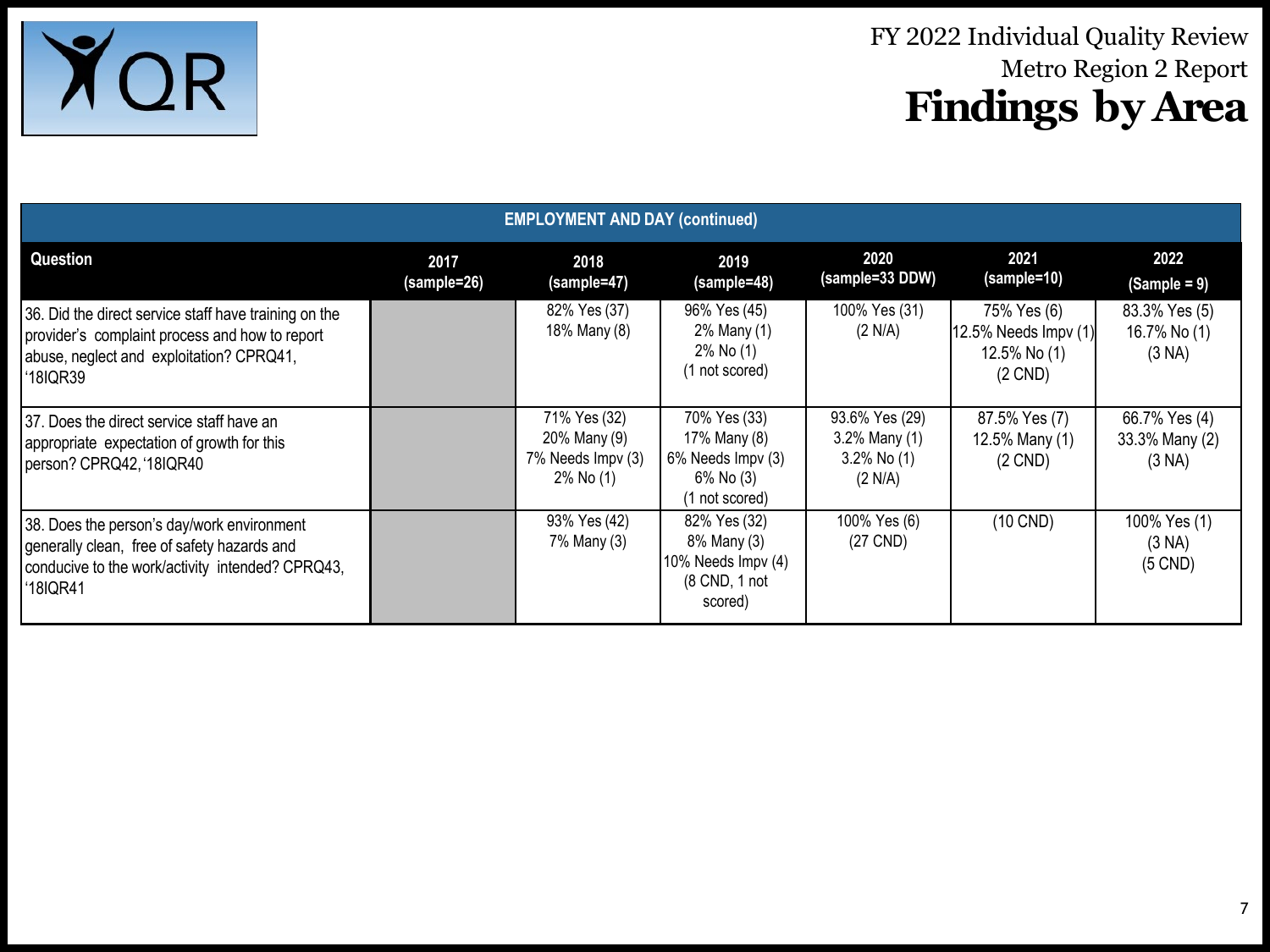

|                                                                                                                                                                                 |                                                 | <b>RESIDENTIAL</b>                                            |                                                                  |                                                          |                                                   |                                                         |
|---------------------------------------------------------------------------------------------------------------------------------------------------------------------------------|-------------------------------------------------|---------------------------------------------------------------|------------------------------------------------------------------|----------------------------------------------------------|---------------------------------------------------|---------------------------------------------------------|
| <b>Question</b>                                                                                                                                                                 | 2017<br>(sample=26)                             | 2018<br>(sample=47)                                           | 2019<br>(sample=48)                                              | 2020<br>(sample=33 DDW)                                  | 2021<br>(sample=10)                               | 2022<br>$(Sample = 9)$                                  |
| 39. Does the residential direct services staff<br>"know" the person? CPRQ44; '17IQR#8b,<br>'18IQR42                                                                             | 85% Yes (22)<br>8% Many (2)<br>8% Need Impv (2) | 94% Yes (44)<br>4% Many (2)<br>2% Needs Impv (1)              | 88% Yes (42)<br>10% Many (5)<br>2% Needs Impv (1)                | 93.9% Yes (31)<br>6.1% Many (2)                          | 90% Yes (9)<br>10% Many (1)                       | 77.8% Yes (7)<br>22.2% Many (2)                         |
| 40. Does the direct service staff have input into<br>the person's ISP? CPRQ45, '18IQR43                                                                                         |                                                 | 83% Yes (39)<br>6% Many (3)<br>4% Needs Impv (2)<br>6% No (3) | $83%$ Yes (40)<br>2% Many (1)<br>15% No (7)                      | 78.8% Yes (26)<br>18.2% Many (6)<br>3% No (1)            | 70% Yes (7)<br>20% Many (2)<br>10% Needs Impv (1) | 100% Yes (9)                                            |
| 41. Did the direct service staff receive<br>training on implementing this person's<br>ISP? CPRQ46, '18IQR44                                                                     |                                                 | 87% Yes (41)<br>9% Many (4)<br>4% Needs Impv (2)              | 63% Yes (30)<br>23% Many (11)<br>15% Needs Impv (7)              | 33.3% Yes (11)<br>63.6% Many (21)<br>3.1% Needs Impv (1) | 50% Yes (5)<br>50% Many (5)                       | 33.3% Yes (3)<br>66.7% Many (6)                         |
| 42. Is the residence safe for individuals (void of<br>hazards)? CPRQ47, '18IQR45                                                                                                |                                                 | 87% Yes (41)<br>9% Many (4)<br>4% Needs Impv (2)              | 88% Yes (37)<br>7% Many (3)<br>5% Needs Impv (2)<br>$(6$ CND)    | 90.9% Yes (30)<br>6.1% Many (2)<br>3% No (1)             | 70% Yes (7)<br>30% Many (3)                       | 100% Yes (9)                                            |
| 43. Was the residential direct service staff able<br>to describe this person's health-related needs?<br>CPRQ48, '18IQR46                                                        |                                                 | 57% Yes (27)<br>34% Many (16)<br>9% Needs Impv (4)            | 54% Yes (26)<br>33% Many (16)<br>13% Needs Impv (6)              | 24.2% Yes (8)<br>63.6% Many (21)<br>12.2% Needs Impv (4) | 20% Yes (2)<br>60% Many (6)<br>20% Needs Impv (2) | 22.2% Yes (2)<br>77.8% Many (7)                         |
| 44. Was the direct service staff able to<br>describe his/her responsibilities in providing<br>daily care/supports to the person?<br>CPRQ49, '18IQR47                            |                                                 | 74% Yes (35)<br>23% Many (11)<br>2% Needs Impv (1)            | 60% Yes (29)<br>29% Many (14)<br>10% Needs Impv (5)              | 27.3% Yes (9)<br>72.7% Many (24)                         | 50% Yes (5)<br>50% Many (5)                       | 22.2% Yes (2)<br>77.8% Many (7)                         |
| 44a. Was the direct service staff able to<br>provide specific information regarding the<br>person's daily activities?<br>CPRQ49a, '18IQR47a                                     |                                                 | 91% Yes (43)<br>9% Many (4)                                   | 88% Yes (42)<br>10% Many (5)<br>2% No (1)                        | 93.9% Yes (31)<br>6.1% Many (2)                          | 80% Yes (8)<br>20% Many (2)                       | 88.9% Yes (8)<br>11.1% Many (1)                         |
| 44b. Can the direct service staff describe his/her<br>responsibilities in implementing this person's ISP,<br>including outcomes, action plans, and WDSIs?<br>CPRQ49b, '18IQR47b |                                                 | 74% Yes (35)<br>23% Many (11)<br>2% No (1)                    | 60% Yes (29)<br>25% Many (12)<br>13% Needs Impv (6)<br>2% No (1) | 27.3% Yes (9)<br>69.7% Many (23)<br>3% Needs Impv (1)    | 50% Yes (5)<br>50% Many (5)                       | 22.2% Yes (2)<br>66.7% Many (6)<br>11.1% Needs Impv (1) |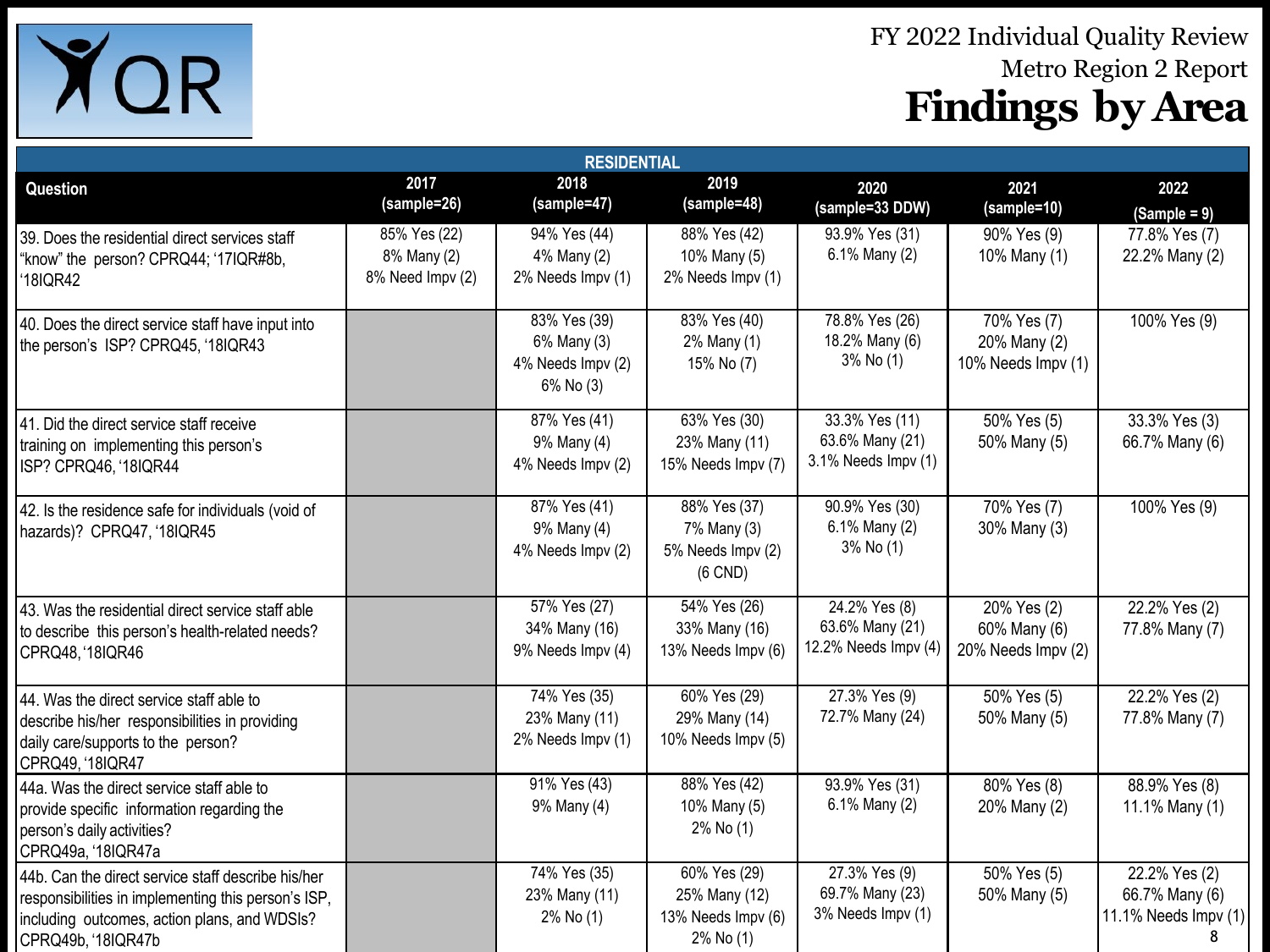

| <b>RESIDENTIAL (continued)</b>                                                                                                                                  |                     |                                                                |                                                                |                                                                        |                                           |                                 |  |  |
|-----------------------------------------------------------------------------------------------------------------------------------------------------------------|---------------------|----------------------------------------------------------------|----------------------------------------------------------------|------------------------------------------------------------------------|-------------------------------------------|---------------------------------|--|--|
| Question                                                                                                                                                        | 2017<br>(sample=26) | 2018<br>(sample=47)                                            | 2019<br>(sample=48)                                            | 2020<br>(sample=33 DDW)                                                | 2021<br>(sample=10)                       | 2022<br>$(Sample = 9)$          |  |  |
| 45. Did the direct service staff have training<br>on the provider's complaint process and<br>how to report abuse, neglect and<br>exploitation? CPRQ51, '18IQR49 |                     | 98% Yes (46)<br>2% Needs Impv (1)                              | 94% Yes (45)<br>6% No (3)                                      | 90.9% Yes (30)<br>6.1% Many (2)<br>3% Needs Impv (1)                   | 100% Yes (10)                             | 88.9% Yes (8)<br>11.1% No (1)   |  |  |
| 46. Does the residential direct service staff<br>have an appropriate expectation of growth<br>for this person? CPRQ52, '18IQR50                                 |                     | 74% Yes (35)<br>17% Many (8)<br>4% Needs Impv (2)<br>4% No (2) | 83% Yes (39)<br>11% Many (5)<br>6% Needs Impv (3)<br>$(1$ CND) | 84.8% Yes (28)<br>3% Many (1)<br>6.1% Needs Impv (2)<br>$6.1\%$ No (2) | 80% Yes (8)<br>10% Many (1)<br>10% No (1) | 100% Yes (9)                    |  |  |
| 47. Does the person's residential environment<br>offer a minimal level of quality of life? CPRQ53,<br>'18IQR51                                                  |                     | 83% Yes (39)<br>13% Many (6)<br>4% Needs Impv (2)              | 88% Yes (36)<br>5% Many (2)<br>7% Needs Impv (3)<br>$(7$ CND)  | 81.8% Yes (27)<br>15.2% Many (5)<br>3% Needs Impv (1)                  | 80% Yes (8)<br>20% Many (2)               | 66.7% Yes (6)<br>33.3% Many (3) |  |  |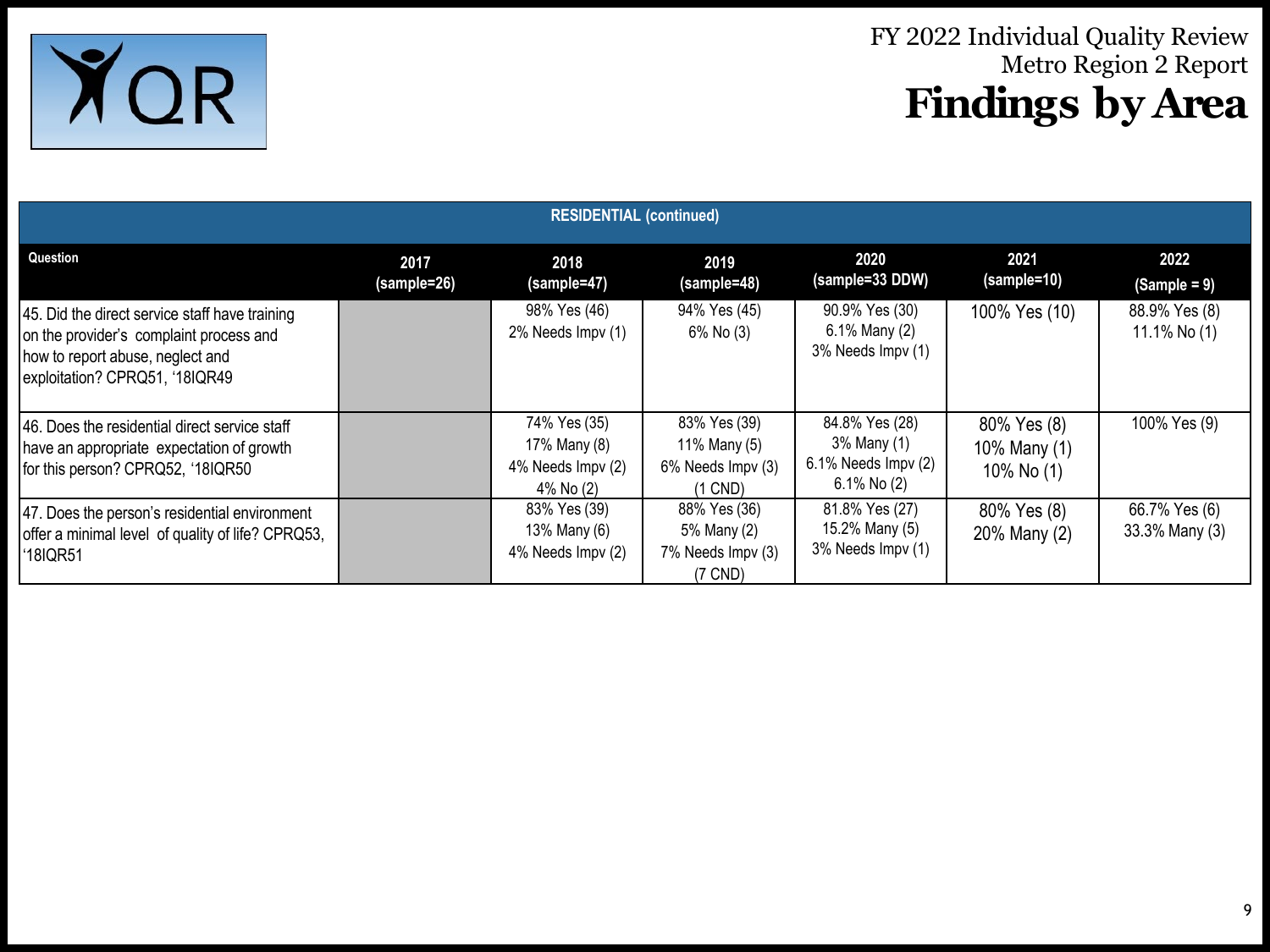

| <b>HEALTH</b>                                                                                                                            |                                                   |                                                                               |                                                                  |                                                                    |                                                   |                                                   |  |
|------------------------------------------------------------------------------------------------------------------------------------------|---------------------------------------------------|-------------------------------------------------------------------------------|------------------------------------------------------------------|--------------------------------------------------------------------|---------------------------------------------------|---------------------------------------------------|--|
| Question                                                                                                                                 | 2017<br>(sample=26)                               | 2018<br>(sample=47)                                                           | 2019<br>(sample=48)                                              | 2020<br>(sample=33 DDW)                                            | 2021<br>(sample=10)                               | 2022<br>$(Sample = 9)$                            |  |
| 48. Overall, were the team members<br>interviewed able to describe the person's<br>health-related needs? CPRQ54;<br>'17IQR#21b, '18IQR52 | 73% Yes (19)<br>19% Many (5)<br>8% Need Impv (2)  | 34% Yes (16)<br>57% Many (27)<br>9% Needs Impv (4)                            | 33% Yes (16)<br>56% Many (27)<br>10% Needs Impv (5)              | 9.1% Yes (3)<br>84.8% Many (28)<br>6.1% Needs Impv (2)             | 10% Yes (1)<br>80% Many (8)<br>10% Needs Impv (1) | 11.1% Yes (1)<br>88.9% Many (8)                   |  |
| 49. Is there evidence that the IDT discussed<br>the person's health related issues? CPRQ55;<br>'17IQR#21, '18IQR53                       | 12% Yes (3)<br>69% Many (8)<br>19% Need Impv (5)  | 28% Yes (13)<br>47% Many (22)<br>26% Needs Impv<br>(12)                       | 42% Yes (20)<br>40% Many (19)<br>19% Needs Impv (9)              | 9.1% Yes (3)<br>72.7% Many (24)<br>18.2% Needs Impv (6)            | 10% Yes (1)<br>90% Many (9)                       | 33.3% Yes (3)<br>66.7% Many (6)                   |  |
| 50. Was the eChat updated timely? '17IQR#18g,<br>'18IQR54                                                                                | 23% Yes (6)<br>42% Many (11)<br>35% Need Impv (9) | $\sqrt{51\%}$ Yes (24)<br>15% Many (7)<br>26% Needs Impv<br>(12)<br>9% No (4) | 19% Yes (9)<br>71% Many (34)<br>8% Needs Impv (4)<br>2% No (1)   | $9.1\%$ Yes (3)<br>87.9% Many (29)<br>3% Needs Impv (1)            | 20% Yes (2)<br>80% Many (8)                       | 22.2% Yes (2)<br>77.8% Many (7)                   |  |
| 50a. Is the eChat updated timely with the<br>ISP and after changes in condition?                                                         |                                                   |                                                                               | 65% Yes (31)<br>19% Many (9)<br>10% Needs Impv (5)<br>6% No (3)  | 78.8% Yes (26)<br>15.2% Many (5)<br>3% Needs Impv (1)<br>3% No (1) | 80% Yes (8)<br>10% Many (1)<br>10% No (1)         | 66.7% Yes (6)<br>22.2% Many (2)<br>11.1% No $(1)$ |  |
| 50b. Is the eChat complete?                                                                                                              |                                                   |                                                                               | 40% Yes (19)<br>52% Many (25)<br>8% Needs Impv (4)               | 36.4% Yes (12)<br>57.5% Many (19)<br>6.1% Needs Impv (2)           | 50% Yes (5)<br>50% Many (5)                       | 33.3% Yes (3)<br>66.7% Many (6)                   |  |
| 50c. Is the eChat accurate?                                                                                                              |                                                   |                                                                               | 38% Yes (18)<br>46% Many (22)<br>15% Needs Impv (7)<br>2% No (1) | 21.2% Yes (7)<br>45.5% Many (15)<br>33.3% Needs Impv (11)          | 30% Yes (3)<br>60% Many (6)<br>10% Needs Impv (1) | 33.3% Yes (3)<br>66.7% Many (6)                   |  |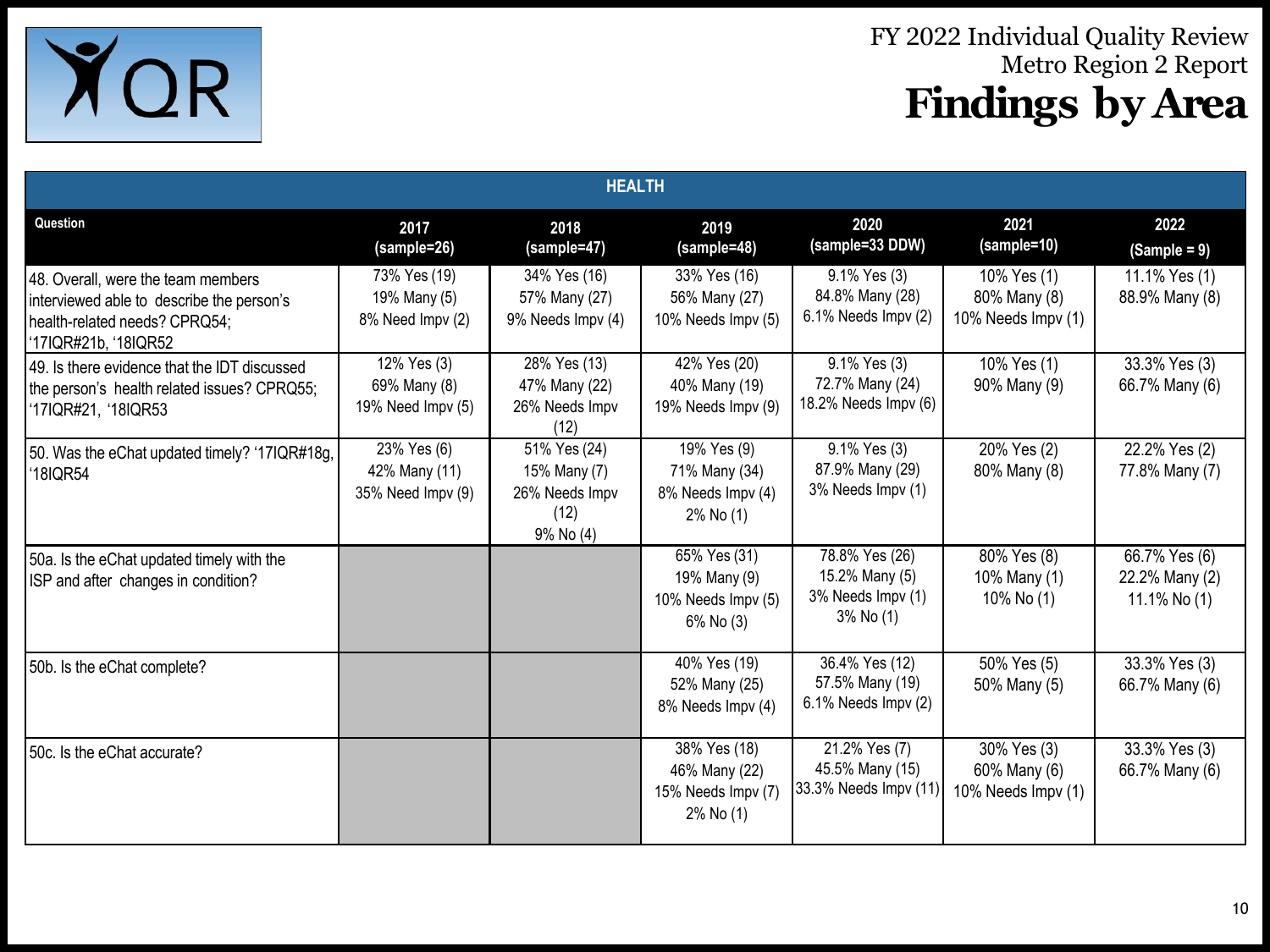

|                                                                                                                                                                                                                                                                        | <b>HEALTH (continued)</b>                                           |                                                                                  |                                                                              |                                                                                         |                                                   |                                                                         |  |  |
|------------------------------------------------------------------------------------------------------------------------------------------------------------------------------------------------------------------------------------------------------------------------|---------------------------------------------------------------------|----------------------------------------------------------------------------------|------------------------------------------------------------------------------|-----------------------------------------------------------------------------------------|---------------------------------------------------|-------------------------------------------------------------------------|--|--|
| Question                                                                                                                                                                                                                                                               | 2017<br>(sample=26)                                                 | 2018<br>(sample=47)                                                              | 2019<br>(sample=48)                                                          | 2020<br>(sample=33 DDW)                                                                 | 2021<br>(sample=10)                               | 2022<br>$(Sample = 9)$                                                  |  |  |
| 51. Are all of the individual's needed medical<br>treatments, including routine, scheduled and<br>chronic needs, timely received? 17IQR#19,<br>18IQR55 <sup>*</sup>                                                                                                    | 23% Yes (6)<br>46% Many (12)<br>31% Need Impv (8)                   | 32% Yes(15)<br>45% Many (21)<br>21% Needs Impv<br>(10)<br>2% No (1)              | 38% Yes (18)<br>56% Many (27)<br>6% Needs Impv (3)                           | 27.2% Yes (9)<br>66.7% Many (22)<br>6.1% Needs Impv (2)                                 | 50% Yes (5)<br>40% Many (4)<br>10% Needs Impv (1) | 33.3% Yes (3)<br>55.6% Many (5)<br>11.1% Needs Impv (1)                 |  |  |
| 52. Has the individual received all age and<br>gender appropriate health<br>screening/immunizations in accordance with<br>national best practice and/or as recommended<br>(Does the individual receive<br>routine/scheduled medical treatment?<br>17IQR#19a, '18IQR56) | 56% Yes (14)<br>28% Many (7)<br>16% Need Impv (4)<br>$(1$ CND)      | 43% Yes (20)<br>43% Many (20)<br>15% Needs Impv<br>(7)                           | 27% Yes (13)<br>52% Many (25)<br>17% Needs Impv (8)<br>4% No (2)             | 9.1% Yes (3)<br>72.7% Many (24)<br>18.2% Needs Impv (6)                                 | 0% Yes<br>90% Many (9)<br>10% Needs Impv (1)      | 11.1% Yes (1)<br>66.7% Many (6)<br>11.1% Needs Impv (1)<br>11.1% No (1) |  |  |
| 53. Does the individual receive medication as<br>prescribed?<br>17IQR#19e, '18IQR57                                                                                                                                                                                    | 68% Yes (17)<br>8% Many (8)<br>24% Need Impv (6)<br>$(1$ CND)       | 45% Yes (21)<br>36% Many (17)<br>17% Needs Impv (8)<br>2% No (1)                 | 42% Yes (20)<br>23% Many (11)<br>35% Needs Impv (17)                         | 12.1% Yes (4)<br>51.5% Many (17)<br>36.4% Needs Impv (12)                               | 0% Yes<br>70% Many (7)<br>30% Needs Impv (3)      | 11.1% Yes (1)<br>55.6% Many (5)<br>33.3% Needs Impv (3)                 |  |  |
| 54. Are nursing services provided as<br>needed by the individual? 17IQR#20,<br>'18IQR59                                                                                                                                                                                | 4% Yes (1)<br>35% Many (9)<br>62% Needs Impv (16)                   | 30% Yes (14)<br>30% Many (14)<br>38% Needs Impv (18)<br>2% No (1)                | 15% Yes (7)<br>46% Many (22)<br>40% Needs Impv (19)                          | 0% Yes<br>78.8% Many (26)<br>21.2% Needs Impv (7)                                       | 10% Yes (1)<br>90% Many (9)                       | 0% Yes<br>55.6% Many (5)<br>44.4% Needs Impv (4)                        |  |  |
| 55. Is the CARMP consistent with<br>recommendations in other healthcare<br>documents? (Is the CARMP is accurate?<br>'17IQR#21f, '18IQR60)                                                                                                                              | 64% Yes (14)<br>9% Many (2)<br>27% Needs Impv (6)<br>(2 N/A, 2 CND) | 34% Yes (14)<br>46% Many (19)<br>15% Needs Impv(6)<br>5% No (2)<br>(6 N/A)       | 40% Yes (17)<br>29% Many (12)<br>29% Needs Impv (12)<br>2% No (1)<br>(6 N/A) | 10.3% Yes (3)<br>62.1% Many (18)<br>24.2% Needs Impv (7)<br>$3.4\%$ No $(1)$<br>(4 N/A) | 30% Yes (3)<br>60% Many (6)<br>10% Needs Impv (1) | 55.6% Yes (5)<br>33.3% Many (3)<br>11.1% No (1)                         |  |  |
| 56. Is the CARMP consistently implemented as<br>intended? '18IQR61                                                                                                                                                                                                     |                                                                     | $\sqrt{65\%}$ Yes (26)<br>28% Many (11)<br>8% Needs Impv<br>(3)<br>(6 N/A 1 CND) | 50% Yes (21)<br>40% Many (17)<br>10% Needs Impv (4)<br>(6 N/A)               | 34.5% Yes (10)<br>55.2% Many (16)<br>10.3% Needs Impv (3)<br>(4 N/A)                    | 60% Yes (6)<br>40% Many (4)                       | 62.5% Yes (5)<br>37.5% Many (3)                                         |  |  |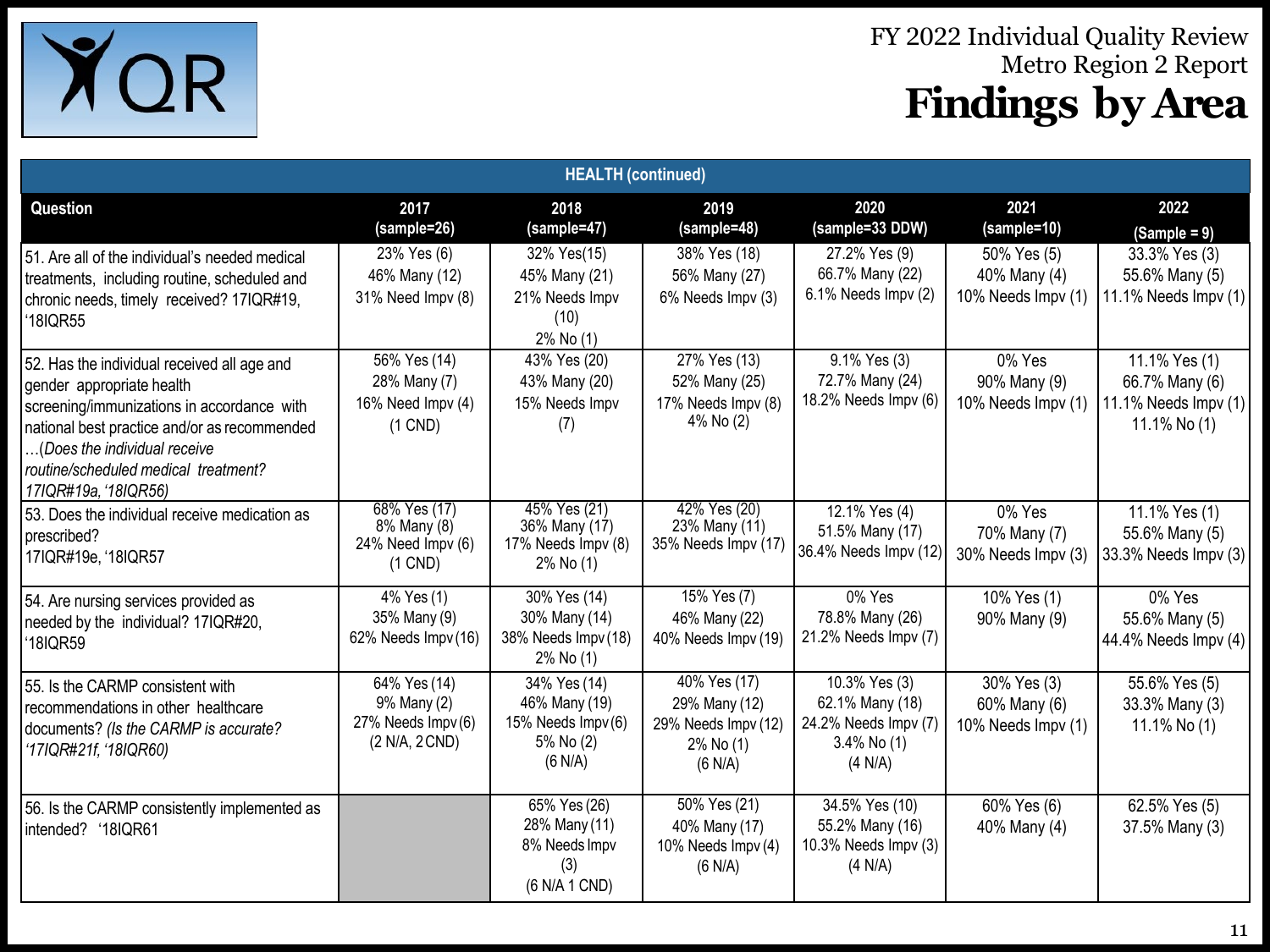

| <b>HEALTH</b> (continued)                                                                                  |                     |                                                                 |                                                                 |                                                                    |                                                                    |                                                         |  |
|------------------------------------------------------------------------------------------------------------|---------------------|-----------------------------------------------------------------|-----------------------------------------------------------------|--------------------------------------------------------------------|--------------------------------------------------------------------|---------------------------------------------------------|--|
| Question                                                                                                   | 2017<br>(sample=26) | 2018<br>(sample=47)                                             | 2019<br>(sample=48)                                             | 2020<br>(sample=33 DDW)                                            | 2021<br>(sample=10)                                                | 2022<br>$(Sample = 9)$                                  |  |
| 57. Are the person's health supports /<br>needs being adequately addressed?<br>CPRQ56; '17IQR#19, '18IQR62 |                     | 6% Yes (3)<br>45% Many (21)<br>47% Needs Impv (22)<br>2% No (1) | 13% Yes (6)<br>81% Many (39)<br>6% Needs Impv (3)               | 12.2% Yes (4)<br>84.8% Many (28)<br>3% Needs Impv (1)              | 0% Yes<br>100% Many (10)                                           | 11.1% Yes (1)<br>88.9% Many (8)                         |  |
| 57a. Are assessment recommendations<br>followed up on in a timely way?                                     |                     |                                                                 | 46% Yes (22)<br>48% Many (23)<br>6% Needs Impv (3)              | 24.2% Yes (8)<br>63.7% Many (21)<br>12.1% Needs Impv (4)           | 10% Yes (1)<br>70% Many (7)<br>20% Needs Impv (2)                  | 22.2% Yes (2)<br>55.6% Many (5)<br>22.2% Needs Impv (2) |  |
| 57b. Were needed<br>equipment/communication devices<br>delivered timely?                                   |                     |                                                                 | 66% Yes (27)<br>22% Many (9)<br>12% Needs Impv (5)<br>(7 N/A)   | 65.4% Yes (17)<br>26.9% Many (7)<br>7.7% Needs Impv (2)<br>(7 N/A) | 14.3% Yes (1)<br>57.1% Many (4)<br>28.6% Needs Impv (2)<br>(3 N/A) | 75% Yes (3)<br>25% Many (1)<br>(5 NA)                   |  |
| 57c. Were medical specialist appointments<br>attended timely?                                              |                     |                                                                 | 56% Yes (27)<br>33% Many (16)<br>6% Needs Impv (3)<br>4% No (2) | 39.4% Yes (13)<br>51.5% Many (17)<br>9.1% Needs Impv (3)           | 40% Yes (4)<br>40% Many (4)<br>20% Needs Impv (2)                  | 33.3% Yes (3)<br>55.6% Many (5)<br>11.1% No (1)         |  |
| 57d. Were changes in personal condition,<br>if any, responded to timely?                                   |                     |                                                                 | 71% Yes (30)<br>26% Many (11)<br>2% Needs Impv (1)<br>(6 N/A)   | 74.2% Yes (23)<br>22.6% Many (7)<br>3.2% Needs Impv (1)<br>(2 N/A) | 90% Yes (9)<br>10% Many (1)                                        | 88.9% Yes (8)<br>11.1% Many (1)                         |  |
| 57e. Were Health Care Plans<br>available, accurate and<br>consistently implemented?                        |                     |                                                                 | 26% Yes (12)<br>39% Many (18)<br>35% Needs Impv (16)<br>(2 N/A) | 15.2% Yes (5)<br>72.7% Many (24)<br>12.1% Needs Impv (4)           | 10% Yes (1)<br>80% Many (8)<br>10% Needs Impv (1)                  | 33.3% Yes (3)<br>44.4% Many (4)<br>22.3% Needs Impv (2) |  |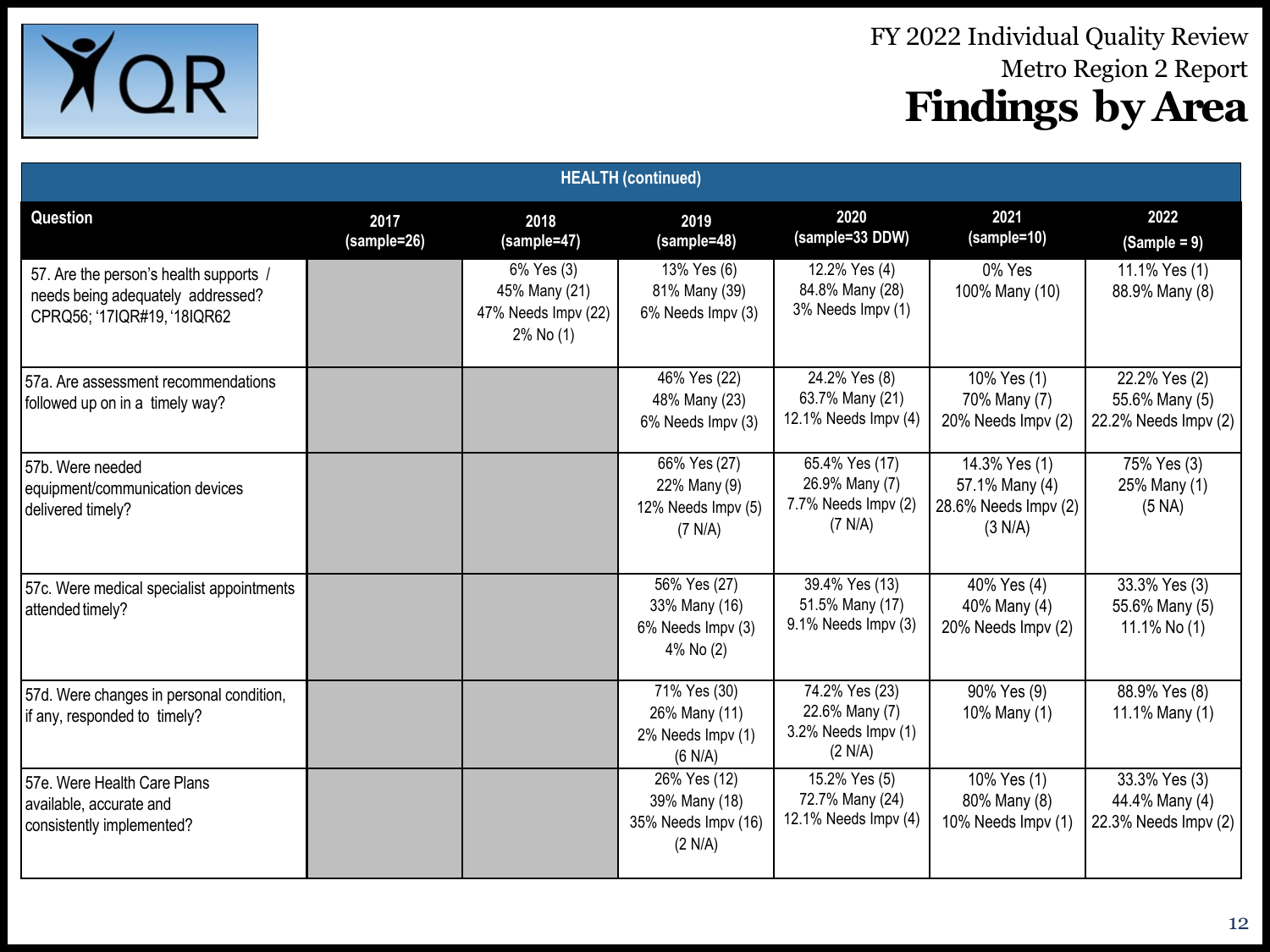

| <b>ASSESSMENTS</b>                                                                                          |                                                    |                                                                     |                                                                 |                                                             |                                                   |                                                         |  |
|-------------------------------------------------------------------------------------------------------------|----------------------------------------------------|---------------------------------------------------------------------|-----------------------------------------------------------------|-------------------------------------------------------------|---------------------------------------------------|---------------------------------------------------------|--|
| Question                                                                                                    | 2017<br>(sample=26)                                | 2018<br>(sample=47)                                                 | 2019<br>(sample=48)                                             | 2020<br>(sample=33 DDW)                                     | 2021<br>(sample=10)                               | 2022<br>$(Sample = 9)$                                  |  |
| 58. Did the team arrange for and obtain the<br>needed, relevant assessments? CPRQ58;<br>'17IQR#18, '18IQR65 | 4% Yes (1)<br>65% Many (17)<br>31% Need Impv (8)   | 19% Yes (9)<br>64% Many (30)<br>15% Needs Impv (7)<br>2% No (1)     | 46% Yes (22)<br>52% Many (25)<br>2% Needs Impv (1)              | 27.3% Yes (9)<br>69.7% Many (23)<br>3% Needs Impv (1)       | 10% Yes (1)<br>90% Many (9)                       | 22.2% Yes (2)<br>77.8% Many (7)                         |  |
| 59. Are the assessments adequate<br>for planning? CPRQ59; '17IQR#4f,<br>'18IQR66                            | 15% Yes (4)<br>54% Many (14)<br>31% Need Impv (8)  | 13% Yes (6)<br>49% Many (23)<br>36% Needs Impv<br>(17)<br>2% No (1) | $8%$ Yes (4)<br>83% Many (40)<br>8% Needs Impv (4)              | $3%$ Yes (1)<br>84.8% Many (28)<br>12.2% Needs Impv (4)     | 0% Yes<br>100% Many (10)                          | 0% Yes<br>100% Many (9)                                 |  |
| 59a. Were assessments provided timely?                                                                      |                                                    |                                                                     | 10% Yes (5)<br>73% Many (35)<br>17% Needs Impv (8)              | 15.2% Yes (5)<br>75.8% Many (25)<br>9% Needs Impv (3)       | 20% Yes (2)<br>80% Many (8)                       | 11.1% Yes (1)<br>77.8% Many (7)<br>11.1% Needs Impv (1) |  |
| 59b. Did assessments contain accurate<br>information?                                                       |                                                    |                                                                     | 27% Yes (13)<br>63% Many (30)<br>10% Needs Impv (5)             | 21.2% Yes (7)<br>75.8% Many (25)<br>3% Needs Impv (1)       | 30% Yes (3)<br>60% Many (6)<br>10% Needs Impv (1) | 44.5% Yes (4)<br>33.3% Many (3)<br>22.2% Needs Impv (2) |  |
| 59c. Did assessments contain<br>information accurate to guide planning?                                     |                                                    |                                                                     | 10% Yes (5)<br>69% Many (33)<br>19% Needs Impv (9)<br>2% No (1) | $3%$ Yes (1)<br>78.8% Many (26)<br>18.2% Needs Impv (6)     | 0% Yes<br>90% Many (9)<br>10% Needs Impv (1)      | 22.2% Yes (2)<br>77.8% Many (7)                         |  |
| 59d. Did assessments contain<br>recommendations?                                                            |                                                    |                                                                     | 44% Yes (21)<br>50% Many (24)<br>4% Needs Impv (2)<br>2% No (1) | $33.3\%$ Yes (11)<br>57.6% Many (19)<br>9.1% Needs Impv (3) | 80% Yes (8)<br>20% Many (2)                       | 88.9% Yes (8)<br>11.1% Many (1)                         |  |
| 60. Were the recommendations from<br>assessments used in planning? CPRQ60;<br>'17IQR#5, '18IQR67            | 19% Yes (5)<br>38% Many (10)<br>42% Need Impv (11) | 28% Yes (13)<br>32% Many (15)<br>26% Needs Impv (12)<br>15% No (7)  | 35% Yes (17)<br>48% Many (23)<br>15% Need Impv (7)<br>2% No (1) | 36.4% Yes (12)<br>54.5% Many (18)<br>9.1% Needs Impv (3)    | 60% Yes (6)<br>40% Many (4)                       | 44.4% Yes (4)<br>55.6% Many (5)                         |  |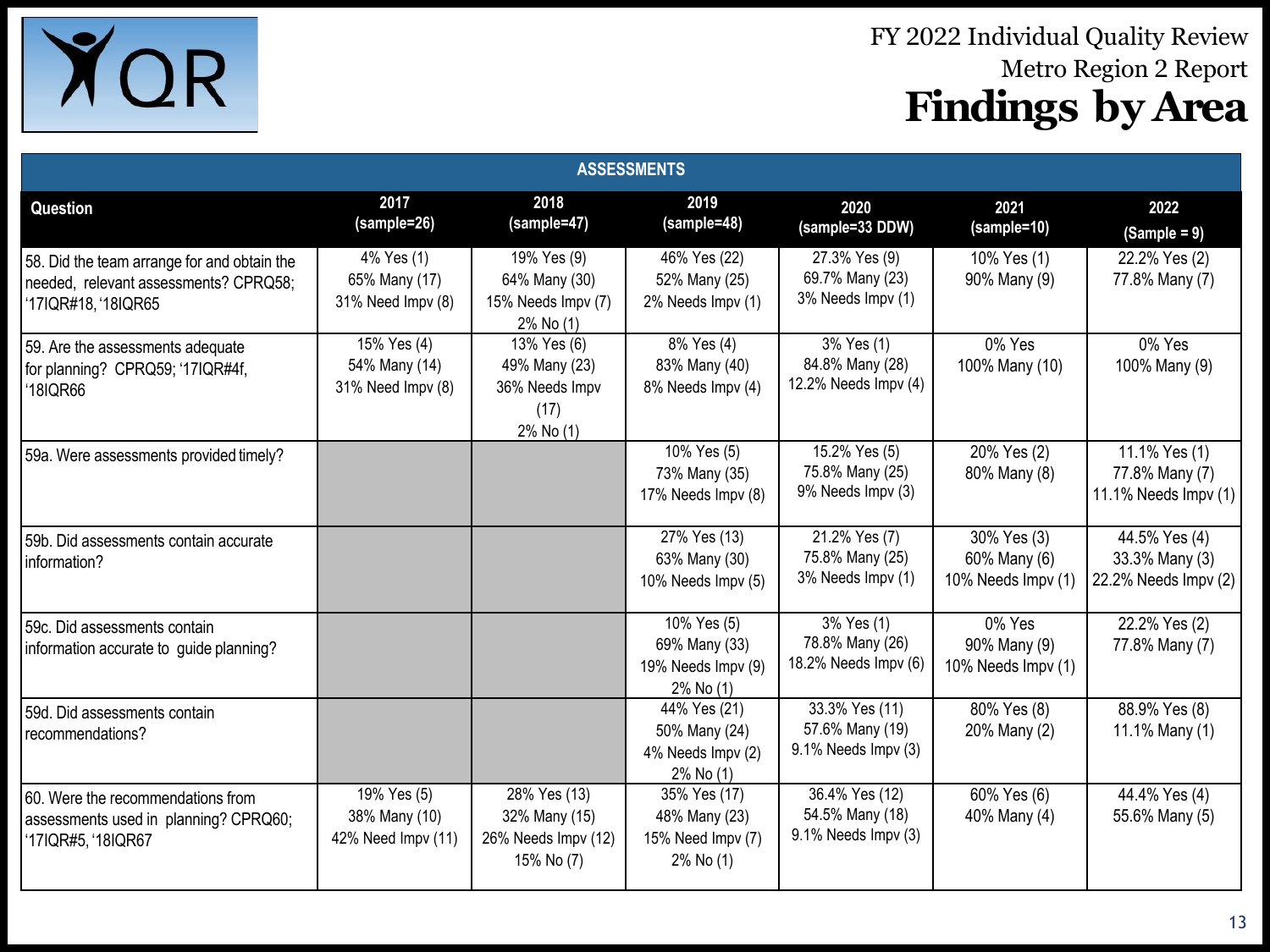

| ADEQUACY OF PLANNING AND ADEQUACY OF SERVICES                                                                                                                                                                                                             |                                                                            |                                                                              |                                                                              |                                                                                     |                                                                  |                                                           |
|-----------------------------------------------------------------------------------------------------------------------------------------------------------------------------------------------------------------------------------------------------------|----------------------------------------------------------------------------|------------------------------------------------------------------------------|------------------------------------------------------------------------------|-------------------------------------------------------------------------------------|------------------------------------------------------------------|-----------------------------------------------------------|
| <b>Question</b>                                                                                                                                                                                                                                           | 2017<br>(sample=26)                                                        | 2018<br>(sample=47)                                                          | 2019<br>(sample=48)                                                          | 2020<br>(sample=33 DDW)                                                             | 2021<br>(sample=10)                                              | 2022<br>$(Sample = 9)$                                    |
| 61. For medical, clinical or health related rec's,<br>has a DCF been completed if the individual<br>and/or their guardian/health care decision<br>maker have decided not to follow all or part of<br>an order, rec, or suggestion? '17IQR#5c,<br>'18IQR68 | 14% Yes(2)<br>21% Many (3)<br>36% Needs Impv (5)<br>29% No (4)<br>(6 N/A)  | 45% Yes (13)<br>10% Many (3)<br>7% Needs Impv (2)<br>38% No (11)<br>(18 N/A) | 45% Yes (15)<br>21% Many (7)<br>21% Needs Impv (7)<br>12% No (4)<br>(15 N/A) | 42.9% Yes (9)<br>14.3% Many (3)<br>9.5% Needs Impv (2)<br>33.3% No (7)<br>(12 N/A)  | 60% Yes (3)<br>20% Many (1)<br>20% No (1)<br>(5 N/A)             | 57.1% Yes (4)<br>28.6% Many (2)<br>14.3% No (1)<br>(2 NA) |
| 62. Is there a document called an Individual<br>Service Plan (ISP) that was developed within<br>the past year? CPRQ61; '17IQR#9, '18IQR69                                                                                                                 | 88% Yes (23)<br>12% Many (3)                                               | 100% Yes (47)                                                                | 100% Yes (48)                                                                | 97% Yes (32)<br>3% No (1)                                                           | 100% Yes (10)                                                    | 100% Yes (9)                                              |
| 63. Was the ISP developed by an<br>appropriately constituted IDT?<br>CPRQ62; '17IQR#3, '18IQR70                                                                                                                                                           | 38% Yes (10)<br>38% Many (10)<br>23% Need Impv (6)                         | 43% Yes (20)<br>47% Many (22)<br>11% Needs Impv (5)                          | 58% Yes (28)<br>40% Many (19)<br>2% No (1)                                   | 39.4% Yes (13)<br>51.5% Many (17)<br>6.1% Needs Impv (2)<br>3% No (1)               | 50% Yes (5)<br>50% Many (5)                                      | 55.6% Yes (5)<br>33.3% Many (3)<br>11.1% Needs Impv (1)   |
| 64. For any team members not physically<br>present at the IDT meeting, is there evidence of<br>their participation in the development of the ISP?<br>CPRQ63; '17IQR#3d, '18IQR71                                                                          | 57% Yes (12)<br>14% Many (3)<br>19% Need Impv (4)<br>10% No (2)<br>(5 N/A) | 55% Yes (22)<br>18% Many (7)<br>13% Needs Impv (5)<br>15% No (6)<br>(7 N/A)  | 55% Yes (18)<br>27% Many (9)<br>9% Needs Impv (3)<br>9% No (3)<br>(15 N//A)  | 45.4% Yes (10)<br>27.3% Many (6)<br>9.1% Needs Impv (2)<br>18.2% No (4)<br>(11 N/A) | 66.6% Yes (4)<br>16.7% Needs Impv (1)<br>16.7% No (1)<br>(4 N/A) | 33.4% Yes (2)<br>33.3% Many (2)<br>33.3% No (2)<br>(3 NA) |
| 65. Does my ISP contain current and<br>accurate information? '17IQR#6,<br>'18IQR72                                                                                                                                                                        | 15% Yes (4)<br>38% Many (10)<br>46% Need Impv (12)                         | 23% Yes (11)<br>38% Many (18)<br>38% Needs Impv (18)                         | 17% Yes (8)<br>58% Many (28)<br>23% Needs Impv (11)<br>2% No (1)             | 15.2% Yes (5)<br>51.5% Many (17)<br>30.3% Needs Impv (10)<br>3% No (1)              | 30% Yes (3)<br>40% Many (4)<br>30% Needs Impv (3)                | 22.2% Yes (2)<br>55.6% Many (5)<br>22.2% Needs Impv (2)   |
| 66. Does the long term vision show<br>expectations for growth and skill building?<br>CPRQ64; '17IQR#7b, '18IQR73                                                                                                                                          | 46% Yes (12)<br>19% Many (5)<br>35% Need Impv (9)                          | 40% Yes (19)<br>32% Many (15)<br>23% Needs Impv (11)<br>4% No (2)            | 69% Yes (33)<br>19% Many (9)<br>10% Needs Impv (5)<br>2% No (1)              | 42.4% Yes (14)<br>27.3% Many (9)<br>24.2% Needs Impv (8)<br>6.1% No (2)             | 40% Yes (4)<br>30% Many (3)<br>20% Needs Impv (2)<br>10% No (1)  | 55.6% Yes (5)<br>44.4% Many (4)                           |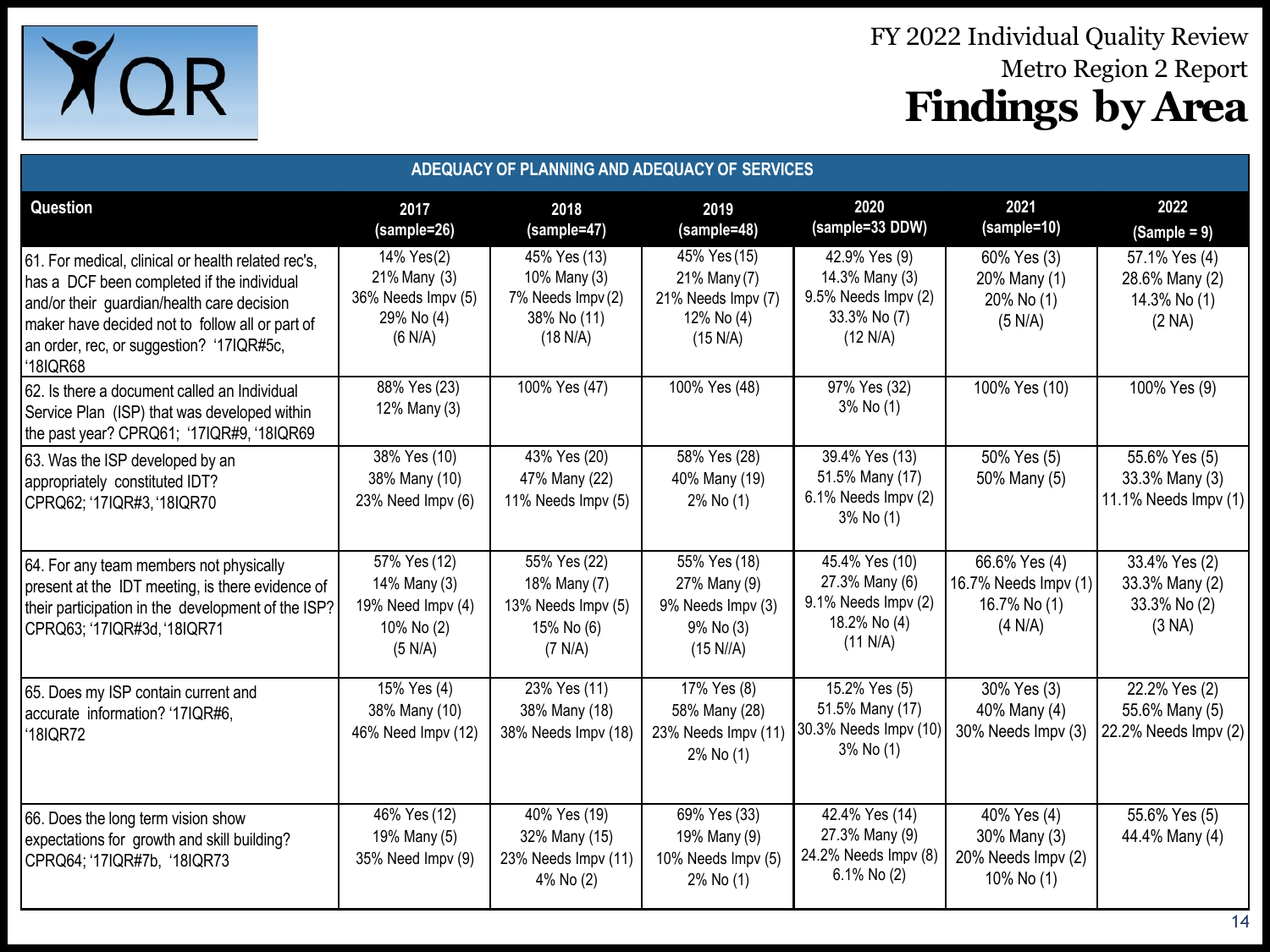

| ADEQUACY OF PLANNING AND ADEQUACY OF SERVICES (continued)                                                                                                   |                                                                                  |                                                                              |                                                                                |                                                                                      |                                                                                    |                                                                        |  |  |
|-------------------------------------------------------------------------------------------------------------------------------------------------------------|----------------------------------------------------------------------------------|------------------------------------------------------------------------------|--------------------------------------------------------------------------------|--------------------------------------------------------------------------------------|------------------------------------------------------------------------------------|------------------------------------------------------------------------|--|--|
| <b>Question</b>                                                                                                                                             | 2017<br>(sample=26)                                                              | 2018<br>(sample=47)                                                          | 2019<br>(sample=48)                                                            | 2020<br>(sample=33 DDW)                                                              | 2021<br>(sample=10)                                                                | 2022<br>$(Sample = 9)$                                                 |  |  |
| 67. Does the ISP give adequate<br>guidance to achieving the person's<br>long-term vision? CPRQ65; '17IQR#7c,<br>'18IQR74                                    | 31% Yes (8)<br>23% Many (6)<br>46% Need Impv (12)                                | 51% Yes (24)<br>19% Many (9)<br>19% Need Impv (9)<br>11% No (5)              | 69% Yes (33)<br>21% Many (10)<br>10% Needs Impv (5)                            | 42.4% Yes (14)<br>21.2% Many (7)<br>15.2% Needs Impv (5)<br>21.2% No (7)             | 20% Yes (2)<br>50% Many (5)<br>20% Needs Impv (2)<br>10% No (1)                    | 33.3% Yes (3)<br>55.6% Many (5)<br>11.1% No (1)                        |  |  |
| 68. Is measurable data kept which verifies<br>the consistent implementation of each of<br>the action steps? '17IQR#12a, '18IQR75                            | 12% Yes (3)<br>35% Many (9)<br>46% Need Impv (12)<br>8% No (2)                   | 17% Yes (8)<br>26% Many (12)<br>38% Needs Impv (18)<br>19% No (9)            | 17% Yes (8)<br>33% Many (16)<br>40% Needs Impv (19)<br>10% No (5)              | 21.2% Yes (7)<br>27% Many (9)<br>45.5% Needs Impv (15)<br>$6.1\%$ No (2)             | 10% Yes (1)<br>30% Many (3)<br>40% Needs Impv (4)<br>20% No (2)                    | 22.2% Yes (2)<br>22.2% Many (2)<br>55.6% Needs Impv (5)                |  |  |
| 69. Does the data kept identify what the<br>person does so a determination regarding<br>progress/lack of progress can be made?<br>'17IQR#12b, '18IQR76      | 4% Yes (1)<br>8% Many (2)<br>65% Need Impv (17)<br>23% No (6)                    | 11% Yes (5)<br>21% Many (10)<br>28% Needs Impv (13)<br>40% No (19)           | 23% Yes (11)<br>27% Many (13)<br>31% Needs Impv (15)<br>19% No (9)             | 9.1% Yes (3)<br>21.2% Many (7)<br>45.5% Needs Impv (15)<br>24.2% No (8)              | 30% Yes (3)<br>40% Many (4)<br>20% Needs Impv (2)<br>10% No $(1)$                  | 33.3% Yes (3)<br>33.4% Many (3)<br>33.3% No (3)                        |  |  |
| 70. Is each action step in the ISP<br>implemented at a frequency that<br>enables the person to learn new skills?<br>'17IQR#12c, '18IQR77                    | 8% Yes (2)<br>15% Many (4)<br>65% Need Impv (17)<br>12% No (3)                   | 6% Yes (3)<br>28% Many (13)<br>43% Needs Impv (20)<br>23% No (11)            | 25% Yes (12)<br>19% Many (9)<br>33% Needs Impv (16)<br>23% No (11)             | 6.1% Yes (2)<br>30.3% Many (10)<br>54.5% Needs Impv (18)<br>$9.1\%$ No $(3)$         | 20% Yes (2)<br>20% Many (2)<br>40% Needs Impv (4)<br>20% No (2)                    | 22.2% Yes (2)<br>22.2% Many (2)<br>33.4% Needs Impv(3)<br>22.2% No (2) |  |  |
| 71. If the person is not successful in<br>achieving actions steps, has the team<br>tried to determine why, and change their<br>approach if needed? '18IQR78 | 21% Yes (5)<br>8% Many (2)<br>63% Need Impv (15)<br>8% No (2)<br>(1 N/A, 1 CND)  | 41% Yes (15)<br>8% Many (3)<br>22% Needs Impv (8)<br>30% No (11)<br>(10 N/A) | 31% Yes (11)<br>19% Many (7)<br>19% Needs Impv (7)<br>31% No (11)<br>(12 N/A)  | 12.9% Yes (4)<br>22.5% Many (7)<br>32.3% Needs Impv (10)<br>32.2% No (10)<br>(2 N/A) | 37.5% Yes (3)<br>12.5% Needs Impv (1)<br>50% No (4)<br>(2 N/A)                     | 14.3% Yes (1)<br>85.7% No (6)<br>(2 NA)                                |  |  |
| 72. If the person achieves action steps,<br>does the team move to the next in the<br>progression of steps or develops a new<br>one? '17IQR#12c, '18IQR79    | 26% Yes (6)<br>4% Many (1)<br>48% Need Impv (11)<br>22% No (5)<br>(2 N/A, 1 CND) | 12% Yes (5)<br>12% Many (5)<br>24% Needs Impv (10)<br>51% No (21)<br>(6 N/A) | 26% Yes (10)<br>26% Many (10)<br>18% Needs Impv (7)<br>29% No (11)<br>(10 N/A) | 23.8% Yes (5)<br>42.9% Many (9)<br>19% Needs Impv (4)<br>14.3% No (3)<br>(12 N/A)    | 16.7% Yes (1)<br>16.7% Many (1)<br>33.3% Needs Impv (2)<br>33.3% No (2)<br>(4 N/A) | 60% Yes (3)<br>20% Many (1)<br>20% No (1)<br>(4 NA)                    |  |  |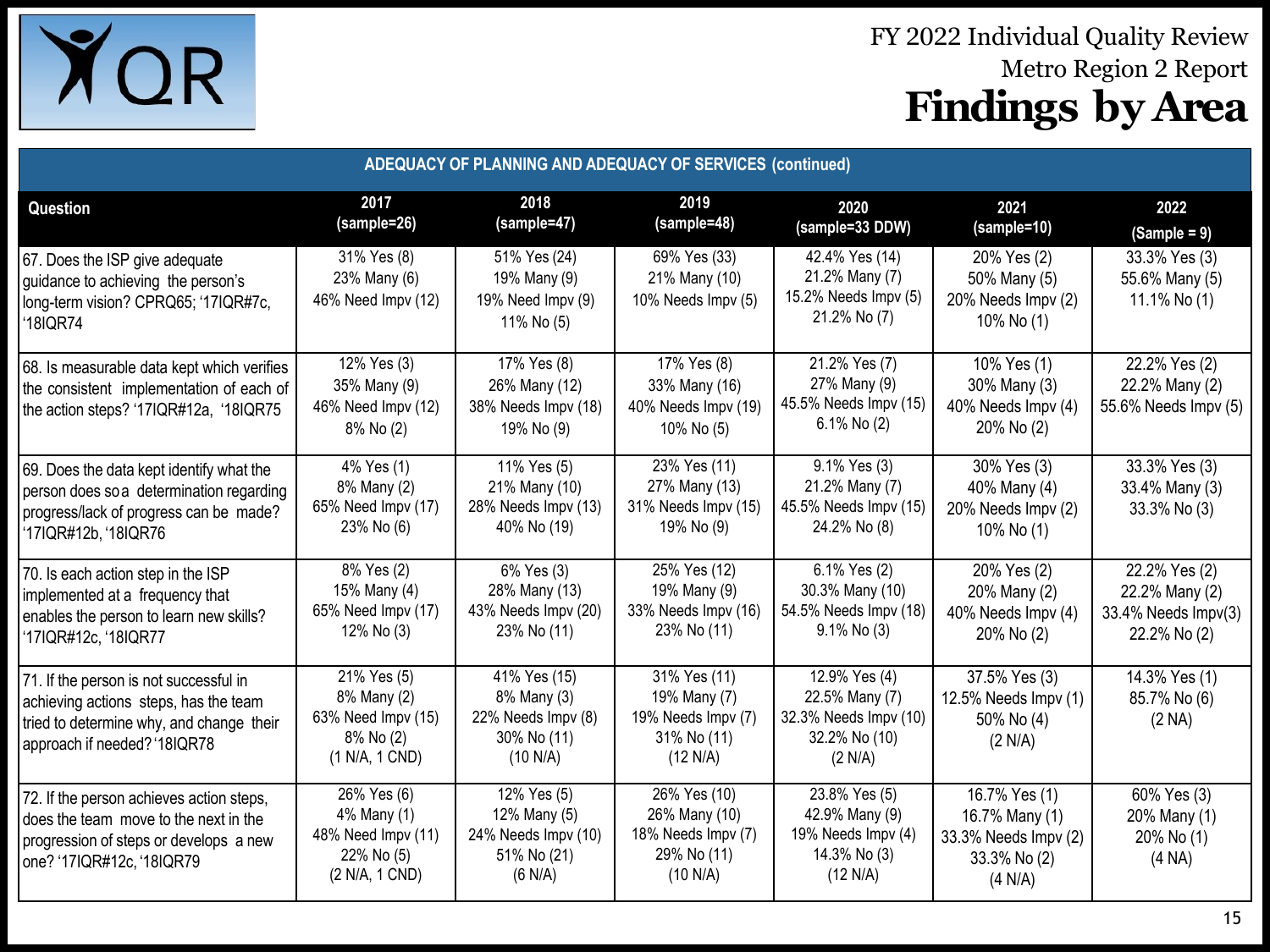

| ADEQUACY OF PLANNING AND ADEQUACY OF SERVICES (continued)                                                                                                                                                                                                                                                              |                                                                |                                                                         |                                                                    |                                                                            |                                                                 |                                                                         |  |  |
|------------------------------------------------------------------------------------------------------------------------------------------------------------------------------------------------------------------------------------------------------------------------------------------------------------------------|----------------------------------------------------------------|-------------------------------------------------------------------------|--------------------------------------------------------------------|----------------------------------------------------------------------------|-----------------------------------------------------------------|-------------------------------------------------------------------------|--|--|
| <b>Question</b>                                                                                                                                                                                                                                                                                                        | 2017<br>(sample=26)                                            | 2018<br>(sample=47)                                                     | 2019<br>(sample=48)                                                | 2020<br>(sample=33 DDW)                                                    | 2021<br>(sample=10)                                             | 2022<br>$(Sample = 9)$                                                  |  |  |
| 73. Has the person made measurable<br>progress on actions steps during this past<br>year?'17IQR#13b, '18IQR80                                                                                                                                                                                                          | 0% Yes<br>23% Many (6)<br>62% Need Impv (16)<br>15% No (4)     | 6% Yes (3)<br>21% Many (10)<br>36% Needs Impv (17)<br>36% No (17)       | 17% Yes (8)<br>23% Many (11)<br>31% Needs Impv (15)<br>29% No (14) | 0% Yes<br>30.3% Many (10)<br>45.5% Needs Impv (15)<br>24.2% No (8)         | 20% Yes (2)<br>20% Many (2)<br>20% Needs Impv (2)<br>40% No (4) | 22.2% Yes (2)<br>33.3% Many (3)<br>11.2% Needs Impv (1)<br>33.3% No (3) |  |  |
| 74. Do the outcomes in the ISP include<br>criteria by which the team can determine<br>when the outcome(s) have been achieved?<br>CPRQ67; '17IQR#7e, '18IQR81                                                                                                                                                           | 31% Yes (8)<br>8% Many (2)<br>50% Need Impv (13)<br>12% No (3) | $23%$ Yes (11)<br>19% Many (9)<br>32% Needs Impv<br>(15)<br>26% No (12) | 52% Yes (25)<br>17% Many (8)<br>17% Needs Impv (8)<br>15% No (7)   | $21.2%$ Yes (7)<br>45.5% Many (15)<br>21.2% Needs Impv (7)<br>12.1% No (4) | 20% Yes (2)<br>60% Many (6)<br>20% Needs Impv (2)               | 55.6% Yes (5)<br>33.3% Many (3)<br>11.1% Needs Impv (1)                 |  |  |
| 75. Are the ISP outcomes related to<br>achieving the person's long-term vision?<br>CPRQ68; '17IQR#7d, '18IQR82                                                                                                                                                                                                         | 42% Yes (11)<br>12% Many (3)<br>46% Need Impv (12)             | 74% Yes (35)<br>13% Many (6)<br>11% Needs Impv (5)<br>2% No (1)         | 77% Yes (37)<br>13% Many (6)<br>4% Needs Impv (2)<br>6% No (3)     | 57.6% Yes (19)<br>33.3% Many (11)<br>6.1% Needs Impv (2)<br>$3\%$ No $(1)$ | 80% Yes (8)<br>20% Many (2)                                     | 66.7% Yes (6)<br>33.3% Many (3)                                         |  |  |
| 76. Do the ISP outcomes and related<br>action plans and teaching strategies<br>address the person's major needs as<br>identified in the Personal Challenges and<br>Obstacles That Need to be Addressed<br>In Order to Achieve the Desired<br>Outcomes section of the ISP/Action<br>plans?" CPRQ69; '17IQR#7g, '18IQR83 | 35% Yes (9)<br>19% Many (5)<br>46% Need Impv (12)              | 53% Yes (25)<br>23% Many (11)<br>21% Needs Impv<br>(10)<br>2% No (1)    | 58% Yes (28)<br>31% Many (15)<br>6% Needs Impv (3)<br>4% No (2)    | 39.4% Yes (13)<br>33.3% Many (11)<br>15.2% Needs Impv (5)<br>12.1% No (4)  | 40% Yes (4)<br>50% Many (5)<br>10% No (1)                       | 55.6% Yes (5)<br>44.4% Many (4)                                         |  |  |
| 77. Are the Teaching and Support<br>Strategies sufficient to ensure consistent<br>implementation of the services planned?<br>CPRQ71; '17IQR#7i, '18IQR84                                                                                                                                                               | 15% Yes (4)<br>23% Many (6)<br>54% Need Impv (14)<br>8% No (2) | 19% Yes (9)<br>26% Many (12)<br>40% Needs Impv<br>(19)<br>15% No (7)    | 27% Yes (13)<br>35% Many (17)<br>27% Needs Impv (13)<br>10% No (5) | 27.3% Yes (9)<br>48.5% Many (16)<br>18.1% Needs Impv (6)<br>6.1% No (2)    | 20% Yes (2)<br>50% Many (5)<br>30% Needs Impv (3)               | 66.7% Yes (6)<br>22.2% Many (2)<br>11.1% Needs Impv (1)                 |  |  |
| 78. Are the recommendations and/or<br>objectives/strategies of ancillary providers<br>integrated into the ISP? CPRQ72;<br>'17IQR#7m, '18IQR85                                                                                                                                                                          | 15% Yes (4)<br>19% Many (5)<br>58% Need Impv (15)<br>8% No (2) | 26% Yes (12)<br>21% Many (10)<br>32% Needs Impv<br>(15)<br>21% No (10)  | 38% Yes (18)<br>29% Many (14)<br>17% Needs Impv (8)<br>17% No (8)  | 27.3% Yes (9)<br>54.5% Many (18)<br>15.2% Needs Impv (5)<br>3% No (1)      | 30% Yes (3)<br>60% Many (6)<br>10% Needs Impv (1)               | 55.6% Yes (5)<br>44.4% Many (4)<br>16                                   |  |  |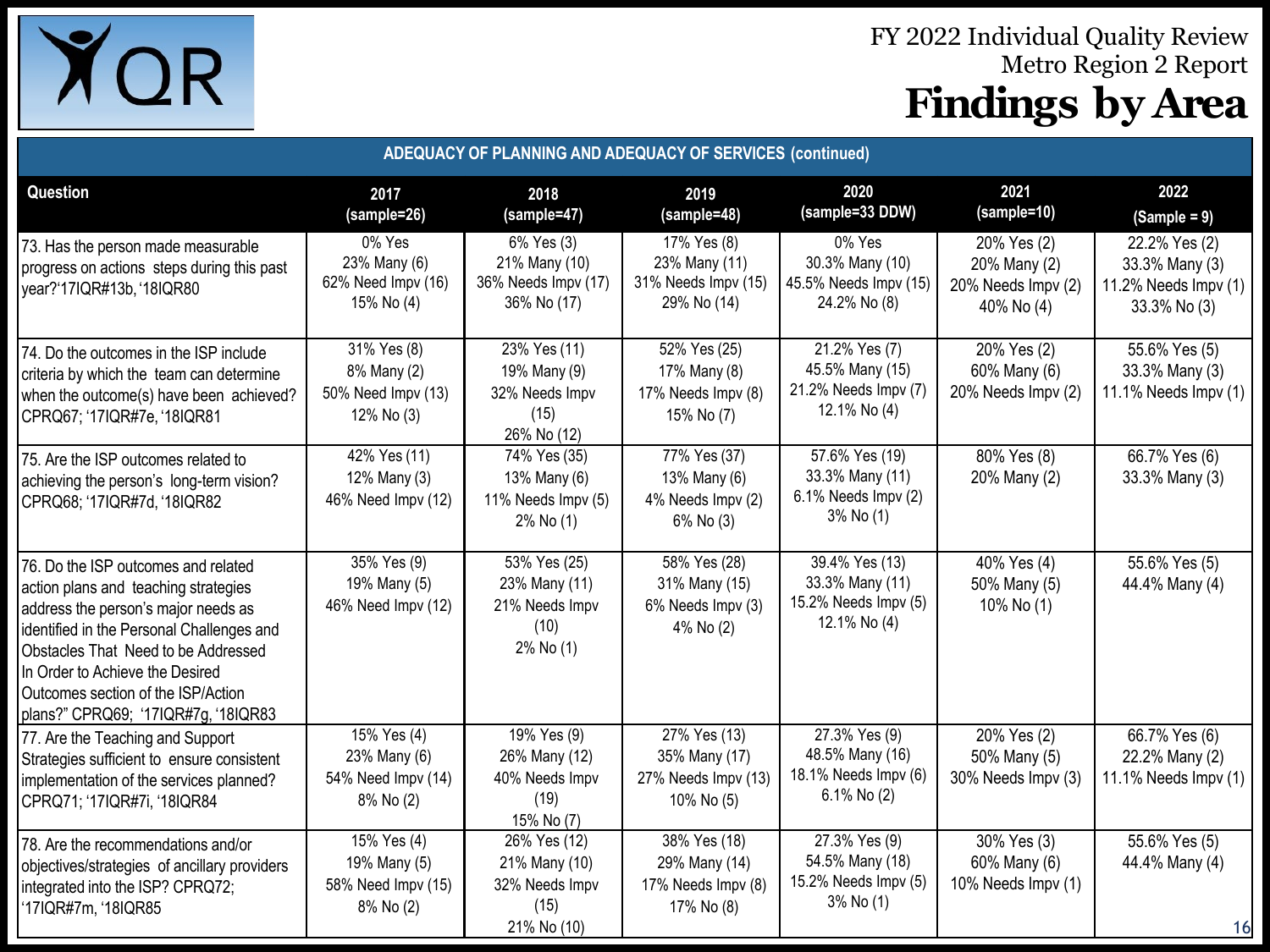

| <b>ADEQUACY OF PLANNING AND ADEQUACY OF SERVICES (continued)</b>                                                                                                                                                     |                                                               |                                                                       |                                                                            |                                                                      |                                                                 |                                                         |  |
|----------------------------------------------------------------------------------------------------------------------------------------------------------------------------------------------------------------------|---------------------------------------------------------------|-----------------------------------------------------------------------|----------------------------------------------------------------------------|----------------------------------------------------------------------|-----------------------------------------------------------------|---------------------------------------------------------|--|
| Question                                                                                                                                                                                                             | 2017<br>(sample=26)                                           | 2018<br>(sample=47)                                                   | 2019<br>(sample=48)                                                        | 2020<br>(sample=33 DDW)                                              | 2021<br>(sample=10)                                             | 2022<br>$(Sample = 9)$                                  |  |
| 79. Has the person made measurable<br>progress in therapy this year? '17IQR#13a,<br>'18IQR86                                                                                                                         | 8% Yes (2)<br>23% Many (6)<br>65% Need Impv (17)<br>4% No (1) | 23% Yes (11)<br>23% Many (11)<br>34% Needs Impv<br>(16)<br>19% No (9) | 15% Yes (7)<br>36% Many (17)<br>43% Need Impv (20)<br>6% No (3)<br>(1 N/A) | 6% Yes (2)<br>75.8% Many (25)<br>15.2% Needs Impv (5)<br>3% No (1)   | 10% Yes (1)<br>60% Many (6)<br>20% Needs Impv (2)<br>10% No (1) | 11.1% Yes (1)<br>55.6% Many (5)<br>33.3% Needs Impv (3) |  |
| 80. If needed, does the ISP contain a<br>specific Medical Emergency Response<br>Plan (MERP)? CPRQ73b '17IQR#20c,<br>'18IQR87                                                                                         | 38% Yes (10)<br>31% Many (8)<br>31% Need Impv (8)             | 55% Yes (26)<br>26% Many (12)<br>17% Needs Impv<br>(8)<br>2% No (1)   | 46% Yes (22)<br>35% Many (17)<br>17% Needs Impv (8)<br>2% No (1)           | 27.3% Yes (9)<br>60.6% Many (20)<br>9.1% Needs Impv (3)<br>3% No (1) | 40% Yes (4)<br>60% Many (6)                                     | 22.2% Yes (2)<br>55.6% Many (5)<br>22.2% Needs Impv (2) |  |
| 81. Does the ISP contain information<br>regarding primary health (medical) care?<br>CPRQ74, '18IQR88                                                                                                                 |                                                               | 87% Yes (41)<br>11% Many (5)<br>2% No (1)                             | 88% Yes (42)<br>8% Many (4)<br>4% Needs Impv (2)                           | 81.8% Yes (27)<br>15.2% Many (5)<br>3% No (1)                        | 60% Yes (6)<br>20% Many (2)<br>20% Needs Impv (2)               | 77.8% Yes (7)<br>22.2% Many (2)                         |  |
| 81a. Does the ISP face sheet contain contact<br>information for the PCP? CPRQ74a, '18IQR88a                                                                                                                          |                                                               | 94% Yes (44)<br>6% Many (3)                                           | 96% Yes (46)<br>4% Many (2)                                                | 84.8% Yes (28)<br>6.1% Many (2)<br>9.1% No (3)                       | 80% Yes (8)<br>20% Needs Impv (2)                               | 77.8% Yes (7)<br>11.1% Many (1)<br>11.1% Needs Impv (1) |  |
| 81b. Is the Healthcare coordinator's name<br>and contact information listed in the ISP?<br>CPRQ74b, '18IQR88b                                                                                                        |                                                               | 96% Yes (45)<br>2% Many (1)<br>2% Needs Impv (1)                      | 92% Yes (44)<br>4% Many (2)<br>4% No (2)                                   | 90.9% Yes (30)<br>3% Many (1)<br>6.1% No (2)                         | 70% Yes (7)<br>10% Needs Impv (1)<br>20% No (2)                 | 88.9% Yes (8)<br>11.1% Many (1)                         |  |
| 82. Does the ISP reflect how the<br>person will obtain prescribed<br>medications? CPRQ76, '18IQR89                                                                                                                   |                                                               | 89% Yes (42)<br>9% Many (4)<br>2% No (1)                              | 79% Yes (38)<br>13% Many (6)<br>8% No (4)                                  | 75.8% Yes (25)<br>18.2% Many (6)<br>3% Needs Impv (1)<br>3% No (1)   | 50% Yes (5)<br>30% Many (3)<br>10% Needs Impv (1)<br>10% No (1) | 77.8% Yes (7)<br>22.2% Many (2)                         |  |
| 83. Based on the evidence, is adequate<br>transportation available for the person?<br>(Does the ISP reflect how the person will get<br>to work/day activities, shopping, and social<br>activities? CPRQ75, '18IQR90) |                                                               | 66% Yes (31)<br>21% Many (10)<br>4% Needs Impv (2)<br>9% No (4)       | 88% Yes (42)<br>10% Many (5)<br>2% Needs Impv (1)                          | 100% Yes (33)                                                        | 90% Yes (9)<br>10% Needs Impv (1)                               | 100% Yes (9)                                            |  |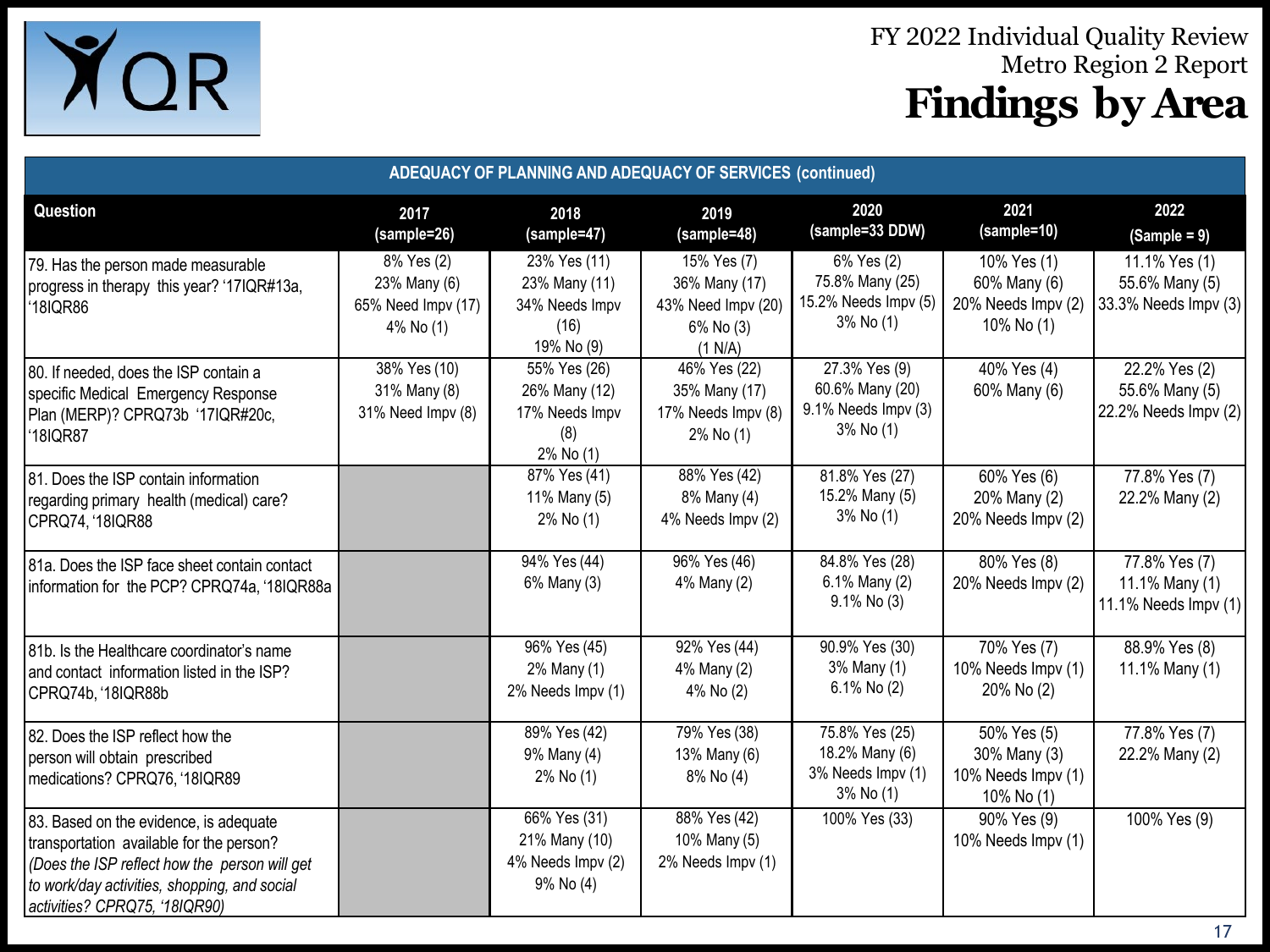

| <b>ADEQUACY OF PLANNING AND ADEQUACY OF SERVICES (continued)</b>                                                                                    |                                                                   |                                                                    |                                                                               |                                                                                        |                                                                    |                                                                 |  |  |
|-----------------------------------------------------------------------------------------------------------------------------------------------------|-------------------------------------------------------------------|--------------------------------------------------------------------|-------------------------------------------------------------------------------|----------------------------------------------------------------------------------------|--------------------------------------------------------------------|-----------------------------------------------------------------|--|--|
| Question                                                                                                                                            | 2017<br>(sample=26)                                               | 2018<br>(sample=47)                                                | 2019<br>(sample=48)                                                           | 2020<br>(sample=33 DDW)                                                                | 2021<br>(sample=10)                                                | 2022<br>$(Sample = 9)$                                          |  |  |
| 84. Does the ISP contain a list of<br>adaptive equipment needed and who will<br>provide it? CPRQ77; '17IQR#25a,<br>'18IQR91                         | 27% Yes (7)<br>27% Many (7)<br>42% Need Impv<br>(11)<br>4% No (1) | 34% Yes (16)<br>43% Many (20)<br>13% Needs Impv (6)<br>4% No (2)   | 40% Yes (17)<br>44% Many (19)<br>12% Needs Impv (5)<br>5% No (2)<br>(5 N/A)   | 31.2% Yes (10)<br>37.5% Many (12)<br>21.9% Needs Impv (7)<br>$9.4\%$ No (3)<br>(1 N/A) | 30% Yes (3)<br>40% Many (4)<br>30% Needs Impv (3)                  | 50% Yes (4)<br>37.5% Many (3)<br>12.5% Needs Impv (1)<br>(1 NA) |  |  |
| 85. Overall, is the ISP adequate to<br>meet the person's needs? CPRQ78;<br>'17IQR#7, '18IQR92                                                       | 0% Yes<br>27% Many (7)<br>73% Need Impv (19)                      | 0% Yes<br>55% Many (26)<br>45% Needs Impv<br>(21)                  | 2% Yes (1)<br>65% Many (31)<br>33% Needs Impv<br>(16)                         | 0% Yes<br>75.8% Many (25)<br>21.2% Needs Impv (7)<br>3% No (1)                         | 10% Yes (1)<br>90% Many (9)                                        | 11.1% Yes (1)<br>55.6% Many (5)<br>33.3% Needs Impv (3)         |  |  |
| 86. Is the ISP being<br>implemented? (If 85 is "3")<br>CPRQ79 '17IQR#12, '18IQR93                                                                   | 0% Yes<br>19% Many (5)<br>77% Need Impv (20)<br>4% No (1)         | 0% Yes<br>(47 N/A)                                                 | 100% Yes (1)<br>(47 N/A)                                                      | 0% Yes<br>100% Many (2)<br>(31 N/A)                                                    | 0% Yes<br>100% Many (1)<br>(9 N/A)                                 | 100% Yes (1)<br>(8 NA)                                          |  |  |
| 87a. Is the ISP being implemented? (If<br>85 is "0", "1", or "2") CPRQ80a<br>'17IQR#12, '18IQR94a                                                   | 0% Yes<br>19% Many (5)<br>77% Need Impv (20)<br>4% No (1)         | 9% Yes (4)<br>45% Many (21)<br>43% Needs Impv<br>(20)<br>4% No (2) | 4% Yes (2)<br>55% Many (26)<br>36% Needs Impv<br>(17)<br>4% No (2)<br>(1 N/A) | 0% Yes<br>51.5% Many (17)<br>48.5% Needs Impv (16)                                     | 11.1% Yes (1)<br>33.3% Many (3)<br>55.6% Needs Impv (5)<br>(1 N/A) | 50% Many (4)<br>50% Needs Impv (4)<br>(1 NA)                    |  |  |
| 87b. Are current services adequate to<br>meet the person's needs? CPRQ80b<br>'17IQR#11, '18IQR94b                                                   | 4% Yes (1)<br>54% Many (14)<br>42% Need Impv (11)                 | 23% Yes (11)<br>47% Many (22)<br>30% Needs Impv<br>(14)            | 47% Yes (22)<br>34% Many (16)<br>19% Needs Impv (9)<br>(1 N/A)                | 0% Yes<br>60.6% Many (20)<br>39.4% Needs Impv (13)                                     | 0% Yes<br>77.8% Many (7)<br>22.2% Needs Impv (2)<br>(1 N/A)        | 62.5% Many (5)<br>37.5% Needs Impv (3)<br>(1 NA)                |  |  |
| 88. Was the direct service staff trained on<br>the implementation of this person's ISP?<br>CPRQ81, '18IQR95                                         |                                                                   | 74% Yes (35)<br>23% Many (11)<br>2% Needs Impv (1)                 | 54% Yes (26)<br>38% Many (18)<br>6% Needs Impv (3)<br>2% No (1)               | $15.2\%$ Yes (5)<br>72.7% Many (24)<br>9.1% Needs Impv (3)<br>3% No (1)                | 20% Yes (2)<br>80% Many (8)                                        | 33.3% Yes (3)<br>66.7% Many (6)                                 |  |  |
| 89. Were the direct service staff able to<br>describe their responsibilities in<br>providing daily care/supports to the<br>person? CPRQ82, '18IQR96 |                                                                   | 72% Yes (34)<br>26% Many (12)<br>2% Needs Impv (1)                 | 65% Yes (31)<br>33% Many (16)<br>2% Needs Impv (1)                            | 18.2% Yes (6)<br>78.8% Many (26)<br>3% Needs Impv (1)                                  | 10% Yes (1)<br>90% Many (9)                                        | 22.2% Yes (2)<br>77.8% Many (7)                                 |  |  |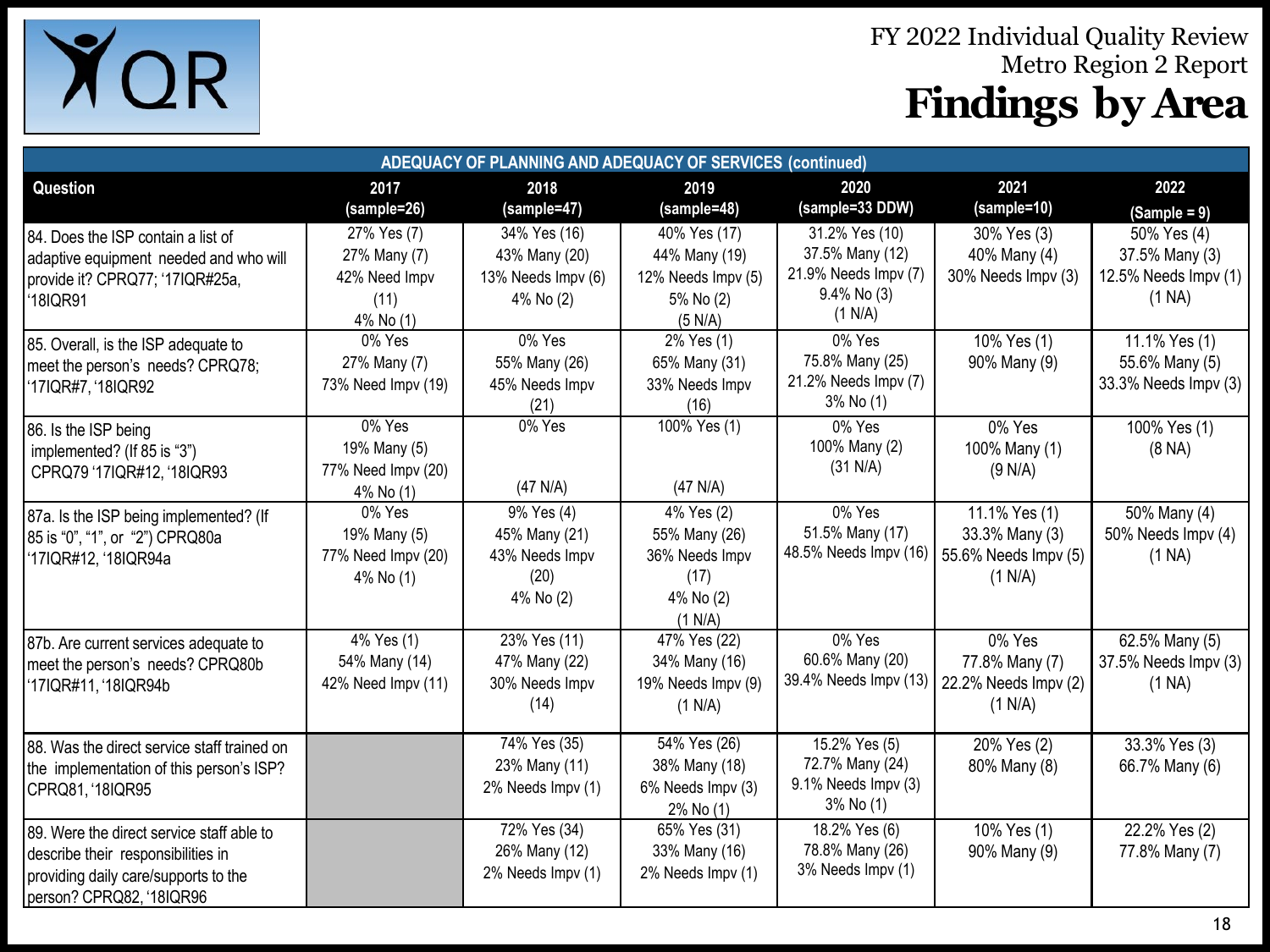

| <b>EXPECTATIONS FOR GROWTH, QUALITY OF LIFE, SATISFACTION</b>                                                                                              |                                                              |                                                                  |                                                                             |                                                                    |                                                   |                                                         |  |
|------------------------------------------------------------------------------------------------------------------------------------------------------------|--------------------------------------------------------------|------------------------------------------------------------------|-----------------------------------------------------------------------------|--------------------------------------------------------------------|---------------------------------------------------|---------------------------------------------------------|--|
| <b>Question</b>                                                                                                                                            | 2017<br>(sample=26)                                          | 2018<br>(sample=47)                                              | 2019<br>(sample=48)                                                         | 2020<br>(sample=33 DDW)                                            | 2021<br>(sample=10)                               | 2022<br>$(Sample = 9)$                                  |  |
| 90. Based on all of the evidence, has the<br>person achieved progress in the past<br>year? CPRQ84; '17IQR#13, '18IQR98                                     | $\overline{0}$ % Yes<br>35% Many (39)<br>65% Need Impv (17)  | 15% Yes (7)<br>51% Many (24)<br>28% Needs Impv (13)<br>6% No (3) | 17% Yes (8)<br>44% Many (21)<br>38% Needs Impv (18)<br>2% No (1)            | 0% Yes<br>63.6% Many (21)<br>36.4% Needs Impv (12)                 | 10% Yes (1)<br>50% Many (5)<br>40% Needs Impv (4) | 0% Yes<br>55.6% Many (5)<br>44.4% Needs Impv (4)        |  |
| 91. Overall, does the IDT have an<br>appropriate expectation of growth for this<br>person? CPRQ85; '17IQR#8d, '18IQR99                                     | 69% Yes (18)<br>15% Many (4)<br>15% Need Impv (4)            | 49% Yes (23)<br>45% Many (21)<br>6% Needs Impv (3)               | 54% Yes (26)<br>42% Many (20)<br>4% Needs Impv (2)                          | 69.7% Yes (23)<br>24.2% Many (8)<br>6.1% Needs Impv (2)            | 60% Yes (6)<br>40% Many (4)                       | 66.7% Yes (6)<br>33.3% Many (3)                         |  |
| 92. Was the person provided the<br>assistance and support needed to<br>participate meaningfully in the planning<br>process? CPRQ86; '17IQR#1b,<br>18IQR100 | 65% Yes (17)<br>27% Many (7)<br>8% Need Impv (2)             | 62% Yes (29)<br>26% Many (12)<br>6% Needs Impv (3)<br>6% No (3)  | 75% Yes (36)<br>23% Many (11)<br>2% No (1)                                  | 42.4% Yes (14)<br>51.5% Many (17)<br>6.1% Needs Impv (2)           | 70% Yes (7)<br>30% Many (3)                       | 77.8% Yes (7)<br>22.2% Many (2)                         |  |
| 93. Is the person offered a range<br>of opportunities for participation in<br>each life area? CPRQ87,<br>18IQR101                                          |                                                              | 62% Yes (29)<br>23% Many (11)<br>9% Needs Impv (4)<br>6% No (3)  | 73% Yes (35)<br>19% Many (9)<br>8% Needs Impv (4)                           | 78.8% Yes (26)<br>21.2% Many (7)                                   | 100% Yes (10)                                     | 55.6% Yes (5)<br>33.3% Many (3)<br>11.1% Needs Impv (1) |  |
| 94. Does the person have the opportunity<br>to make informed choices? CPRQ88;<br>'17IQR#30, '18IQR102                                                      | 46% Yes (12)<br>35% Many (9)<br>19% Need Impv (5)            | 76% Yes (13)<br>18% Many (3)<br>6% No (1)<br>(30 CND)            | 61% Yes (17)<br>32% Many (9)<br>7% Needs Impv (2)<br>$(20$ CND)             | 82.8% Yes (24)<br>13.8% Many (4)<br>3.4% Needs Impv (1)<br>(4 N/A) | 66.7% Yes (6)<br>33.3% Many (3)<br>$(1$ CND)      | 85.7% Yes (6)<br>14.3% Many (1)<br>$(2$ CND)            |  |
| 94a. About where and with whom<br>to live? CPRQ89; '17IQR#23c,<br>'18IQR102a                                                                               | 33% Yes (1)<br>33% Need Impv (1)<br>33% No (1)<br>$(23$ CND) | 78% Yes (7)<br>22% No (2)<br>(38 CND)                            | 74% Yes (14)<br>11% Many (2)<br>11% Needs Impv (2)<br>5% No (1)<br>(29 CND) | 85.7% Yes (24)<br>10.7% Many (3)<br>3.6% Needs Impv (1)<br>(5 N/A) | 66.7% Yes (6)<br>33.3% Many (3)<br>$(1$ CND)      | 100% Yes (7)<br>$(2$ CND)                               |  |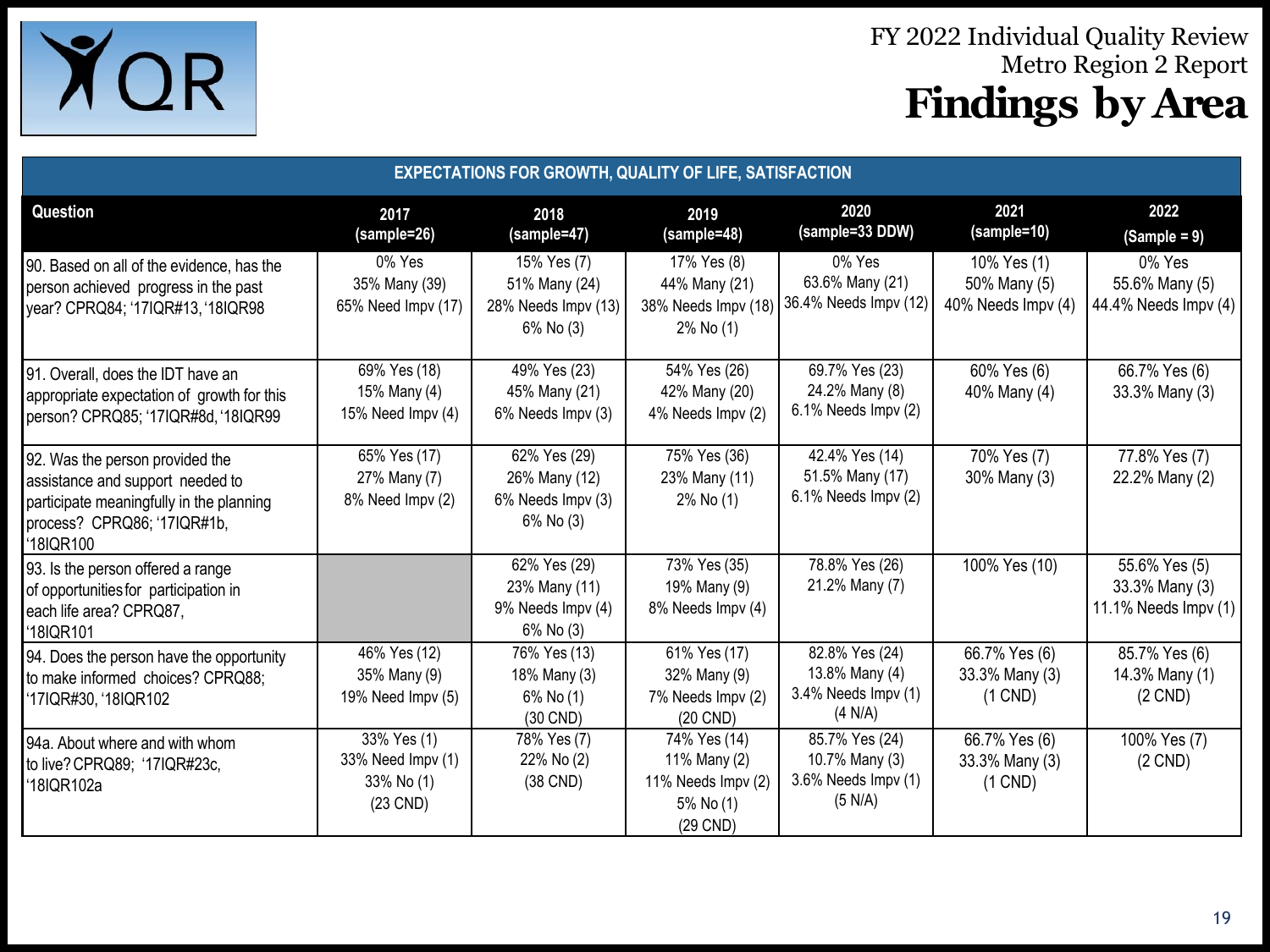

| <b>EXPECTATIONS FOR GROWTH, QUALITY OF LIFE, SATISFACTION (continued)</b>                                                                                                                    |                                                    |                                                                             |                                                                  |                                                                        |                                              |                                              |  |  |
|----------------------------------------------------------------------------------------------------------------------------------------------------------------------------------------------|----------------------------------------------------|-----------------------------------------------------------------------------|------------------------------------------------------------------|------------------------------------------------------------------------|----------------------------------------------|----------------------------------------------|--|--|
| Question                                                                                                                                                                                     | 2017<br>(sample=26)                                | 2018<br>(sample=47)                                                         | 2019<br>(sample=48)                                              | 2020<br>(sample=33 DDW)                                                | 2021<br>(sample=10)                          | 2022<br>$(Sample = 9)$                       |  |  |
| 94b. About where and with whom to<br>work/spend his/her day? CPRQ90;<br>'17IQR#23d, '18IQR102b                                                                                               | 80% Yes (4)<br>20% Need Impv (1)<br>(21 CND)       | 71% Yes (15)<br>14% Many (3)<br>5% Needs Impv (1)<br>10% No (2)<br>(26 CND) | 88% Yes (21)<br>8% Many (2)<br>4% Needs Impv (1)<br>(24 CND)     | 92% Yes (23)<br>4% Many (1)<br>4% Needs Impv (1)<br>$(8$ CND)          | 88.9% Yes (8)<br>11.1% Many (1)<br>$(1$ CND) | 100% Yes (7)<br>$(2$ CND)                    |  |  |
| 94c. About where and with whom to<br>socialize/spend leisure time?<br>CPRQ91, '18IQR102c                                                                                                     |                                                    | 83% Yes (15)<br>11% Many (2)<br>6% Needs Impv (1)<br>(29 CND)               | 80% Yes (20)<br>8% Many (2)<br>12% Needs Impv<br>(3)<br>(23 CND) | 92.6% Yes (25)<br>3.7% Many (1)<br>3.7% Needs Impv (1)<br>$(6$ CND $)$ | 88.9% Yes (8)<br>11.1% Many (1)<br>$(1$ CND) | 85.7% Yes (6)<br>14.3% Many (1)<br>$(2$ CND) |  |  |
| 95. Does the evidence support that<br>providers do not prevent the person from<br>pursuing relationships? CPRQ92;<br>'17IQR#31f, '18IQR103 (and are respecting<br>the rights of this person) | 94% Yes (16)<br>6% Need Impv (1)<br>(7 N/A, 2 CND) | 96% Yes (45)<br>2% Many (1)<br>2% Needs Impv (1)                            | 94% Yes (45)<br>6% Many (3)                                      | 93.9% Yes (31)<br>6.1% Many (2)                                        | 100% Yes (10)                                | 100% Yes (9)                                 |  |  |
| 96. Overall, were all team members<br>interviewed trained or knowledgeable<br>on how to report abuse, neglect and<br>exploitation? CPR 93*; '17IQR#35a,<br>'18IQR105                         | 46% Yes (12)<br>27% Many (7)<br>27% Need Impv (7)  | 87% Yes (41)<br>13% Many (6)                                                | 83% Yes (40)<br>15% Many (7)<br>2% Needs Impv (1)                | 48.5% Yes (16)<br>51.5% Many (17)                                      | 40% Yes (4)<br>60% Many (6)                  | 33.3% Yes (3)<br>66.7% Many (6)              |  |  |
| 97. Does this person and/or guardian<br>have access to the complaint<br>processes/procedures? CPRQ94,<br>'18IQR106                                                                           |                                                    | 89% Yes (42)<br>4% Many (2)<br>6% No (3)                                    | 90% Yes (43)<br>4% Many (2)<br>4% Needs Impv (2)<br>2% No (1)    | 81.8% Yes (27)<br>15.2% Many (5)<br>3% No (1)                          | 90% Yes (9)<br>10% Many (1)                  | 77.8% Yes (7)<br>22.2% Many (2)              |  |  |
| 98. Does the individual have restrictions that<br>should be reviewed by a Human Rights<br>Committee? '17IQR#34h, '18IQR107                                                                   |                                                    | 72% Yes (34)<br>28% No (13)                                                 | 63% Yes (30)<br>38% No (18)                                      | 78.8% Yes (26)<br>21.2% No (7)                                         | 100% Yes (10)                                | 88.9% Yes (8)<br>11.1% No (1)                |  |  |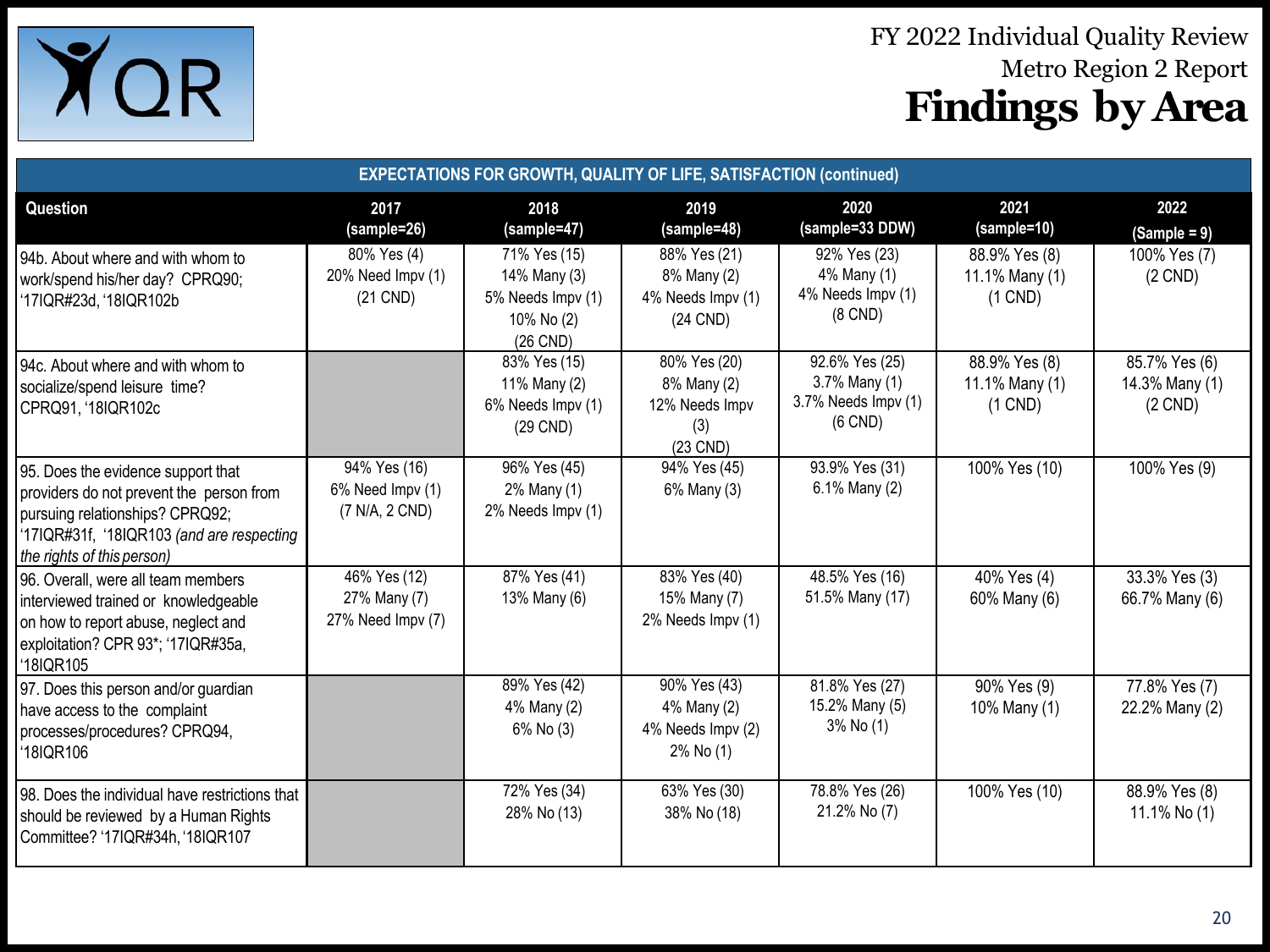

| <b>EXPECTATIONS FOR GROWTH, QUALITY OF LIFE, SATISFACTION (continued)</b>                                                                                                                                         |                                                                       |                                                                              |                                                                                |                                                                                     |                                                            |                                                                     |  |  |
|-------------------------------------------------------------------------------------------------------------------------------------------------------------------------------------------------------------------|-----------------------------------------------------------------------|------------------------------------------------------------------------------|--------------------------------------------------------------------------------|-------------------------------------------------------------------------------------|------------------------------------------------------------|---------------------------------------------------------------------|--|--|
| Question                                                                                                                                                                                                          | 2017<br>(sample=26)                                                   | 2018<br>(sample=47)                                                          | 2019<br>(sample=48)                                                            | 2020<br>(sample=33 DDW)                                                             | 2021<br>(sample=10)                                        | 2022<br>$(Sample = 9)$                                              |  |  |
| 99. If there are restrictions that should<br>be reviewed by HRC, have the<br>restrictions been reviewed (quarterly)<br>and approved (annually) by the HRC?<br>If no, describe why. '17IQR#34i,<br>'18IQR108       | 44% Yes (8)<br>28% Need Impv (5)<br>28% No (5)<br>(8 N/A)             | 50% Yes (17)<br>12% Many (4)<br>32% Needs Impv (11)<br>6% No (2)<br>(13 N/A) | 67% Yes (20)<br>10% Many (3)<br>7% Needs Impv (2)<br>17% No (5)<br>(18 N/A) 21 | 42.3% Yes (11)<br>30.8% Many (8)<br>15.4% Needs Impv (4)<br>11.5% No (3)<br>(7 N/A) | 55.6% Yes (5)<br>44.4% Many (4)<br>(1 N/A)                 | 25% Yes (2)<br>12.5% Many (1)<br>12.5% Needs Impv (1)<br>50% No (4) |  |  |
| 100. If there are restrictions that should be<br>reviewed by HRC, is a plan in place to<br>enable the individual to regain his/her<br>rights and reduce or eliminate these<br>restrictions? '17IQR#34j, '18IQR109 | 0% Yes ()<br>57% Need Impv (8)<br>43% No (6)<br>(12 N/A)              | 16% Yes (5)<br>13% Many (4)<br>3% Needs Impv (1)<br>69% No (22)<br>(15 N/A)  | 22% Yes (6)<br>15% Many (4)<br>11% Needs Impv (3)<br>52% No (14)<br>(21 N/A)   | 28.6% Yes (6)<br>38.1% Many (8)<br>9.5% Needs Impv (2)<br>23.8% No (5)<br>(12 N/A)  | 42.9% Yes (3)<br>42.9% Many (3)<br>14.2% No (1)<br>(3 N/A) | 25% Yes (2)<br>12.5% Many (1)<br>12.5% Needs Impv (1)<br>50% No (4) |  |  |
| 101. Is the person protected<br>from abuse, neglect and<br>exploitation? '17IQR#35,<br>'18IQR110                                                                                                                  | 38% Yes (10)<br>42% Many (11)<br>19% Need<br>Impv(5)                  | 70% Yes (33)<br>19% Many (9)<br>4% Needs Impv (2)<br>6% No (3)               | 58% Yes (28)<br>19% Many (9)<br>19% Needs Impv (9)<br>4% No (2)                | 57.6% Yes (19)<br>39.4% Many (13)<br>3% Needs Impv (1)                              | 60% Yes (6)<br>40% Many (4)                                | 66.7% Yes (6)<br>22.2% Many (2)<br>11.1% Needs Impv (1)             |  |  |
| 102. Have all incidents of<br>suspected abuse, neglect and<br>exploitation been reported and<br>investigated? '17IQR#35b,<br>'18IQR111                                                                            | 70% Yes (14)<br>5% Many (1)<br>25% Need<br>Impv(5)                    | 54% Yes (15)<br>18% Many (5)<br>21% Needs Impv (6)<br>7% No (2)<br>(19 N/A)  | 66% Yes (21)<br>16% Many (5)<br>16% Needs Impv (5)<br>3% No (1)<br>(16 N/A)    | 80% Yes (16)<br>15% Many (3)<br>5% No (1)<br>(13 N/A)                               | 85.7% Yes (6)<br>14.3% Many (1)<br>(3 N/A)                 | 100% Yes (5)<br>(4 NA)                                              |  |  |
| 103. Is the individual safe? '17IQR#24,<br>'18IQR112                                                                                                                                                              | 46% Yes (12)<br>46% Many (12)<br>8% Need Impv<br>(2)                  | 79% Yes (37)<br>13% Many (6)<br>9% Needs Impv (4)                            | 65% Yes (31)<br>19% Many (9)<br>15% Needs Impv (7)<br>2% No (1)                | 69.7% Yes (23)<br>24.2% Many (8)<br>6.1% Needs Impv (2)                             | 50% Yes (5)<br>40% Many (4)<br>10% Needs Impv (1)          | 77.8% Yes (7)<br>22.2% Many (2)                                     |  |  |
| 104. What is the level of participation of<br>the legal guardian in this person's life and<br>service planning? CPRQ 97; '17IQR#15a,<br>18IQR113                                                                  | 54% Active (14)<br>23% Moderate (6)<br>19% Limited (5)<br>4% None (1) | 32% Active (15)<br>34% Moderate (16)<br>34% Limited (16)                     | 32% Active (15)<br>51% Moderate (24)<br>17% Limited (8)<br>(1 N/A)             | 36.4% Active (12)<br>54.5% Moderate (18)<br>9.1% Limited (3)                        | 30% Active (3)<br>70% Moderate (7)                         | 11.2% Active (1)<br>44.4% Moderate (4)<br>44.4% Limited (4)         |  |  |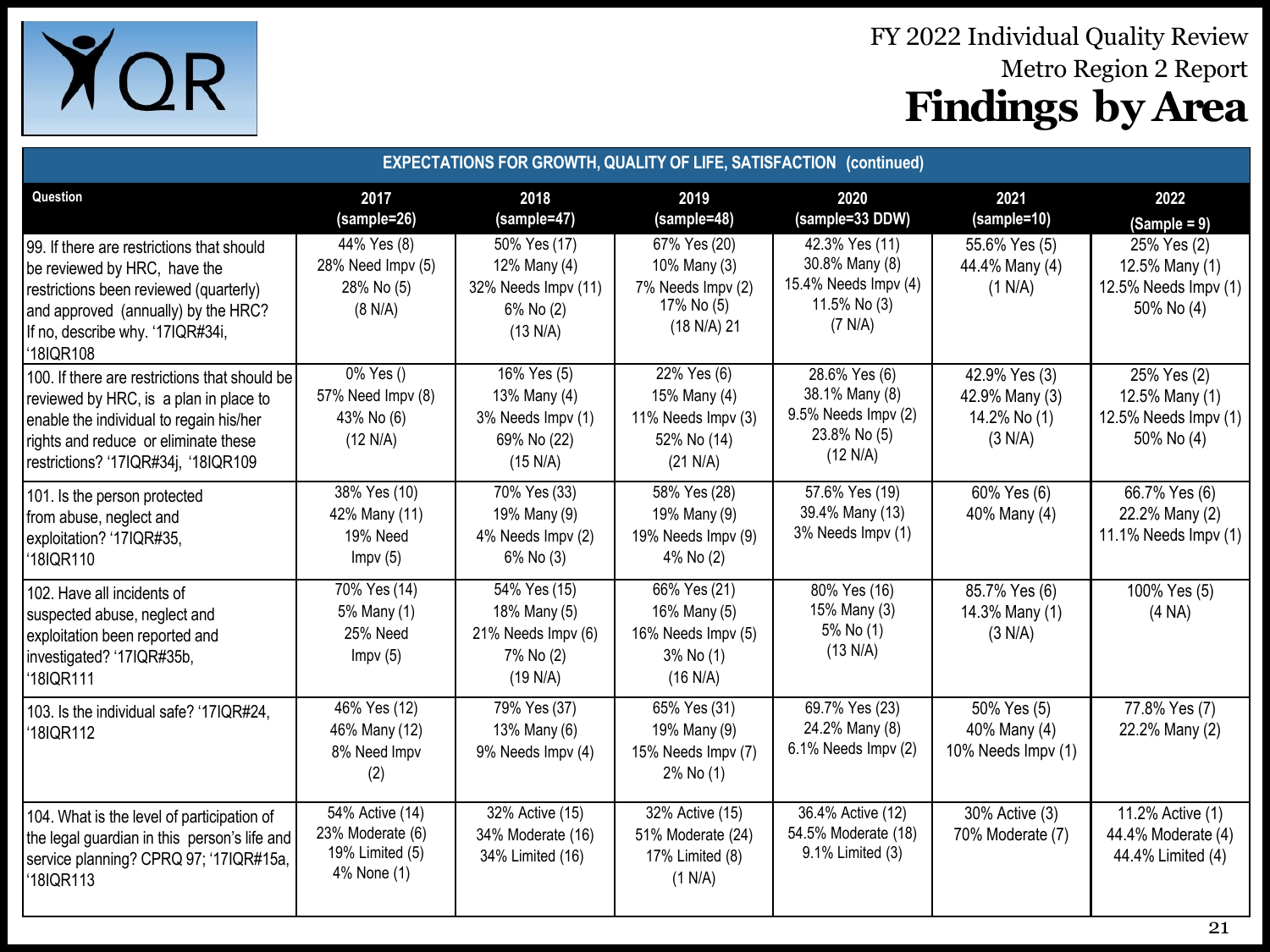

| <b>EXPECTATIONS FOR GROWTH, QUALITY OF LIFE, SATISFACTION (continued)</b>                                                                                        |                                                                    |                                                               |                                                               |                                                             |                             |                                                         |  |  |
|------------------------------------------------------------------------------------------------------------------------------------------------------------------|--------------------------------------------------------------------|---------------------------------------------------------------|---------------------------------------------------------------|-------------------------------------------------------------|-----------------------------|---------------------------------------------------------|--|--|
| Question                                                                                                                                                         | 2017<br>(sample=26)                                                | 2018<br>(sample=47)                                           | 2019<br>(sample=48)                                           | 2020<br>(sample=33 DDW)                                     | 2021<br>(sample=10)         | 2022<br>$(Sample = 9)$                                  |  |  |
| 105. If the person is retired, does he/she<br>have opportunities to engage in activities<br>of interest during the day? CPRQ 100;<br>'17IQR#29b, '18IQR114       | 40% Yes (2)<br>40% Many (2)<br>20% No (1)<br>(21 N/A)              | 56% Yes (9)<br>25% Many (4)<br>19% Needs Impv (3)<br>(31 N/A) | 77% Yes (17)<br>14% Many (3)<br>9% Needs Impv (2)<br>(26 N/A) | 78.6% Yes (11)<br>21.4% Many (3)<br>(19 N/A)                | 100% Yes (4)<br>(6 N/A)     | 100% Yes (6)<br>(3 NA)                                  |  |  |
| 106. Does the person have daily<br>choices/appropriate autonomy over<br>his/her life? CPRQ101 '17IQR#30,<br>18IQR115                                             | 46% Yes (12)<br>35% Many (9)<br>19% Need Impv (5)                  | 91% Yes (43)<br>4% Many (2)<br>4% Needs Impv (2)              | 88% Yes (42)<br>8% Many (4)<br>4% Needs Impv (2)              | 81.8% Yes (27)<br>15.2% Many (5)<br>3% Needs Impv (1)       | 100% Yes (10)               | 88.9% Yes (8)<br>11.1% Many (1)                         |  |  |
| 107. Have the person's cultural<br>preferences been accommodated?<br>CPRQ102; '17IQR#31e, '18IQR116                                                              | 83% Yes (20)<br>13% Many (3)<br>4% Need Impv (1)<br>(1 N/A, 1 CND) | 94% Yes (44)<br>6% Many (3)                                   | 88% Yes (42)<br>13% Many (6)                                  | 90.9% Yes (30)<br>9.1% Many (3)                             | 100% Yes (10)               | 100% Yes (9)                                            |  |  |
| 108. Is the person treated with<br>dignity and respect? CPRQ103;<br>'17IQR#34c, '18IQR117                                                                        | 50% Yes (13)<br>31% Many (8)<br>19% Need Impv (5)                  | 36% Yes (17)<br>43% Many (20)<br>21% Needs Impv (10)          | 44% Yes (21)<br>38% Many (18)<br>19% Needs Impv (9)           | $15.2\%$ Yes (5)<br>69.6% Many (23)<br>15.2% Needs Impv (5) | 40% Yes (4)<br>60% Many (6) | 11.1% Yes (1)<br>55.6% Many (5)<br>33.3% Needs Impv (3) |  |  |
| 109. Does the person have food and<br>drink available according to their<br>specific nutritional needs and<br>recommendations? CPRQ108;<br>'17IQR#23e, '18IQR118 | 100% Yes (25)<br>$(1$ CND)                                         | 94% Yes (44)<br>4% Many (2)<br>2% Needs Impv (1)              | 95% Yes (42)<br>5% Many (2)<br>$(4$ CND)                      | 93.9% Yes (31)<br>3.1% Many (1)<br>3% Needs Impv (1)        | 100% Yes (10)               | 100% Yes (9)                                            |  |  |
| 110. Does the person have sufficient<br>personal money? CPRQ110<br>'17IQR#34f, '18IQR119                                                                         | 96% Yes (25)<br>4% Many (1)                                        | 98% Yes (46)<br>2% Many (1)                                   | 94% Yes (45)<br>4% Many (2)<br>2% Needs Impv (1)              | 90.9% Yes (30)<br>9.1% Many (3)                             | 100% Yes (10)               | 88.9% Yes (8)<br>11.1% Many (1)                         |  |  |
| 111. Does the person get along with their<br>day program/employment provider staff?<br>CPRQ111, '18IQR120                                                        |                                                                    | 100% Yes (35)<br>$(12$ CND)                                   | 97% Yes (32)<br>3% Many (1)<br>(1 N/A, 14 CND)                | 100% Yes (27)<br>(1 N/A)<br>$(5$ CND)                       | 100% Yes (9)<br>$(1$ CND)   | 85.7% Yes (6)<br>14.3% No (1)<br>(2 NA)                 |  |  |
| 112. Does the person get along with<br>their residential provider staff?<br>CPRQ112, '18IQR121                                                                   |                                                                    | 100% Yes (40)<br>$(7$ CND)                                    | 97% Yes (36)<br>3% Many (1)<br>$(11$ CND)                     | 100% Yes (28)<br>$(5$ CND)                                  | 100% Yes (10)               | 100% Yes (9)                                            |  |  |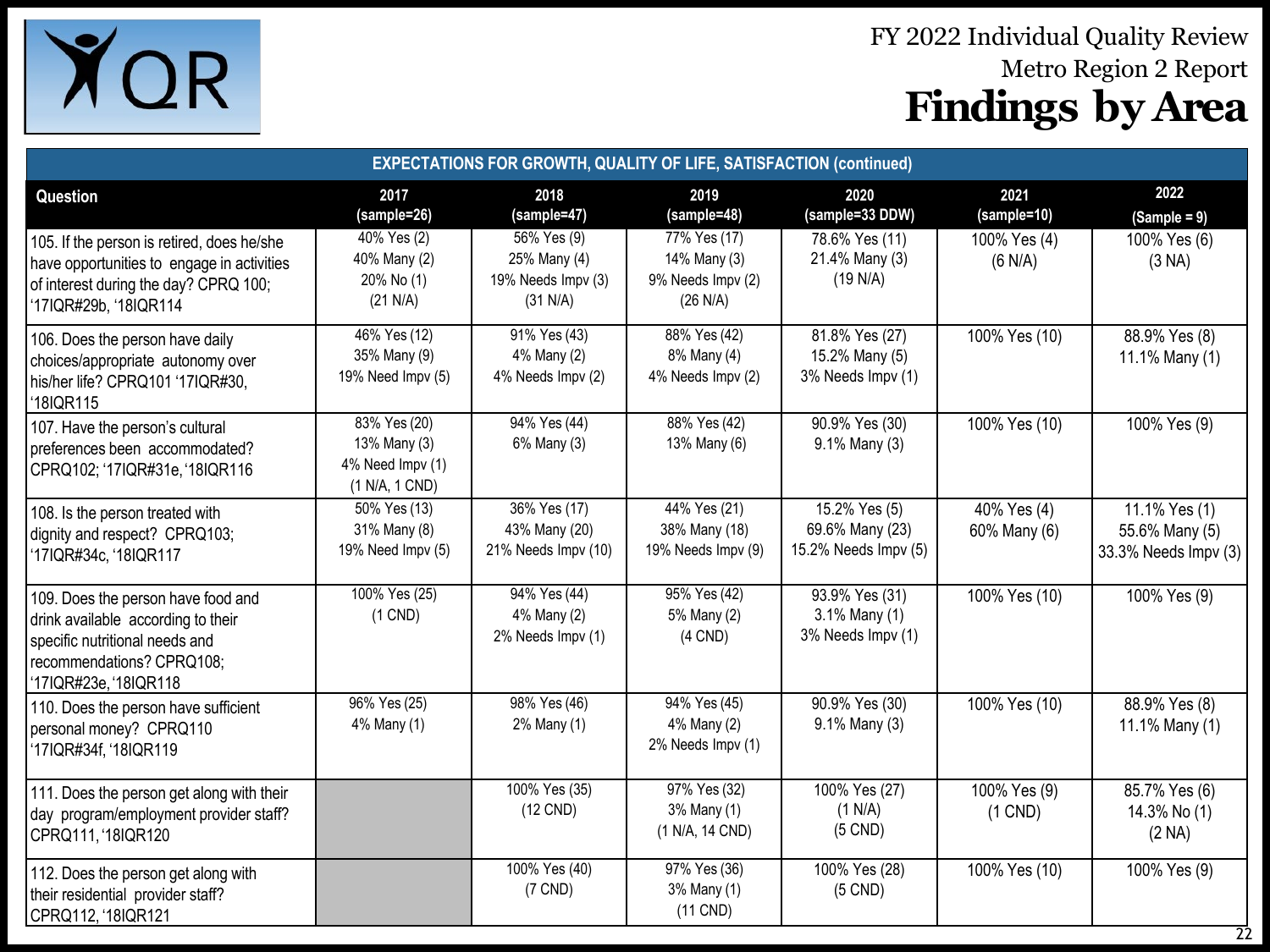

| <b>TEAM PROCESS</b>                                                                                                                                                                                                        |                                                                          |                                                                            |                                                                              |                                                                           |                                                   |                                                                         |  |  |
|----------------------------------------------------------------------------------------------------------------------------------------------------------------------------------------------------------------------------|--------------------------------------------------------------------------|----------------------------------------------------------------------------|------------------------------------------------------------------------------|---------------------------------------------------------------------------|---------------------------------------------------|-------------------------------------------------------------------------|--|--|
| Question                                                                                                                                                                                                                   | 2017<br>(sample=26)                                                      | 2018<br>(sample=47)                                                        | 2019<br>(sample=48)                                                          | 2020<br>(sample=33 DDW)                                                   | 2021<br>(sample=10)                               | 2022<br>$(Sample = 9)$                                                  |  |  |
| 113. Are the individual members of the IDT<br>following up on their responsibilities? CPRQ<br>114; '17IQR#10, '18IQR122                                                                                                    | 31% Yes (8)<br>58% Many (15)<br>12% Need $Impv(3)$                       | 17% Yes (8)<br>53% Many (25)<br>30% Needs Impv (14)                        | 25% Yes (12)<br>50% Many (24)<br>25% Needs Impy (12)                         | 0% Yes<br>69.7% Many (23)<br>30.3% Needs Impv (10)                        | 0% Yes<br>70% Many (7)<br>30% Needs Impv (3)      | 0% Yes<br>55.6% Many (5)<br>44.4% Needs Impv (4)                        |  |  |
| 114. If there is evidence of situations in which<br>the team failed to reach a consensus on the<br>person's service and support needs, has the<br>team made efforts to build consensus? CPRQ<br>115; '17IQR#17c, '18IQR123 | 57% Yes (4)<br>43% Many (3)<br>(19 N/A)                                  | 89% Yes (8)<br>11% Many (1)<br>(38 N/A)                                    | 31% Yes (4)<br>46% Many (6)<br>15% Needs Impv (2)<br>8% No (1)<br>(35 N/A)   | 33.3% Yes (1)<br>33.3% Many (1)<br>33.4% Needs Impv (1)<br>(30 N/A)       | (10 N/A)                                          | 0% Yes<br>33.3% Many (1)<br>66.7% Needs Impv (2)<br>(6 NA)              |  |  |
| 115. Do records or facts exist to indicate that<br>the team convened meetings as needed due<br>to changed circumstances and/or needs?<br>CPRQ 116; '17IQR#17d, '18IQR124                                                   | 75% Yes (15)<br>5% Many (1)<br>15% Need Impv (3)<br>5% No (1)<br>(6 N/A) | 44% Yes (20)<br>38% Many (17)<br>9% Needs Impv (4)<br>9% No (4)<br>(2 N/A) | 43% Yes (18)<br>29% Many (12)<br>19% Needs Impv (8)<br>10% No (4)<br>(6 N/A) | 21.2% Yes (7)<br>63.6% Many (21)<br>9.1% Needs Impv (3)<br>$6.1\%$ No (2) | 50% Yes (5)<br>50% Many (5)                       | 22.2% Yes (2)<br>44.5% Many (4)<br>11.1% Needs Impv (1)<br>22.2% No (2) |  |  |
| 116. Is there adequate communication<br>among team members between meetings<br>to ensure the person's program can be/is<br>being implemented? CPRQ117, '18IQR125                                                           |                                                                          | 85% Yes (40)<br>9% Many (4)<br>6% Needs Impv (3)                           | 75% Yes (36)<br>19% Many (9)<br>6% Needs Impv (3)                            | 30.3% Yes (10)<br>42.5% Many (14)<br>24.2% Needs Impv (8)<br>3% No (1)    | 40% Yes (4)<br>40% Many (4)<br>20% Needs Impv (2) | 22.2% Yes (2)<br>55.6% Many (5)<br>22.2% Needs Impv (2)                 |  |  |
| 117. Do you recommend Dispute<br>Resolution for this IDT? CPRQ118,<br>18IQR126                                                                                                                                             |                                                                          | 2% Yes (1)<br>98% No (46)                                                  | 8% Yes (4)<br>92% No (44)                                                    | 3% Yes (1)<br>97% No (32)                                                 | 0% Yes<br>100% No (10)                            | 11.1% Yes (1)<br>88.9% No (8)                                           |  |  |
| 118. Is there evidence or documentation of<br>physical regression in the last year?<br>CPRQ119 '17IQR#17d, '18IQR127                                                                                                       | 35% Yes (9)<br>65% No (17)                                               | 36% Yes (17)<br>64% No (30)                                                | 33% Yes (16)<br>67% No (32)                                                  | 30.3% Yes (10)<br>69.7% No (23)                                           | 50% Yes (5)<br>50% No (5)                         | 33.3% Yes (3)<br>66.7% No (6)                                           |  |  |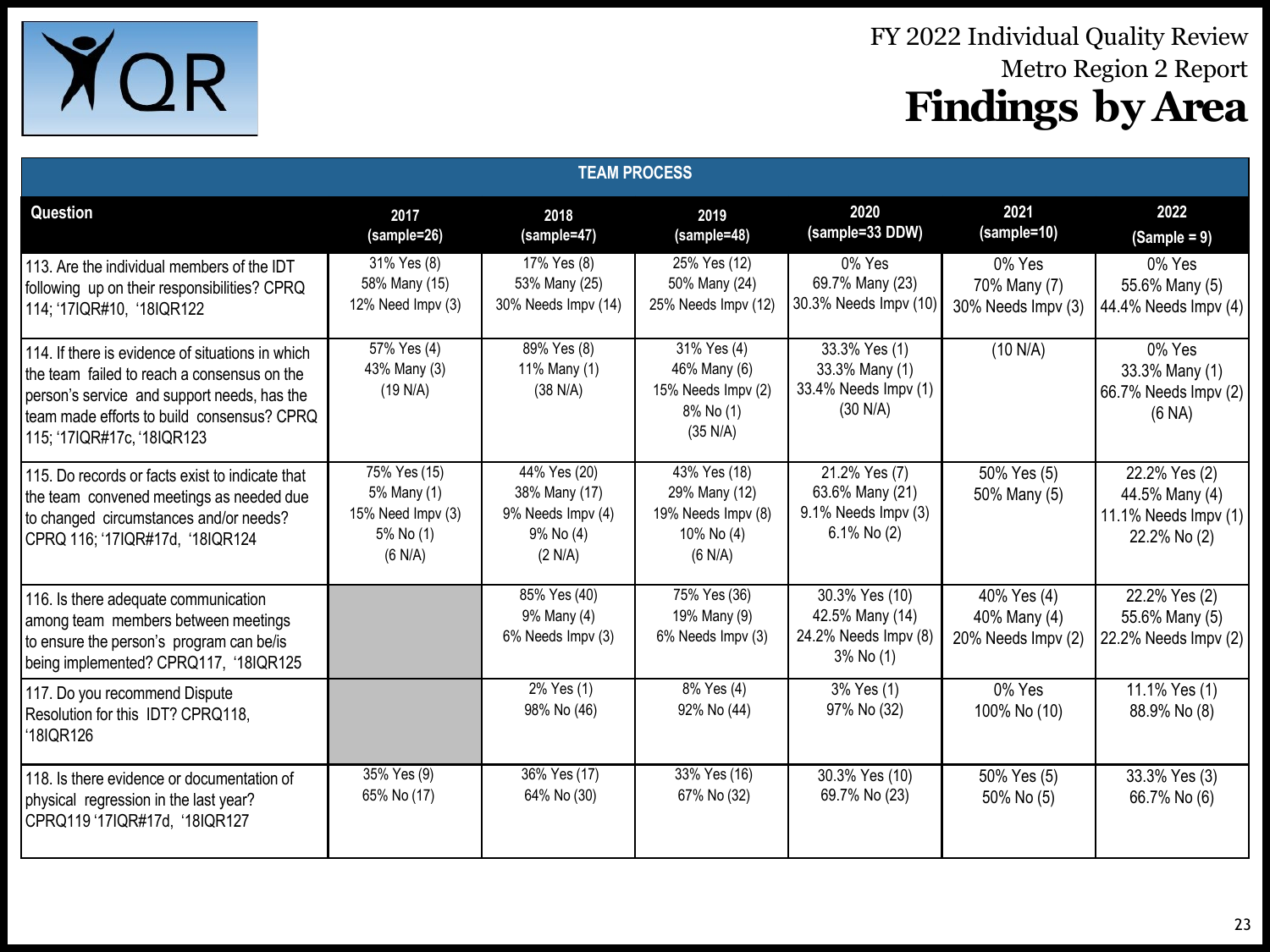

| <b>TEAM PROCESS (continued)</b>                                                                                                                                             |                                                      |                                                       |                                                   |                                                   |                                              |                                                  |  |
|-----------------------------------------------------------------------------------------------------------------------------------------------------------------------------|------------------------------------------------------|-------------------------------------------------------|---------------------------------------------------|---------------------------------------------------|----------------------------------------------|--------------------------------------------------|--|
| Question                                                                                                                                                                    | 2017<br>(sample=26)                                  | 2018<br>(sample=47)                                   | 2019<br>(sample=48)                               | 2020<br>(sample=33 DDW)                           | 2021<br>(sample=10)                          | 2022<br>$(Sample = 9)$                           |  |
| 119. Is there evidence or documentation of<br>behavioral or functional regression in the last<br>year? CPRQ120; '17IQR14c, '18IQR128                                        | 15% Yes (4)<br>85% No (22)                           | 28% Yes (13)<br>72% No (34)                           | 17% Yes (8)<br>83% No (40)                        | 9.1% Yes (3)<br>90.9% No (30)                     | 10% Yes (1)<br>90% No (9)                    | 22.2% Yes (2)<br>77.8% No (7)                    |  |
| 120. If #118 OR #119 is scored "Yes", is<br>the IDT adequately addressing the<br>regression? CPRQ121; '18IQR129                                                             |                                                      | 70% Yes (14)<br>30% No (6)<br>(27 N/A)                | 67% Yes (12)<br>33% No (6)<br>(30 N/A)            | 90.9% Yes (10)<br>$9.1\%$ No (1)<br>(22 N/A)      | 100% Yes (5)<br>(5 N/A)                      | 60% Yes (3)<br>40% No (2)<br>(4 NA)              |  |
| 121. Has the person changed residential/day<br>services in the last year? CPRQ122,<br>'18IQR130                                                                             |                                                      | 21% Yes (10)<br>79% No (37)                           | 31% Yes (15)<br>69% No (33)                       | 18.2% Yes (6)<br>81.8% No (27)                    | 30% Yes (3)<br>70% No (7)                    | 22.2% Yes (2)<br>77.8% No (7)                    |  |
| 122. If #121 is Yes, was the change<br>Planned by the IDT? CPRQ122a,<br>'18IQR131                                                                                           |                                                      | 80% Yes (8)<br>20% No (2)<br>(37 N/A)                 | 47% Yes (7)<br>53% No (8)<br>(33 N/A)             | 71.4% Yes (5)<br>28.6% No (2)<br>(26 N/A)         | 100% Yes (3)<br>(7 N/A)                      | 100% Yes (2)<br>(7 NA)                           |  |
| 123. If #121 is Yes, did the change meet<br>the person's needs and/or preferences?<br>CPRQ122b, '18IQR132                                                                   |                                                      | 90% Yes (9)<br>10% No (1)<br>(37 N/A)                 | 80% Yes (12)<br>20% No (3)<br>(33 N/A)            | 85.7% Yes (6)<br>14.3% No (1)<br>(26 N/A)         | 100% Yes (3)<br>(7 N/A)                      | 50% Yes (1)<br>50% No (1)<br>(7 NA)              |  |
| 124. Overall, has the IDT process been<br>adequate for assessing, planning,<br>implementing and monitoring of services<br>for this person? CPRQ123; '17IQR#7n,<br>'18IQR133 | 4% Yes (1)<br>42% Many (11)<br>54% Need Impv<br>(14) | 6% Yes (3)<br>49% Many (23)<br>45% Needs Impv<br>(21) | 2% Yes (1)<br>79% Many (38)<br>19% Needs Impv (9) | 0% Yes<br>78.8% Many (26)<br>21.2% Needs Impv (7) | 0% Yes<br>80% Many (8)<br>20% Needs Impv (2) | 0% Yes<br>77.8% Many (7)<br>22.2% Needs Impv (2) |  |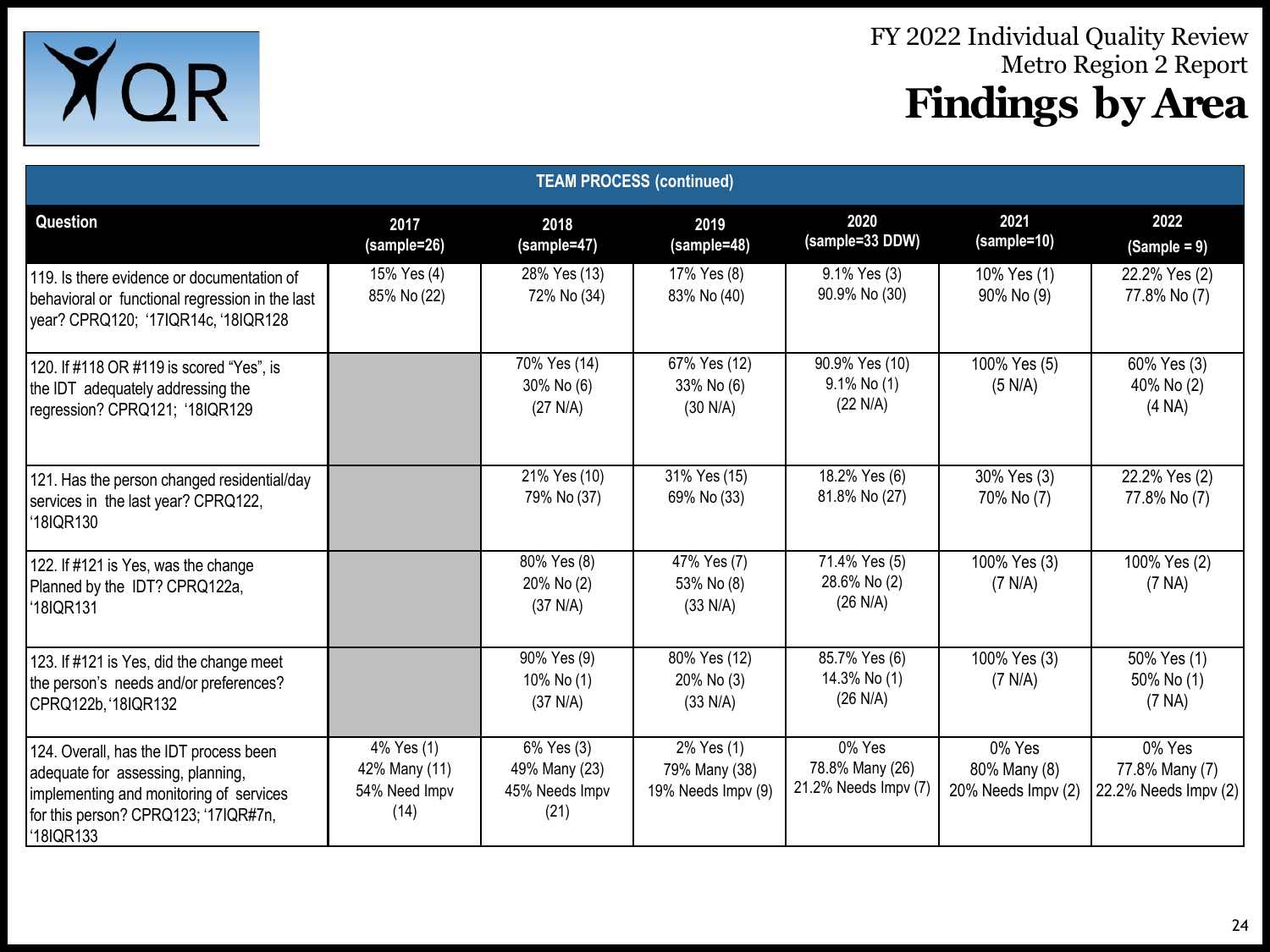

| <b>SUPPORTED EMPLOYMENT</b>                                                                                                                                                                |                                                                              |                                                                             |                                                                                                |                                                                                    |                                            |                                       |  |
|--------------------------------------------------------------------------------------------------------------------------------------------------------------------------------------------|------------------------------------------------------------------------------|-----------------------------------------------------------------------------|------------------------------------------------------------------------------------------------|------------------------------------------------------------------------------------|--------------------------------------------|---------------------------------------|--|
| Question                                                                                                                                                                                   | 2017<br>(sample=26)                                                          | 2018<br>(sample=47)                                                         | 2019<br>(sample=48)                                                                            | 2020<br>(sample=33 DDW)                                                            | 2021<br>(sample=10)                        | 2022<br>$(Sample = 9)$                |  |
| 125. Does (Name) have a<br>current Person-Centered<br>Assessment? '18IQR134                                                                                                                |                                                                              | $9%$ Yes (4)<br>13% Many (6)<br>60% Needs Impv (27)<br>18% No (8)           | 41% Yes (19)<br>43% Many (20)<br>15% Needs Impv (7)<br>(2 N/A)                                 | 69.7% Yes (23)<br>30.3% Many (10)                                                  | 90% Yes (9)<br>10% Many (1)                | 100% Yes (8)<br>(1 NA)                |  |
| 126. Did this assessment address<br>vocational interests, abilities and needs?<br>CPRQ126; '17IQR#26a, '18IQR135                                                                           | 9% Yes (2)<br>22% Many (3)<br>22% Need Impv<br>(5)<br>57% No (13)<br>(3 N/A) | 7% Yes (2)<br>28% Needs Impv (7)<br>68% No (19)<br>(17 N/A)                 | $\sqrt{37\% \text{ Yes}}$ (13)<br>26% Many (9)<br>6% Needs Impv (2)<br>31% No (11)<br>(13 N/A) | 39.2% Yes (9)<br>30.4% Many (7)<br>8.7% Needs Impv (2)<br>21.7% No (5)<br>(10 N/A) | 14.3% Yes (1)<br>85.7% Many (6)<br>(3 N/A) | 40% Yes (2)<br>60% No (3)<br>(4 NA)   |  |
| 127. Did the individual participate<br>personally in the Person Centered<br>Assessment? '18IQR136                                                                                          |                                                                              | 31% Yes (14)<br>69% No (31)                                                 | 59% Yes (27)<br>41% No (19)<br>(2 N/A)                                                         | 36.4% Yes (12)<br>63.6% No (21)                                                    | 80% Yes (8)<br>20% No (2)                  | 75% Yes (6)<br>25% No (2)<br>(1 NA)   |  |
| 128. Did the Guardian participate in<br>the Person Centered Assessment?<br>18IQR137                                                                                                        |                                                                              | 20% Yes (9)<br>80% No (36)                                                  | 42% Yes (20)<br>58% No (28)                                                                    | 66.7% Yes (22)<br>33.3% No (11)                                                    | 80% Yes (8)<br>20% No (2)                  | 66.7% Yes (6)<br>33.3% No (3)         |  |
| 129. Is the individual engaged in the<br>Informed Choice Project? '18IQR138                                                                                                                |                                                                              | 9% Yes (4)<br>91% No (43)                                                   | 13% Yes (6)<br>87% No (40)<br>(2 Not Scored)                                                   | 100% N/A                                                                           | (10 N/A)                                   |                                       |  |
| 130. Has the individual been offered the<br>opportunity to participate in work or job<br>exploration including volunteer work<br>and/or trial work opportunities?<br>'17IQR#26e, '18IQR139 | 0% Yes<br>9% Many (2)<br>26% Need Impv<br>(6)<br>65% No (15)<br>(3 N/A)      | 24% Yes (7)<br>76% No (22)<br>(16 N/A)                                      | 40% Yes (12)<br>60% No (18)<br>(18 N/A)                                                        | 57.1% Yes (12)<br>42.9% No (9)<br>(12 N/A)                                         | 75% Yes (6)<br>25% No (2)<br>(2 N/A)       | 50% Yes (2)<br>50% No (2)<br>(5 NA)   |  |
| 131. If #130 is Yes, are these new<br>experiences clearly documented in the ISP<br>Work, Education and/or Volunteer History<br>section? '18IQR140                                          |                                                                              | 29% Yes (2)<br>14% Many (1)<br>43% Needs Impv (3)<br>14% No (1)<br>(38 N/A) | 75% Yes (9)<br>8% Many (1)<br>17% No (2)<br>(36 N/A)                                           | 66.7% Yes (8)<br>16.7% Many (2)<br>8.3% Needs Impv (1)<br>8.3% No (1)<br>(21 N/A)  | 66.7% Yes (4)<br>33.3% Many (2)<br>(4 N/A) | 50% Yes (1)<br>50% Many (1)<br>(7 NA) |  |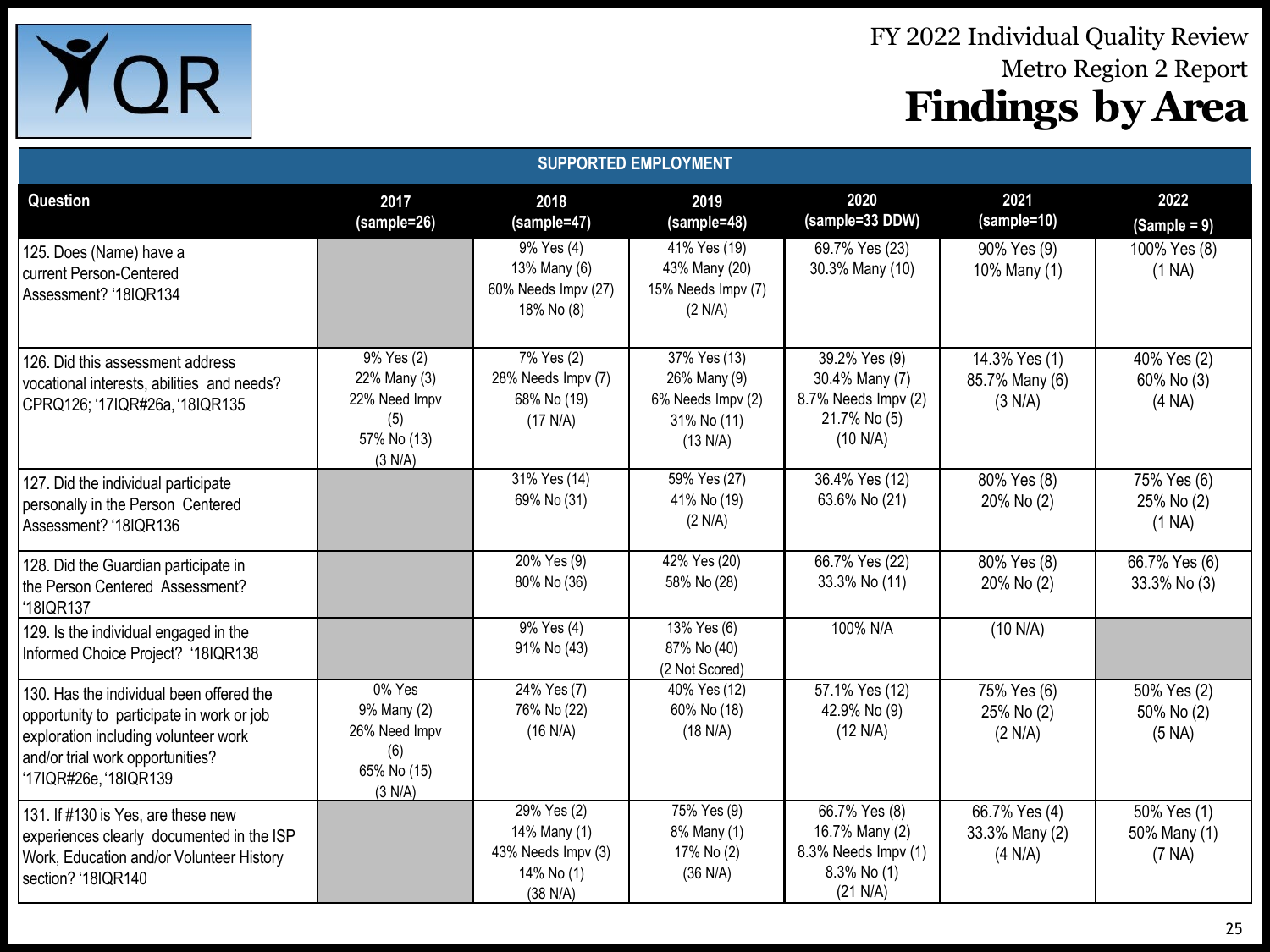

| <b>SUPPORTED EMPLOYMENT (continued)</b>                                                                                                                                                                                                  |                                                               |                                                                                |                                                                              |                                                                                     |                                                                  |                                       |  |
|------------------------------------------------------------------------------------------------------------------------------------------------------------------------------------------------------------------------------------------|---------------------------------------------------------------|--------------------------------------------------------------------------------|------------------------------------------------------------------------------|-------------------------------------------------------------------------------------|------------------------------------------------------------------|---------------------------------------|--|
| Question                                                                                                                                                                                                                                 | 2017<br>(sample=26)                                           | 2018<br>(sample=47)                                                            | 2019<br>(sample=48)                                                          | 2020<br>(sample=33 DDW)                                                             | 2021<br>(sample=10)                                              | 2022<br>$(Sample = 9)$                |  |
| 132. If #131 is No, is the individual trying new<br>discovery experiences in the community to<br>determine interests, abilities, skills and needs?<br>'18IQR141                                                                          |                                                               | 0% Yes<br>14% Needs Impv (3)<br>86% No (19)<br>(23 N/A)                        | 33% Yes (6)<br>11% Many (2)<br>6% Needs Impv (1)<br>50% No (9)<br>(30 N/A)   | 62.5% Yes (5)<br>25% Many (2)<br>12.5% Needs Impv (1)<br>(25 N/A)                   | 66.7% Yes (2)<br>33.3% Many (1)<br>(7 N/A)                       | 100% Yes (1)<br>(8 NA)                |  |
| 133. Has the Guardian had the opportunity to<br>gain information on how the individual responded<br>during job exploration activities such as<br>volunteering and/or trial work experiences?<br>'18IQR142                                |                                                               | 18% Yes (5)<br>4% Many (1)<br>7% Needs Impv (2)<br>71% No (20)<br>(17 N/A)     | 46% Yes (13)<br>11% Many (3)<br>11% Needs Impv (3)<br>32% No (9)<br>(20 N/A) | 76.2% Yes (16)<br>14.3% Many (3)<br>9.5% Needs Impv (2)<br>(12 N/A)                 | 62.5% Yes (5)<br>25% Many (2)<br>12.5% Needs Impv (1)<br>(2 N/A) | 75% Yes (3)<br>25% Many (1)<br>(5 NA) |  |
| 134. Has the individual received information<br>regarding the range of employment options<br>available to him/her? '17IQR#26c, '18IQR143                                                                                                 | 4% Yes (1)<br>52% Need Impv (12)<br>43% No (10)<br>(3 N/A)    | 7% Yes (2)<br>4% Many (1)<br>14% Needs Impv (4)<br>75% No (21)<br>(17 N/A)     | 38% Yes (11)<br>14% Many (4)<br>3% Needs Impv (1)<br>45% No (13)<br>(19 N/A) | 81% Yes (17)<br>14.2% Many (3)<br>4.8% No (1)<br>(12 N/A)                           | 87.5% Yes (7)<br>12.5% Many (1)<br>(2 N/A)                       | 75% Yes (3)<br>25% Many (1)<br>(5 NA) |  |
| 135. Has the Guardian received information<br>regarding the range of employment options<br>available for the individual? '18IQR144                                                                                                       |                                                               | $\sqrt{14\% \text{ Yes}}$ (4)<br>29% Needs Impv (8)<br>57% No (16)<br>(17 N/A) | 50% Yes (14)<br>11% Many (3)<br>14% Needs Impv (4)<br>25% No (7)<br>(20 N/A) | 81% Yes (17)<br>14.3% Many (3)<br>4.7% Needs Impv (1)<br>(12 N/A)                   | 87.5% Yes (7)<br>12.5% Needs Impv (1)<br>(2 N/A)                 | 100% Yes (4)<br>(5 NA)                |  |
| 136. If there are barriers to employment, has the<br>Team, including the individual, addressed how to<br>overcome those barriers to employment and<br>integrating clinical info., AT, & therapies as<br>necessary  '17IQR#27b, '18IQR145 | 4% Yes (1)<br>13% Many (3)<br>9% Need Impv (2)<br>79% No (17) | 11% Yes (3)<br>18% Needs Impv (5)<br>71% No (20)<br>(17 N/A)                   | 41% Yes (12)<br>21% Many (6)<br>7% Needs Impv (2)<br>31% No (9)<br>(19 N/A)  | 60% Yes (12)<br>20% Many (4)<br>5% Needs Impv (1)<br>15% No (3)<br>(13 N/A)         | 87.5% Yes (7)<br>12.5% Many (1)<br>(2 N/A)                       | 100% Yes (4)<br>(5 NA)                |  |
| 137. If there are barriers to employment, has the<br>Team addressed with the Guardian how to<br>overcome those barriers to employment and<br>integrating clinical info., AT, & therapies as<br>necessary ? '18IQR146                     |                                                               | $11\%$ Yes (3)<br>7% Many (2)<br>82% No (23)<br>(17 N/A)                       | 43% Yes (12)<br>7% Many (2)<br>4% Needs Impv (1)<br>46% No (13)<br>(20 N/A)  | 68.4% Yes (13)<br>15.8% Many (3)<br>5.3% Needs Impv (1)<br>10.5% No (2)<br>(14 N/A) | 87.5% Yes (7)<br>12.5% Many (1)<br>(2 N/A)                       | 100% Yes (4)<br>(5 NA)                |  |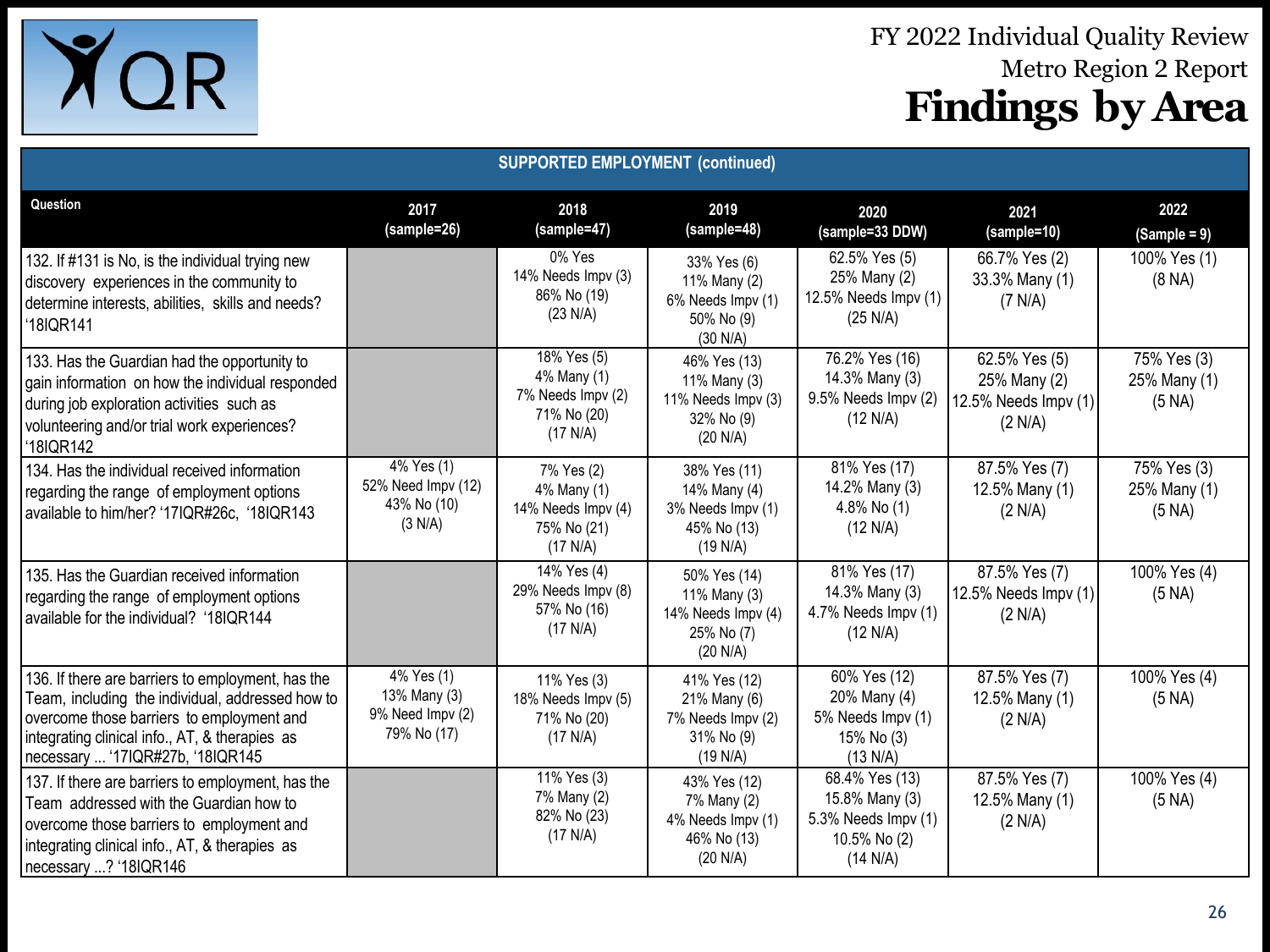

| <b>SUPPORTED EMPLOYMENT (continued)</b>                                                                               |                                                                      |                                                                             |                                                                              |                                                                                  |                                                                    |                                                |  |
|-----------------------------------------------------------------------------------------------------------------------|----------------------------------------------------------------------|-----------------------------------------------------------------------------|------------------------------------------------------------------------------|----------------------------------------------------------------------------------|--------------------------------------------------------------------|------------------------------------------------|--|
| Question                                                                                                              | 2017<br>(sample=26)                                                  | 2018<br>(sample=47)                                                         | 2019<br>(sample=48)                                                          | 2020<br>(sample=33 DDW)                                                          | 2021<br>(sample=10)                                                | 2022<br>$(Sample = 9)$                         |  |
| 138. Has the individual participated in work<br>or volunteer activities during the past year?<br>'18IQR147            |                                                                      | 18% Yes (5)<br>50% Needs Impv (14)<br>32% No (9)<br>(17 N/A)                | 40% Yes (12)<br>7% Many (2)<br>3% Needs Impv (1)<br>50% No (15)<br>(18 N/A)  | 50% Yes (9)<br>27.8% Many (5)<br>5.5% Needs Impv (1)<br>16.7% No (3)<br>(15 N/A) | 42.9% Yes (3)<br>57.1% Many (4)<br>(3 N/A)                         | 0% Yes<br>50% Many (2)<br>50% No (2)<br>(5 NA) |  |
| 139. Has the individual identified what type of<br>work or volunteer activities he/she would like<br>to do? '18IQR148 |                                                                      | 11% Yes (3)<br>4% Many (1)<br>25% Needs Impv (7)<br>61% No (17)<br>(17 N/A) | 43% Yes (13)<br>13% Many (4)<br>3% Needs Impv (1)<br>42% No (13)<br>(17 N/A) | 50% Yes (10)<br>35% Many (7)<br>15% Needs Impv (3)<br>(13 N/A)                   | 28.6% Yes (2)<br>57.1% Many (4)<br>14.3% Needs Impv (1)<br>(3 N/A) | 25% Yes (1)<br>75% Many (3)<br>(5 NA)          |  |
| 140. Does the Guardian support him/her<br>working? '18IQR149                                                          |                                                                      | 39% Yes (11)<br>61% No (17)<br>(17 N/A)                                     | 41% Yes (12)<br>59% No (17)<br>(19 N/A)                                      | 57.1% Yes (12)<br>42.9% No (9)<br>(12 N/A)                                       | 66.7% Yes (4)<br>33.3% No (2)<br>(4 N/A)                           | 50% Yes (2)<br>50% No (2)<br>(5 NA)            |  |
| 142. Is the individual engaged in<br>Supported Employment?<br>CPRQ129, '18IQR151                                      |                                                                      | $14%$ Yes (4)<br>86% No (24)<br>(17 N/A)                                    | 21% Yes (6)<br>79% No (22)<br>(20 N/A)                                       | 15% Yes (3)<br>85% No (17)<br>(13 N/A)                                           | 14.3% Yes (1)<br>85.7% No (6)<br>(3 N/A)                           | 0% Yes<br>100% No (4)<br>(5 NA)                |  |
| 144. Does the person have a Career<br>Development Plan? CPRQ128<br>17IQR#26e, '18IQR153                               | 0% Yes<br>9% Many (2)<br>26% Need Impv (6)<br>65% No (15)<br>(3 N/A) | 0% Yes<br>33% Many (2)<br>17% Needs Impv (1)<br>50% No (3)<br>(39 N/A)      | 75% Yes (6)<br>25% No (2)<br>(40 N/A)                                        | 60% Yes (3)<br>40% No (2)<br>(28 N/A)                                            | 100% Yes (1)<br>(9 N/A)                                            | (9 NA)                                         |  |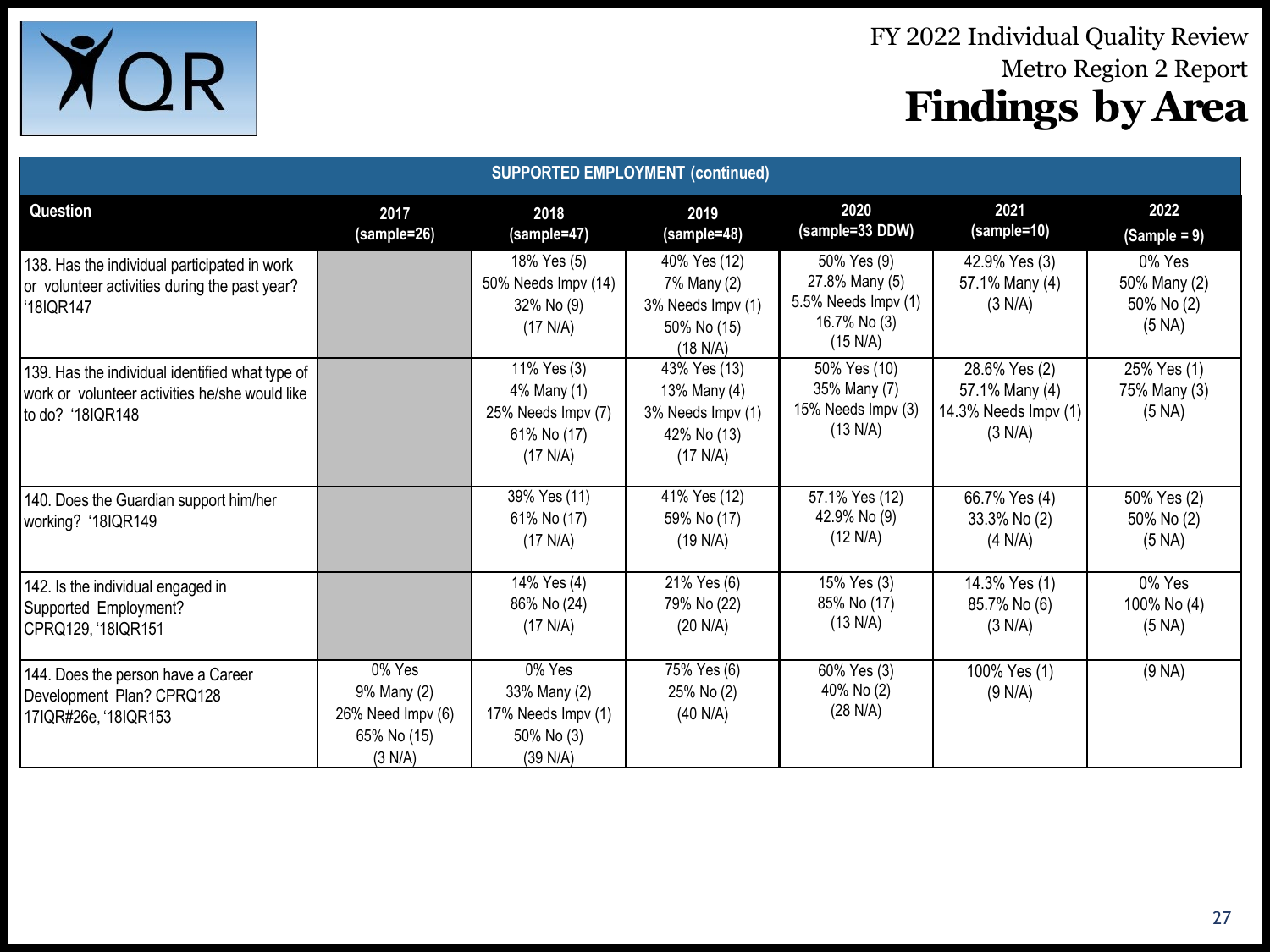

| <b>BEHAVIOR</b>                                                                                                                                                             |                                                                  |                                                                             |                                                                           |                                                                             |                                              |                                                     |  |  |
|-----------------------------------------------------------------------------------------------------------------------------------------------------------------------------|------------------------------------------------------------------|-----------------------------------------------------------------------------|---------------------------------------------------------------------------|-----------------------------------------------------------------------------|----------------------------------------------|-----------------------------------------------------|--|--|
| Question                                                                                                                                                                    | 2017<br>(sample=26)                                              | 2018<br>(sample=47)                                                         | 2019<br>(sample=48)                                                       | 2020<br>(sample=33 DDW)                                                     | 2021<br>(sample=10)                          | 2022<br>$(Sample = 9)$                              |  |  |
| 145. Is the person considered by the<br>IDT to need behavior services now?<br>CPRQ131; '17IQR#5d, '18IQR154                                                                 | 38% Yes (10)<br>62% No (62)                                      | 57% Yes (27)<br>43% No (20)                                                 | 46% Yes (22)<br>54% No (26)                                               | 57.6% Yes (19)<br>42.4% No (14)                                             | 50% Yes (5)<br>50% No (5)                    | 50% Yes (4)<br>50% No (4)<br>(1 NA)                 |  |  |
| 146. Does the person need behavior<br>services now? CPRQ132 '17IQR#11e,<br>18IQR155                                                                                         | 42% Yes (11)<br>58% Many (15)                                    | 62% Yes (29)<br>38% No (18)                                                 | 48% Yes (23)<br>52% No (25)                                               | 57.6% Yes (19)<br>42.4% No (14)                                             | 50% Yes (5)<br>50% No (5)                    | 62.5% Yes (5)<br>37.5% No (3)<br>(1 NA)             |  |  |
| 147. Have behavioral<br>assessments been completed?<br>CPRQ133, '18IQR156                                                                                                   |                                                                  | 54% Yes (15)<br>21% Many (6)<br>18% Needs Impv (5)<br>7% No (2)<br>(19 N/A) | 43% Yes (10)<br>52% Many (12)<br>4% No (1)<br>$(25 \text{ N/A})$          | 35% Yes (7)<br>50% Many (10)<br>10% Needs Impv (2)<br>5% No (1)<br>(13 N/A) | 80% Yes (4)<br>20% Needs Impv (1)<br>(5 N/A) | 80% Yes (4)<br>20% No (1)<br>(4 NA)                 |  |  |
| 148. Does the person have a positive<br>behavior support plan developed out<br>of the behavior assessments that<br>meets the person's needs? CPRQ134<br>17IQR#5g, '18IQR157 | 70% Yes (16)<br>20% Many (2)<br>10% Need Impv<br>(1)<br>(16 N/A) | 81% Yes (22)<br>11% Many (3)<br>7% No (2)<br>(20 N/A)                       | 87% Yes (20)<br>9% Many (2)<br>4% No (1)<br>(25 N/A)                      | 50% Yes (10)<br>35% Many (7)<br>10% Needs Impv (2)<br>5% No (1)<br>(13 N/A) | 80% Yes (4)<br>20% Many (1)<br>(5 N/A)       | 60% Yes (3)<br>20% Many (1)<br>20% No (1)<br>(4 NA) |  |  |
| 149. Has the staff been trained on<br>the Positive Behavior Support<br>Plan? CPRQ135; '17IQR#10d,<br>'18IQR158                                                              | 70% Yes (7)<br>20% Many (2)<br>10% Need Impv<br>(2)<br>(16 N/A)  | 85% Yes (22)<br>12% Many (3)<br>4% Needs Impv (1)<br>(21 N/A)               | 83% Yes (19)<br>9% Many (2)<br>4% Needs Impv (1)<br>4% No (1)<br>(25 N/A) | 75% Yes (15)<br>10% Many (2)<br>10% Needs Impv (2)<br>5% No (1)<br>(13 N/A) | 80% Yes (4)<br>20% Many (1)<br>(5 N/A)       | 80% Yes (4)<br>20% No (1)<br>(4 NA)                 |  |  |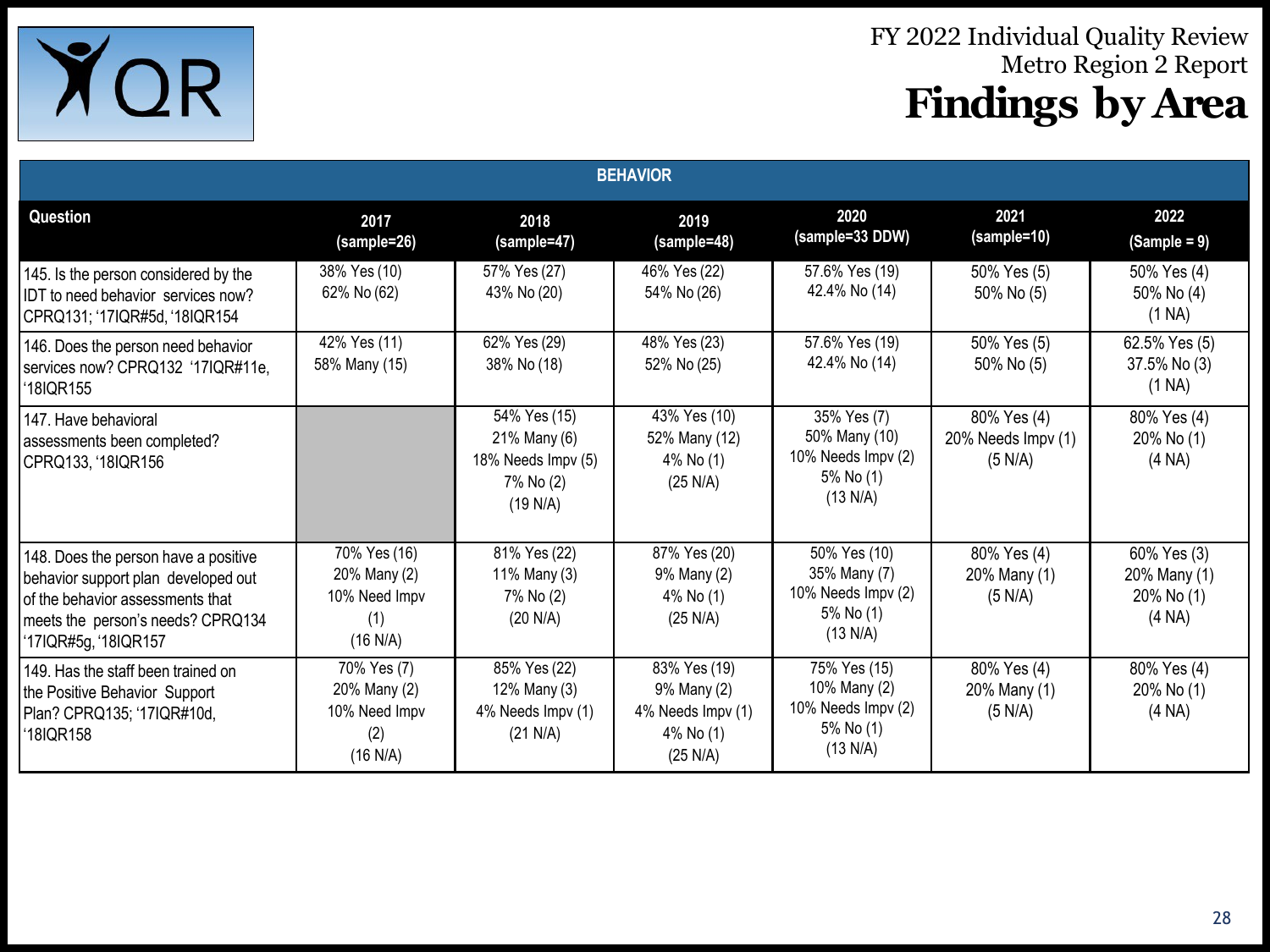

| <b>BEHAVIOR</b> (continued)                                                                                                                     |                                                                 |                                                                               |                                                                             |                                                                             |                                        |                                       |  |
|-------------------------------------------------------------------------------------------------------------------------------------------------|-----------------------------------------------------------------|-------------------------------------------------------------------------------|-----------------------------------------------------------------------------|-----------------------------------------------------------------------------|----------------------------------------|---------------------------------------|--|
| Question                                                                                                                                        | 2017<br>(sample=26)                                             | 2018<br>(sample=47)                                                           | 2019<br>(sample=48)                                                         | 2020<br>(sample=33 DDW)                                                     | 2021<br>(sample=10)                    | 2022<br>$(Sample = 9)$                |  |
| 150. If needed, does the person have a<br>Behavior Crisis Intervention Plan that<br>meets the person's needs? CPRQ 73a;<br>'17IQR#5h, '18IQR159 | 83% Yes (5)<br>17% Many (1)<br>(20 N/A)                         | 69% Yes (9)<br>23% Many (3)<br>8% No (1)<br>(34 N/A)                          | 58% Yes (7)<br>25% Many (3)<br>17% Needs Impv (2)<br>(36 N/A)               | 40% Yes (4)<br>60% Many (6)<br>$(23 \text{ N/A})$                           | 50% Yes (1)<br>50% Many (1)<br>(8 N/A) | 50% Yes (1)<br>50% Many (1)<br>(7 NA) |  |
| 151. Does the person receive behavioral<br>services consistent with his/her needs?<br>CPRQ 136 '17IQR#5i, '18IQR160                             | 55% Yes (6)<br>18% Many (2)<br>27% Need Impv<br>(3)<br>(15 N/A) | 68% Yes (19)<br>14% Many (4)<br>7% Needs Impv (2)<br>11% No $(3)$<br>(19 N/A) | 52% Yes (12)<br>43% Many (10)<br>4% No (1)<br>$(25 \text{ N/A})$            | 30% Yes (6)<br>60% Many (12)<br>5% Needs Impv (1)<br>5% No (1)<br>(13 N/A)  | 40% Yes (2)<br>60% Many (3)<br>(5 N/A) | 80% Yes (4)<br>20% No (1)<br>(4 NA)   |  |
| 152. Are behavior support services integrated<br>into the ISP? CPRQ 137; '17IQR#11d,<br>'18IQR161                                               | 40% Yes (4)<br>10% Many (1)<br>50% Need Impy<br>(5)             | 57% Yes (16)<br>14% Many (4)<br>4% Needs Imp (1)<br>25% No (7)<br>(19 N/A)    | 35% Yes (8)<br>35% Many (8)<br>17% Needs Impv (4)<br>13% No (3)<br>(25 N/A) | 55% Yes (11)<br>30% Many (6)<br>10% Needs Impv (2)<br>5% No (1)<br>(13 N/A) | 20% Yes (1)<br>80% Many (4)<br>(5 N/A) | 80% Yes (4)<br>20% No (1)<br>(4 NA)   |  |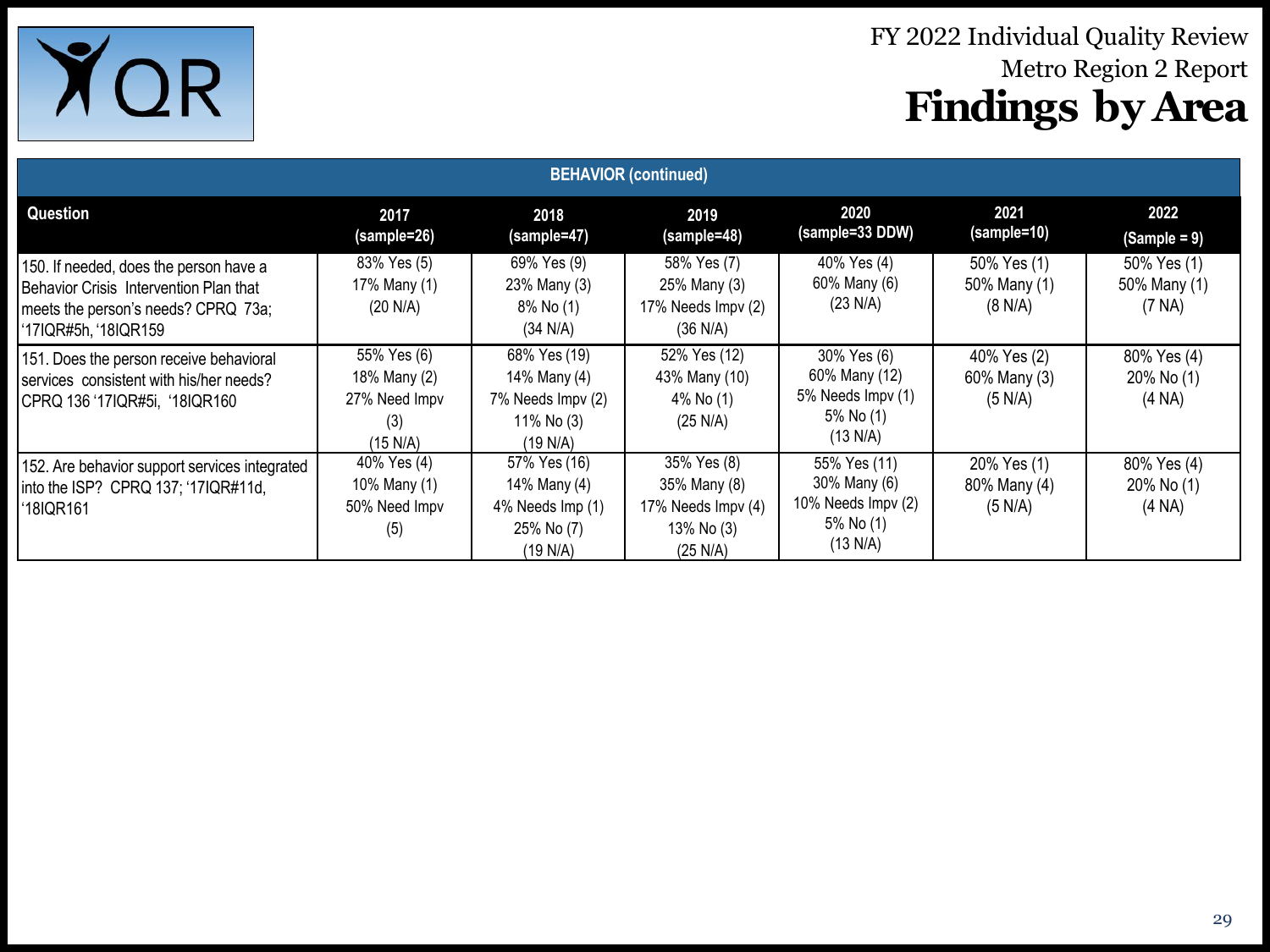

| <b>ADAPTIVE EQUIPMENT / AUGMENTATIVE COMMUNICATION</b>                                                                 |                                                                           |                                                                |                                                                     |                                                                     |                                            |                                           |  |
|------------------------------------------------------------------------------------------------------------------------|---------------------------------------------------------------------------|----------------------------------------------------------------|---------------------------------------------------------------------|---------------------------------------------------------------------|--------------------------------------------|-------------------------------------------|--|
| Question                                                                                                               | 2017<br>$(sample=26)$                                                     | 2018<br>(sample=47)                                            | 2019<br>(sample=48)                                                 | 2020<br>(sample=33 DDW)                                             | 2021<br>(sample=10)                        | 2022<br>$(Sample = 9)$                    |  |
| 153. Has the person received all adaptive<br>equipment needed? CPRQ138;<br>'17IQR#25b, '18IQR162                       | 48% Yes (12)<br>28% Many (7)<br>24% Need Impv (6)<br>(1 N/A)              | 59% Yes (26)<br>30% Many (13)<br>11% Needs Impv (5)<br>(3 N/A) | 70% Yes (30)<br>26% Many (11)<br>5% Needs Impv (2)<br>(5 N/A)       | 58.1% Yes (18)<br>25.8% Many (8)<br>16.1% Needs Impv (5)<br>(2 N/A) | 44.4% Yes (4)<br>55.6% Many (5)<br>(1 N/A) | 75% Yes (6)<br>25% Many (2)<br>(1 NA)     |  |
| 154. Has the person received all assistive<br>technology needed? CPRQ139;<br>'17IQR#25c, '18IQR163                     | 57% Yes (8)<br>21% Many (3)<br>14% Need Impv (2)<br>7% No (1)<br>(12 N/A) | 78% Yes (28)<br>8% Many (3)<br>14% Needs Impv (5)<br>(11 N/A)  | 76% Yes (25)<br>21% Many (7)<br>3% No (1)<br>(15 N/A)               | 60.7% Yes (17)<br>35.7% Many (10)<br>3.6% Needs Impv (1)<br>(5 N/A) | 70% Yes (7)<br>30% Many (3)                | 16.7% Yes (1)<br>83.3% Many (5)<br>(3 NA) |  |
| 155. Do direct care staff know how to<br>appropriately help the person use his/her<br>equipment? '17IQR#25f, '18IQR164 | 84% Yes (21)<br>4% Many (1)<br>12% Need Impv (3)                          | 93% Yes (41)<br>5% Many (2)<br>2% Needs Impv (1)<br>(3 N/A)    | 93% Yes (37)<br>3% Many (1)<br>5% Needs Impv (2)<br>(7 N/A, 1 CND)  | 62.5% Yes (20)<br>31.3% Many (10)<br>6.2% Needs Impv (2)<br>(1 N/A) | 90% Yes (9)<br>10% Many (1)                | 87.5% Yes (7)<br>12.5% Many (1)<br>(1 NA) |  |
| 156. Is the person's equipment and<br>technology in good repair?'17IQR#25d,<br>'18IQR165                               | 68% Yes (17)<br>20% Many (5)<br>12% Need Impv (3)<br>$(1$ CND)            | 77% Yes (33)<br>16% Many (7)<br>7% Needs Impv (3)<br>(4 N/A)   | 85% Yes (34)<br>10% Many (4)<br>5% Needs Impv (2)<br>(7 N/A, 1 CND) | 71.9% Yes (23)<br>25% Many (8)<br>3.1% Needs Impv (1)<br>(1 N/A)    | 80% Yes (8)<br>20% Many (2)                | 100% Yes (8)<br>(1 NA)                    |  |
| 157. Is the person's equipment/technology<br>available in all appropriate environments?<br>17IQR#25e, 18IQR166         | 56% Yes (14)<br>24% Many (6)<br>20% Need Impv (5)<br>$(1$ CND)            | 54% Yes (28)<br>32% Many (14)<br>5% Needs Impv (2)<br>(3 N/A)  | 75% Yes (30)<br>23% Many (9)<br>3% Needs Impv (1)<br>(7 N/A, 1 CND) | 65.7% Yes (21)<br>28.1% Many (9)<br>6.2% Needs Impv (2)<br>(1 N/A)  | 50% Yes (5)<br>50% Many (5)                | 75% Yes (6)<br>25% Many (2)<br>(1 NA)     |  |
| 158. Has the person received all<br>communication assessments and services?<br>CPRQ140; '17IQR#10b, '18IQR167          | 88% Yes (21)<br>4% Many (1)<br>8% Need Impv (2)<br>(2 N/A)                | 71% Yes (30)<br>24% Many (10)<br>5% Needs Impv (2)<br>(5 N/A)  | 70% Yes (30)<br>28% Many (12)<br>2% No (1)<br>(5 N/A)               | 43.3% Yes (13)<br>56.7% Many (17)<br>(3 N/A)                        | 40% Yes (4)<br>50% Many (5)<br>10% No (1)  | 50% Yes (4)<br>50% Many (4)<br>(1 NA)     |  |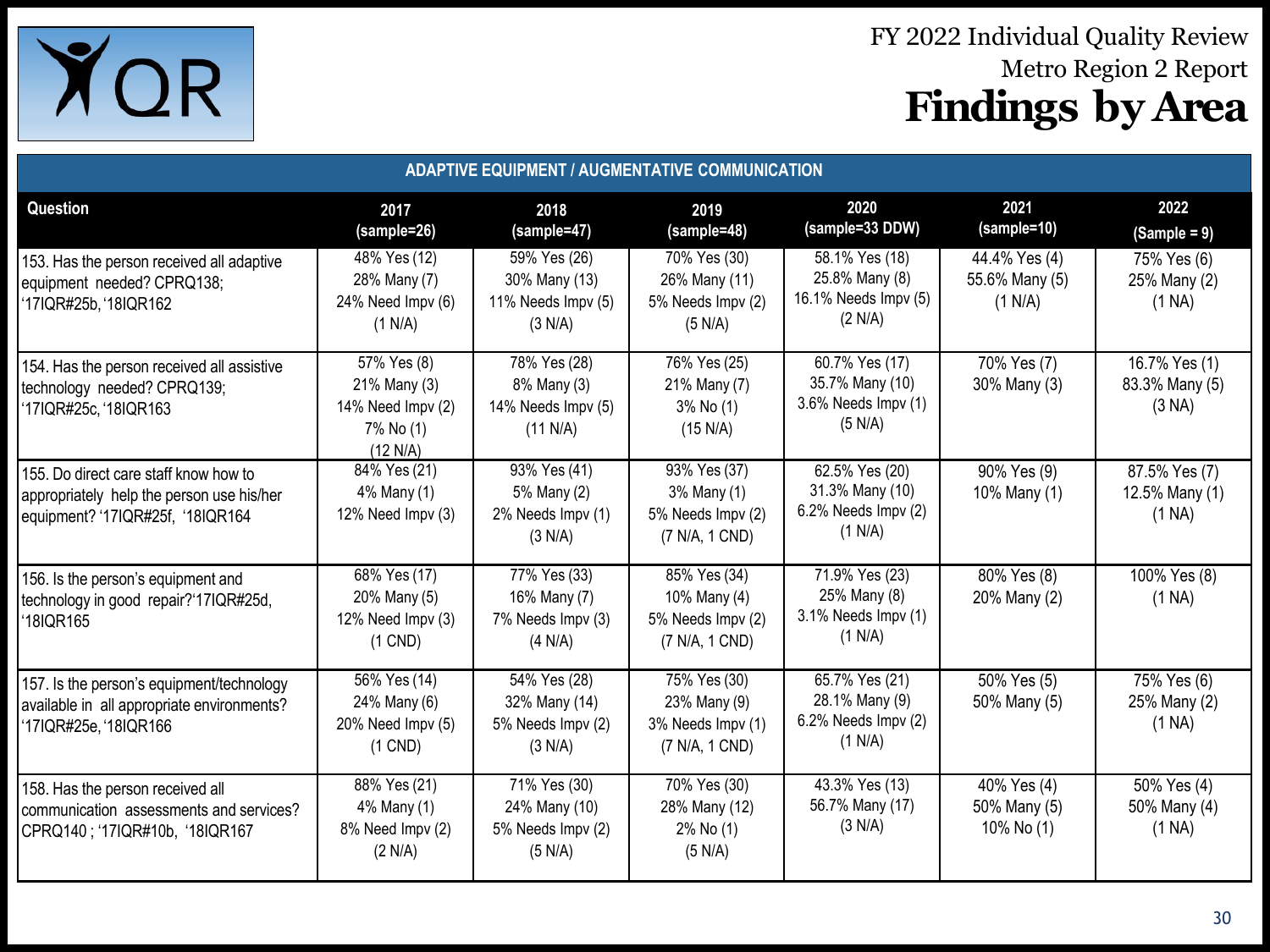

| <b>INDIVIDUAL SERVICE PLANNING</b>                                                                                                                                                                                                               |                                                                 |                                                                      |                                                                  |                                                                           |                                                   |                                                         |  |
|--------------------------------------------------------------------------------------------------------------------------------------------------------------------------------------------------------------------------------------------------|-----------------------------------------------------------------|----------------------------------------------------------------------|------------------------------------------------------------------|---------------------------------------------------------------------------|---------------------------------------------------|---------------------------------------------------------|--|
| Question                                                                                                                                                                                                                                         | 2017<br>(sample=26)                                             | 2018<br>(sample=47)                                                  | 2019<br>(sample=48)                                              | 2020<br>(sample=33 DDW)                                                   | 2021<br>(sample=10)                               | 2022<br>$(Sample = 9)$                                  |  |
| 159. Does the person have an ISP that<br>addresses live, work/learn, fun/relationships and<br>health/other that correlates with the person's<br>desires and capabilities, in accordance with<br>DOH Regulations? CPRQ141 '17IQR#7o,<br>'18IQR168 | 92% Yes (24)<br>4% Need Impv (1)<br>4% No (1)                   | 100% Yes (47)                                                        | 85% Yes (41)<br>15% Many (7)                                     | 81.8% Yes (27)<br>15.2% Many (5)<br>$3\%$ No $(1)$                        | 80% Yes (8)<br>20% Many (2)                       | 88.9% Yes (8)<br>11.1% Needs Impv (1)                   |  |
| 160. Does the person have an ISP that contains a<br>complete Vision Section that is based on a long-<br>term view? CPRQ142 '17IQR#7a, '18IQR169                                                                                                  | 50% Yes (13)<br>19% Many (5)<br>31% Need Impv (8)               | 47% Yes (22)<br>21% Many (10)<br>28% Needs Impv<br>(13)<br>4% No (2) | 65% Yes (31)<br>23% Many (11)<br>13% Needs Impv (6)              | 39.4% Yes (13)<br>36.4% Many (12)<br>12.1% Needs Impv (4)<br>12.1% No (4) | 40% Yes (4)<br>50% Many (5)<br>10% Needs Impv (1) | 77.8% Yes (7)<br>22.2% Many (2)                         |  |
| 161. Does the person receive services<br>and supports recommended in the ISP?<br>CPRQ143; '17IQR#11a, '18IQR170                                                                                                                                  | 50% Yes (13)<br>31% Many (8)<br>19% Need Impv (5)               | 81% Yes (38)<br>11% Many (5)<br>9% Needs Impv (4)                    | 79% Yes (38)<br>19% Many (9)<br>2% Needs Impv (1)                | 78.8% Yes (26)<br>15.2% Many (5)<br>3% Needs Impv (1)<br>$3\%$ No $(1)$   | 90% Yes (9)<br>10% Needs Impv (1)                 | 66.7% Yes (6)<br>33.3% Many (3)                         |  |
| 162. Does the person have adequate access to<br>and use of generic services and natural<br>supports? CPRQ144; '17IQR#33f, '18IQR171                                                                                                              | 58% Yes (15)<br>23% Many (6)<br>19% Need Impv (5)               | 57% Yes (27)<br>26% Many (12)<br>17% Needs Impv (8)                  | 67% Yes (32)<br>31% Many (15)<br>2% Needs Impv (1)               | 81.8% Yes (27)<br>18.2% Many (6)                                          | 100% Yes (10)                                     | 100% Yes (9)                                            |  |
| 163. Is the person integrated into the<br>community? CPRQ145; '17IQR#29g,<br>'18IQR172                                                                                                                                                           | 28% Yes (7)<br>16% Many (4)<br>40% Need Impv (10)<br>16% No (4) | 32% Yes (15)<br>17% Many (8)<br>47% Needs Impv<br>(22)<br>4% No (2)  | 58% Yes (28)<br>23% Many (11)<br>17% Needs Impv (8)<br>2% No (1) | 72.7% Yes (24)<br>18.2% Many (6)<br>9.1% Needs Impv (3)                   | 70% Yes (7)<br>30% Many (3)                       | 55.6% Yes (5)<br>22.2% Many (2)<br>22.2% Needs Impv (2) |  |
| 164. Is the total program of the level of intensity<br>adequate to meet this person's needs?<br>CPRQ147; '17IQR#36, '18IQR174                                                                                                                    | 0% Yes<br>46% Many (12)<br>54% Need Impv (14)                   | 2% Yes (1)<br>66% Many (31)<br>32% Needs Impv<br>(15)                | 13% Yes (6)<br>67% Many (32)<br>21% Needs Impv (10)              | 0% Yes<br>75.8% Many (25)<br>24.2% Needs Impv (8)                         | 0% Yes<br>80% Many (8)<br>20% Needs Impv (2)      | 0% Yes<br>77.8% Many (7)<br>22.2% Needs Impv (2)        |  |